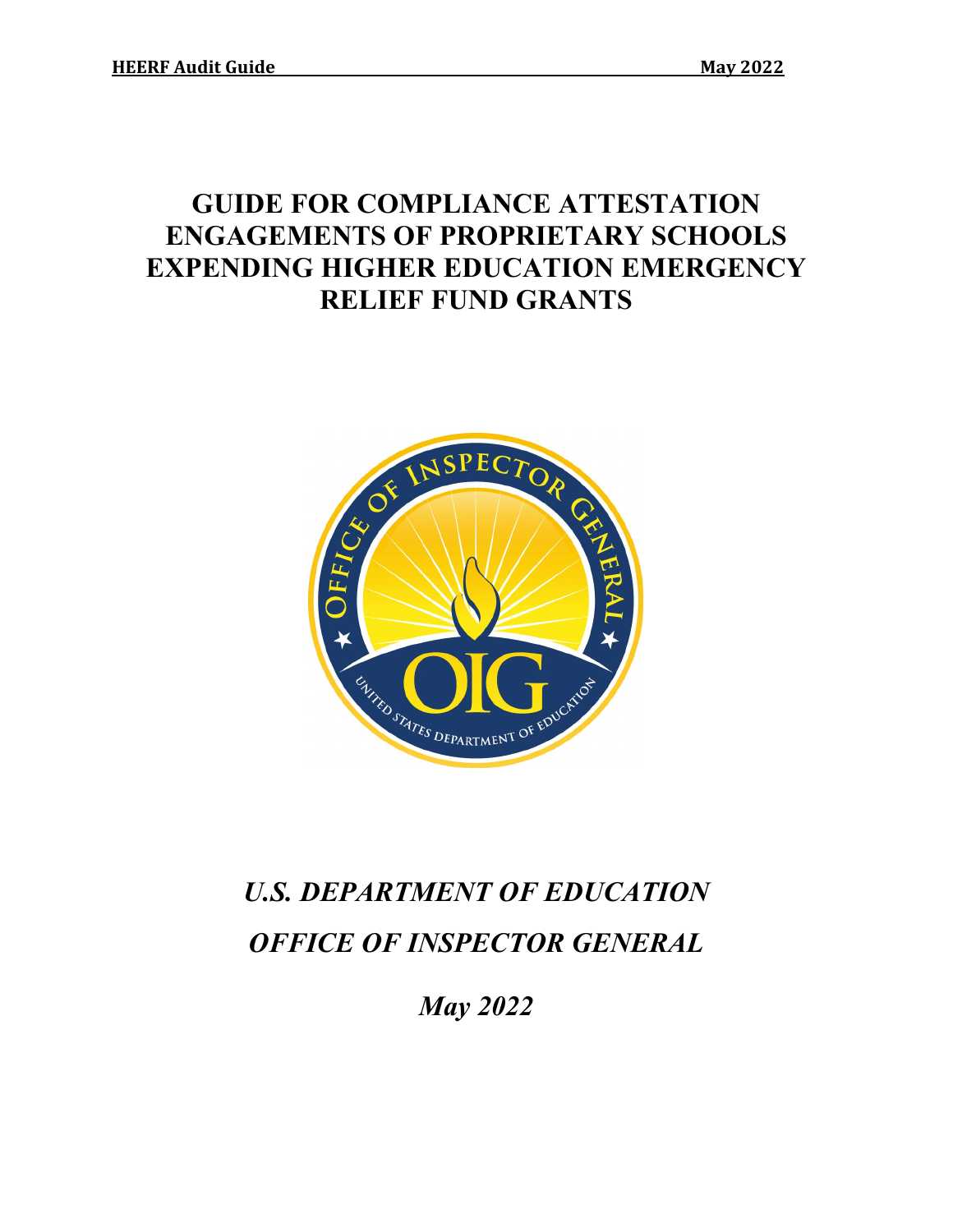# **Table of Contents**

| А.        |                                                                                    |  |
|-----------|------------------------------------------------------------------------------------|--|
| A.1.      |                                                                                    |  |
| A.2.      |                                                                                    |  |
| A.3.      |                                                                                    |  |
| A.4.      |                                                                                    |  |
| A.5.      |                                                                                    |  |
| В.        |                                                                                    |  |
| C.        |                                                                                    |  |
| D.        |                                                                                    |  |
| D.1.      |                                                                                    |  |
| D.2.      |                                                                                    |  |
| E.        |                                                                                    |  |
| $E.1$ .   |                                                                                    |  |
| E.2.      |                                                                                    |  |
| E.3.      |                                                                                    |  |
| F.        |                                                                                    |  |
| F.1.      |                                                                                    |  |
| F.2.      |                                                                                    |  |
| F.3.      |                                                                                    |  |
| F.4.      | CONFIDENTIALITY OF COMMERCIAL INFORMATION IN ATTESTATION DOCUMENTATION 15          |  |
| G.        | PRIVACY RIGHTS OF STUDENTS AND PARENTS AND AUDITOR ACCESS TO RECORDS  16           |  |
|           |                                                                                    |  |
| Α.        |                                                                                    |  |
| <b>B.</b> | PLANNING CONSIDERATIONS FOR THE COMPLIANCE ATTESTATION ENGAGEMENTS 17              |  |
| B.1.      |                                                                                    |  |
| B.2.      |                                                                                    |  |
| B.3.      |                                                                                    |  |
| B.4.      | CONSIDERING INTERNAL CONTROL IN THE COMPLIANCE ATTESTATION ENGAGEMENT19            |  |
| B.5.      | CONSIDERING AND REPORTING FRAUD IN THE COMPLIANCE ATTESTATION ENGAGEMENT20         |  |
| B.6.      |                                                                                    |  |
| B.7.      |                                                                                    |  |
| B.8.      |                                                                                    |  |
| B.9.      |                                                                                    |  |
|           | B.10. REPORTING MATERIAL NONCOMPLIANCE (SAMPLE RESULTS THAT REQUIRE PROJECTIONS)22 |  |
| C.        |                                                                                    |  |
| C.1.      |                                                                                    |  |
| C.2.      |                                                                                    |  |
| C.3.      |                                                                                    |  |
| C.4.      |                                                                                    |  |
| C.5.      |                                                                                    |  |
| C.6.      |                                                                                    |  |
| C.7.      |                                                                                    |  |
| D.        |                                                                                    |  |
| D.1.      |                                                                                    |  |
| D.2.      |                                                                                    |  |
| D.3.      |                                                                                    |  |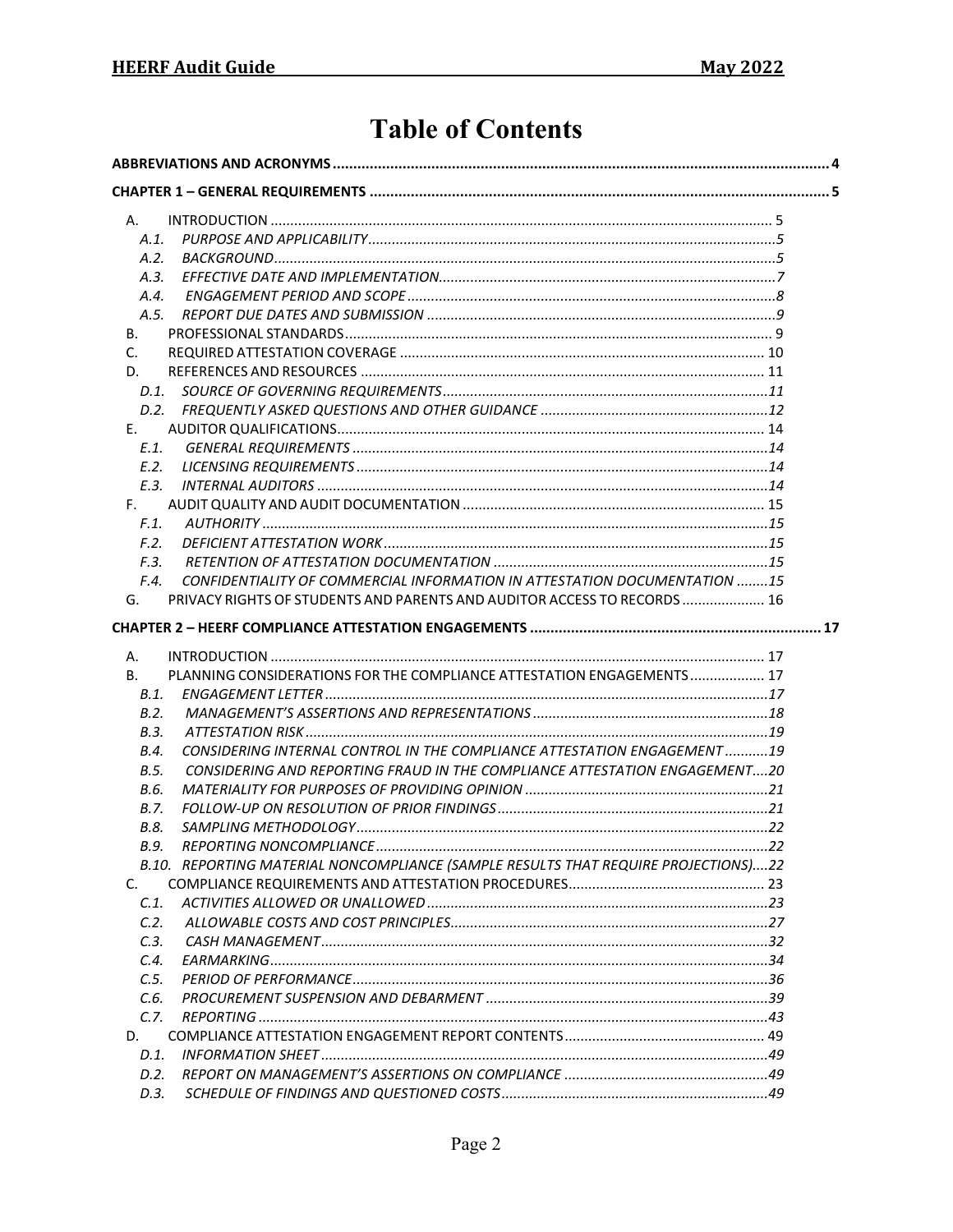| D.4.      |                                                                                                           |  |
|-----------|-----------------------------------------------------------------------------------------------------------|--|
| D.5.      |                                                                                                           |  |
| D.6.      | ILLUSTRATIVE COMPLIANCE ATTESTATION ENGAGEMENT REPORTS, SCHEDULES, AND FORMS53                            |  |
| $D.6-1$   |                                                                                                           |  |
| $D.6-2a$  | Report on Management's Assertions on Compliance for the Higher Education Emergency Relief Fund Grant      |  |
|           | Program Required by the Guide for Compliance Attestation Engagements of Proprietary Schools Expending     |  |
|           | Higher Education Emergency Relief Fund Grants (Unmodified Opinion, No Reportable Findings) 55             |  |
| $D.6-2b$  | Report on Management's Assertions on Compliance for the Higher Education Emergency Relief Fund Grant      |  |
|           | Program Required by the Guide for Compliance Attestation Engagements of Proprietary Schools Expending     |  |
|           | Higher Education Emergency Relief Fund Grants (Unmodified Opinion, Reportable Findings)  57               |  |
| $D.6-2c$  | Report on Compliance for the Higher Education Emergency Relief Fund Grant Program Required by the Guide   |  |
|           | for Compliance Attestation Engagements of Proprietary Schools Expending Higher Education Emergency Relief |  |
|           |                                                                                                           |  |
| $D.6-3$   |                                                                                                           |  |
| D.6-4     |                                                                                                           |  |
| $D.6 - 5$ |                                                                                                           |  |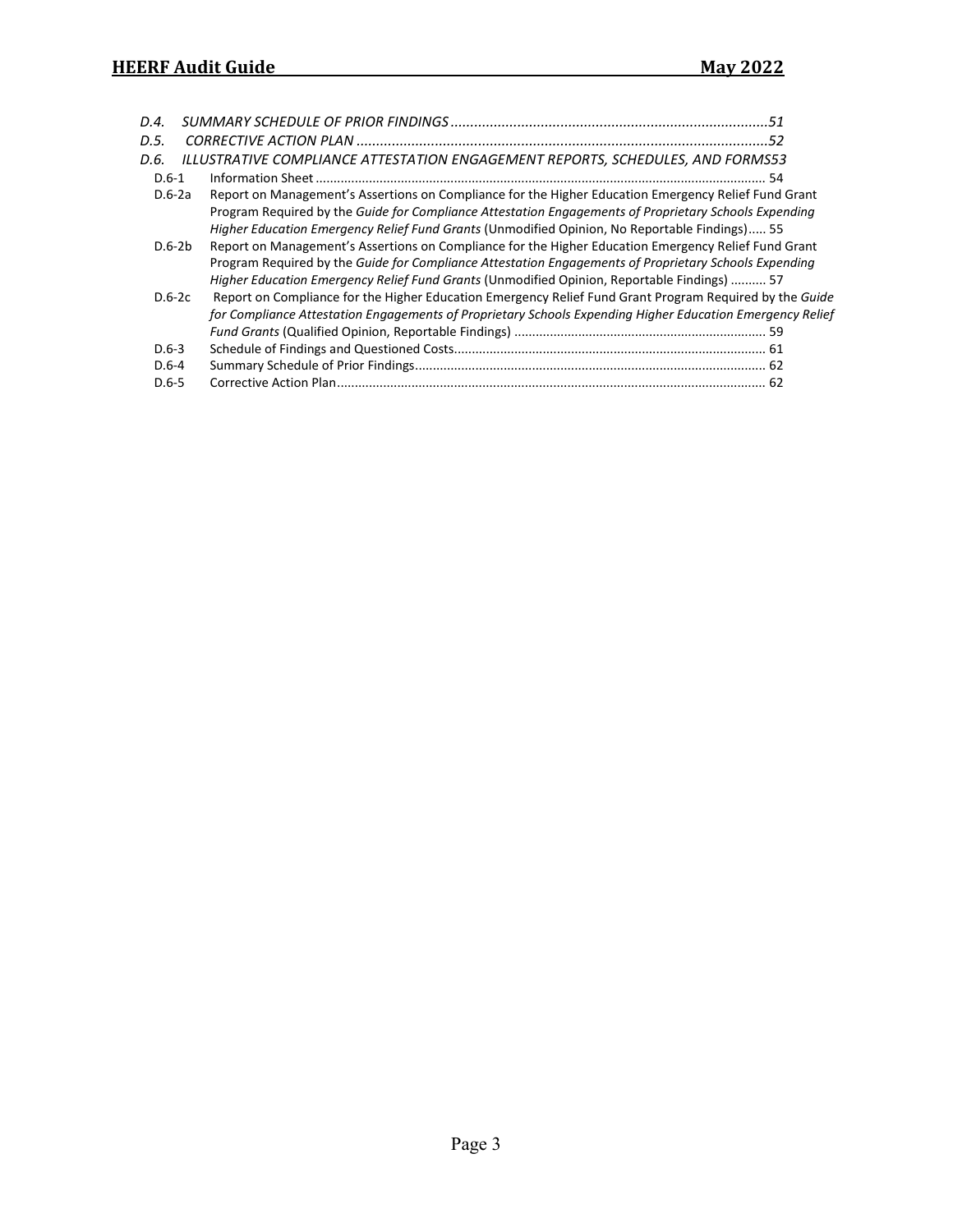# **ABBREVIATIONS AND ACRONYMS**

<span id="page-3-0"></span>

| Acronym          | Definition                                                          |  |
|------------------|---------------------------------------------------------------------|--|
| <b>AICPA</b>     | American Institute of Certified Public Accountants                  |  |
| <b>ALN</b>       | <b>Assistance Listing Number</b>                                    |  |
| <b>ARP</b>       | American Rescue Plan                                                |  |
| AT-C             | <b>AICPA</b> Attestation Standards (Clarified)                      |  |
| <b>CARES</b> Act | Coronavirus Aid, Relief, and Economic Security Act                  |  |
| <b>CFDA</b>      | Catalog of Federal Domestic Assistance                              |  |
| C.F.R.           | Code of Federal Regulations                                         |  |
| <b>CRRSAA</b>    | Coronavirus Response and Relief Supplemental Appropriations Act     |  |
| ED               | U.S. Department of Education                                        |  |
| FAQ              | <b>Frequently Asked Questions</b>                                   |  |
| FAR              | <b>Federal Acquisition Regulation</b>                               |  |
| <b>GAGAS</b>     | Generally Accepted Government Auditing Standards                    |  |
| Guide            | Guide for Compliance Attestation Engagements of Proprietary Schools |  |
|                  | <b>Expending Higher Education Emergency Relief Fund Grants</b>      |  |
| <b>HEA</b>       | Higher Education Act of 1965, as amended                            |  |
| <b>HEERF</b>     | Higher Education Emergency Relief Fund                              |  |
| <b>HCM</b>       | Heightened Cash Monitoring                                          |  |
| <b>OIG</b>       | Office of Inspector General                                         |  |
| OIG/IS           | Office of Inspector General, Investigation Services                 |  |
| <b>OMB</b>       | Office of Management and Budget                                     |  |
| PII              | Personally Identifiable Information                                 |  |
| Uniform Guidance | Title 2 of the C.F.R, Chapter II, Part 200 Uniform Administrative   |  |
|                  | Requirements, Cost Principles, and Audit Requirements for Federal   |  |
|                  | Awards                                                              |  |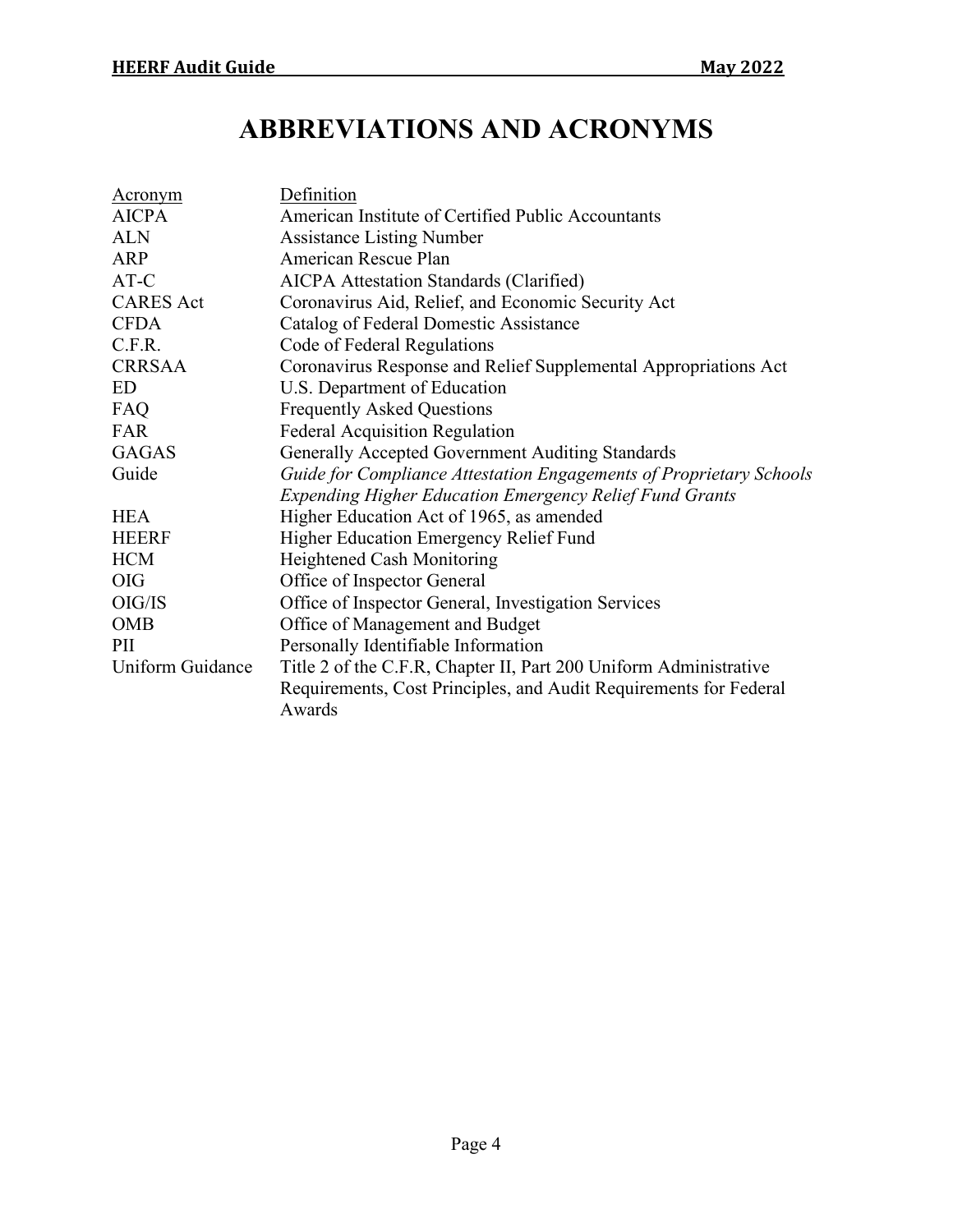# **CHAPTER 1 – GENERAL REQUIREMENTS**

# <span id="page-4-1"></span><span id="page-4-0"></span>**A. INTRODUCTION**

# <span id="page-4-2"></span>**A.1. PURPOSE AND APPLICABILITY**

This *Guide for Compliance Attestation Engagements of Proprietary Schools Expending Higher Education Emergency Relief Fund Grants* (Guide) developed by the U.S. Department of Education (ED) Office of Inspector General (OIG) applies to and provides requirements and guidance for compliance attestation engagements of proprietary schools, as defined in Title 34 of the Code of Federal Regulations (C.F.R.) § 600.5, receiving Higher Education Emergency Relief Fund (HEERF) grants through the Coronavirus Aid, Relief, and Economic Security Act (CARES Act) (HEERF I), the Coronavirus Response and Relief Supplemental Appropriations Act, 2021 (CRRSAA) (HEERF II), or the American Rescue Plan (ARP) (HEERF III) (collectively, HEERF grant programs).

This Guide is to be used by auditors of all proprietary schools receiving any HEERF grants, except those proprietary schools that are exempt from HEERF compliance audits because they (1) expended less than \$500,000 in total HEERF grant funds, whether received under the CARES Act, the CRRSAA, the ARP, or any future acts during the fiscal year; (2) are not otherwise on Heightened Cash Monitoring (HCM) 1 or 2 status during the fiscal year in which it expended any HEERF grant funds; or (3) have closed or are in the process of closing; as described in the Background section below.

### <span id="page-4-3"></span>**A.2. BACKGROUND**

The purpose of the HEERF grant programs generally is to use HEERF grant funds to "prevent, prepare for, and respond to coronavirus" through grants to eligible schools. Each grant award type, denoted by separate Assistance Listing Numbers (ALNs) (formerly Catalog of Federal Domestic Assistance (CFDA)) alpha, has specific compliance requirements, as described more below.

CARES Act (HEERF I): The HEERF I grant programs had several different methods for the distribution of the approximately \$14 billion in funds to eligible schools based on a student enrollment formula and school status. Ninety percent of the \$14 billion (\$12.56 billion) was distributed under Section 18004(a)(1) of the CARES Act to schools using a formula based on student enrollment, of which at least 50 percent must be reserved to provide students with emergency financial aid grants to help cover expenses related to the disruption of campus operations due to coronavirus (the "Student Aid Portion"; ALN 84.425E) and the remainder of which may be used to cover any costs associated with significant changes to the delivery of instruction due to the coronavirus (the "Institutional Portion"; ALN 84.425F). The remainder of the \$14 billion was distributed under the funding streams in Sections 18004(a)(2) and 18004(a)(3), depending on the school's eligibility under other Higher Education Act of 1965, as amended (HEA) grant programs, the composition of their student body, and whether the total amount of HEERF funding received by the school would otherwise have been less than \$500,000.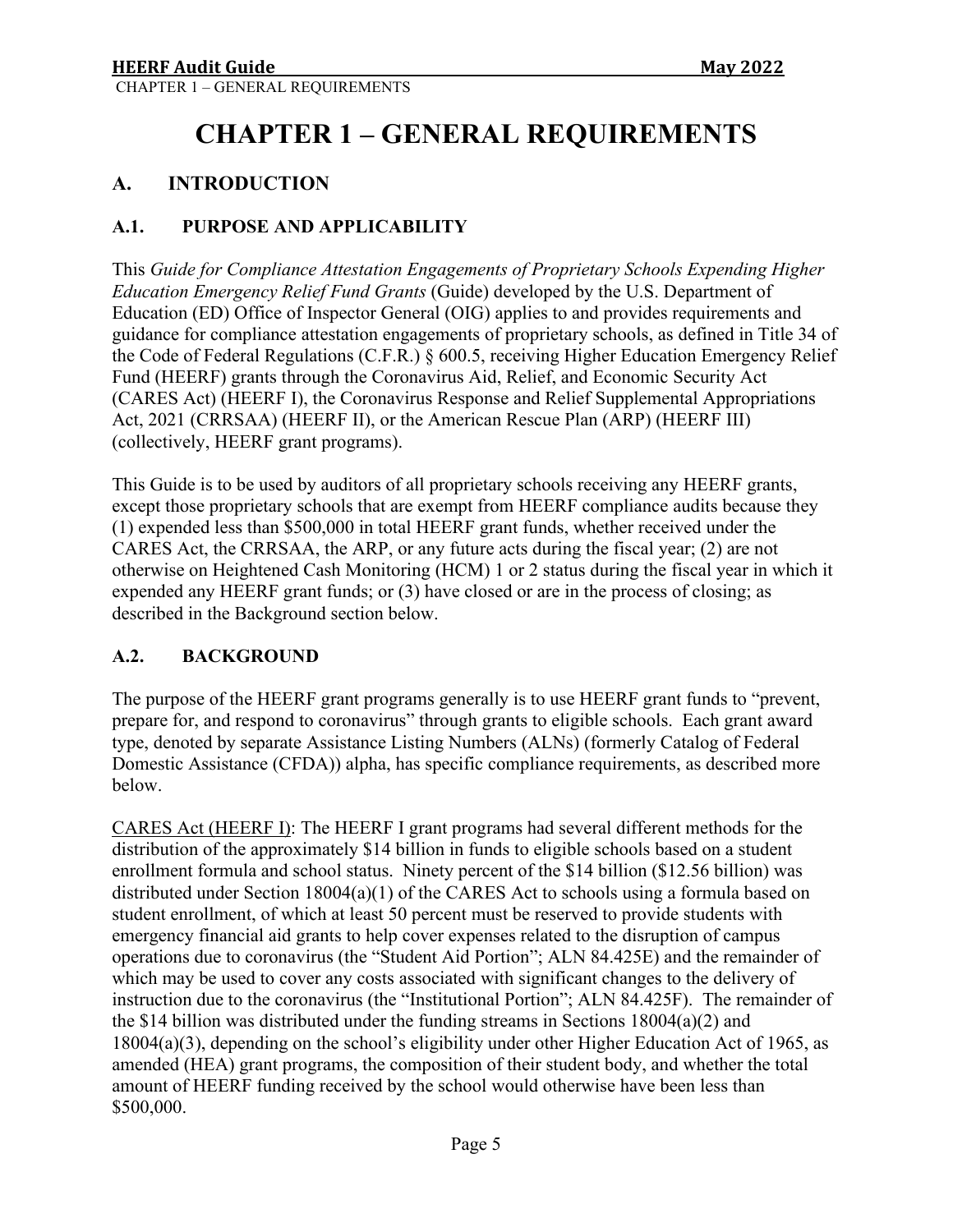In order to notify each school of the eligibility for funding, and the allocation amount they could apply for under each ALN, ED published lists of eligible schools and their allocation amounts based on the formulas provided in each HEERF I program. Proprietary schools subject to audit in accordance with this Guide were eligible to receive awards only under the Student Aid Portion (ALN 84.425E) and the Institutional Portion (ALN 84.425F) of Section 18004(a)(1) of the CARES Act. Per Section 314(d)(4) of the CRRSAA, any unobligated CARES Act Section 18004(a)(1) funds as of December 27, 2020, were repurposed for and have been included in the total funds allocated to eligible institutions under CRRSAA Section 314(a)(1).

CRRSAA (HEERF II): The CRRSAA provides an additional \$22.7 billion for institutions through the HEERF and was made available to schools to serve students and ensure learning continues during the COVID-19 pandemic. ED awarded \$20.5 billion to public and non-profit schools, in the form of supplements and as new awards, to be used for financial aid grants to students (Student Aid Portion for Public and Nonprofit Institutions (a)(1), ALN 84.425E) as well as for student support activities and a variety of institutional costs (Institutional Portion for Public and Nonprofit Institutions (a)(1), ALN 84.425F). Proprietary schools were awarded \$681 million to be used exclusively to provide financial aid grants to students under a new program, Proprietary Institutions Grant Funds for Students (a)(4), ALN 84.425Q.

Allocations to schools under Section  $314(a)(1)$  of CRRSAA (the analogous provision to Section  $18004(a)(1)$  of the CARES Act) were based on a formula that includes the relative shares of Federal Pell Grant recipients, the relative shares of non-Pell Grant recipients, and the relative shares of Federal Pell and non-Pell Grant recipients exclusively enrolled in distance education prior to the coronavirus emergency. Allocations to proprietary schools under Section 314(a)(4) of CRRSAA were based on the factors described in Section 314(a)(1).

ARP (HEERF III): The ARP provided almost \$40 billion to be used for making additional HEERF allocations to schools under generally the same terms and conditions of Section 314 of CRRSAA. HEERF funds awarded to proprietary schools under ARP are to be used exclusively to provide financial aid grants to students (Proprietary Institutions Grant Funds for Students (a)(4), ALN 84.425Q). Allocations to proprietary schools under ARP were based on similar factors as CRRSAA but represented a smaller percentage of the  $314(a)(1)$  allocation.

Section 2003(5) of the ARP also requires grantees to use a portion of funds to implement practices to monitor and suppress coronavirus and to conduct outreach to financial aid applicants about the opportunity to receive a financial aid adjustment. These requirements do not apply to proprietary schools because proprietary schools must award all their ALN 84.425Q HEERF funds as financial aid grants to students.

Audit Requirement: The requirement for a HEERF compliance audit was communicated to schools through letters sent to all schools, dated [March 8, 2021](https://www2.ed.gov/about/offices/list/ope/heerfauditletter.pdf) and [March 23, 2022.](https://www2.ed.gov/about/offices/list/ope/heerfauditletteryear2.pdf) As a condition of the HEERF award, a proprietary school must have a compliance audit conducted of its administration of the HEERF grant for any fiscal year during which the eligible school (see Section A.4 of this Chapter) expends \$500,000 or more in total HEERF grant funds, whether under section 18004(a)(1) of the CARES Act, section 314(a)(4) of the CRRSAA, section 2003 of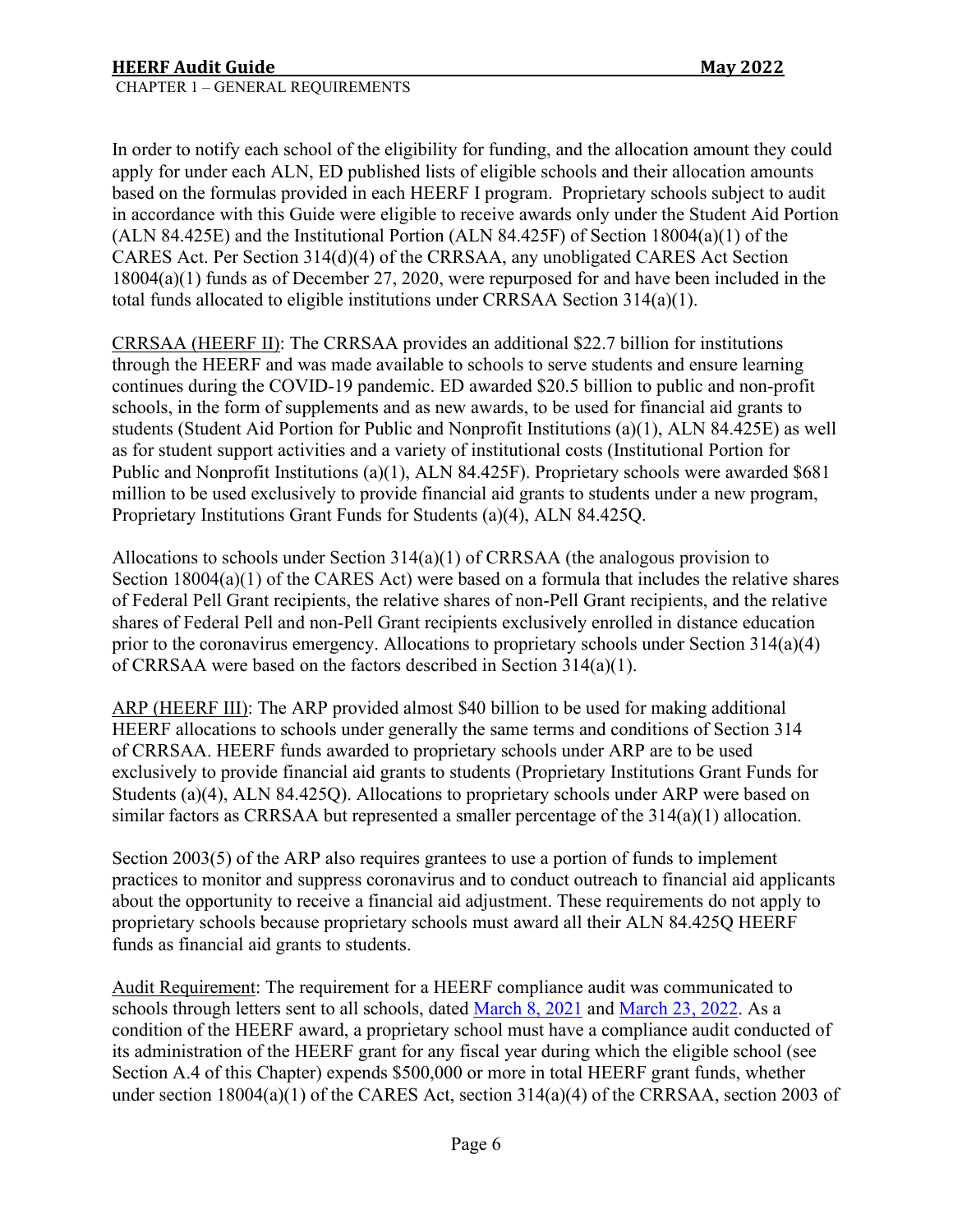# **HEERF Audit Guide Communist State Communist State Communist State Communist State Communist State Communist State Communist State Communist State Communist State Communist State Communist State Communist State Communist S**

the ARP, or any future acts passed by Congress that include HEERF; is on Federal Student Aid's HCM 1 or HCM 2 list in a fiscal year in which it expended any HEERF grant funds, or has closed or is in the process of closing. This audit requirement applies to both the Student Aid Portion and Institutional Portion of funding provided to proprietary institutions under ALN 84.425E and 84.425F as well as the Proprietary Institutions Grant Funds for Students program under ALN 84.425Q. The HEERF compliance audit must be conducted in accordance with Generally Accepted Government Auditing Standards (GAGAS), issued by the Comptroller General of the United States, and this Guide. To satisfy the HEERF compliance audit requirement, this Guide requires an examination-level attestation engagement.

As noted in our HEERF Auditing Requirement Letters, similar to private nonprofit and public institutions, proprietary institutions may use a reasonably proportionate share of the Institutional Portion (assistance listing 84.425F) to cover reasonable costs associated with implementation of this audit requirement. Because of the nature of the Student Aid Portion grant (assistance listing 84.425E) and Proprietary Institutions Grant Funds for Students (assistance listing 84.425Q), no audit costs may be charged to those programs as those grant programs may be used only to provide financial aid grants to students.

A proprietary school that expends less than \$500,000 in HEERF grant funds during its fiscal year, is not otherwise on HCM 1 or HCM 2 status during a fiscal year in which it expends any HEERF grant funds, or is not closed or in the process of closing, is exempt from this HEERF compliance audit requirement for that fiscal year, but the grant records must be available for review or audit by appropriate officials of ED.

# <span id="page-6-0"></span>**A.3. EFFECTIVE DATE AND IMPLEMENTATION**

This Guide is effective for fiscal years beginning after June 30, 2021, and thereafter (with early implementation allowed and encouraged). This Guide supersedes:

- *Guide for Compliance Attestation Engagements of Proprietary Schools Expending Higher Education Emergency Relief Fund Grants* (March 2021)
- Dear CPA Letter CPA-21-06: Proprietary School Higher Education Emergency Relief Fund Compliance Engagement Example Practitioner's Reports Reflecting Changes for SSAE No. 21 (October 26, 2021)
- Dear CPA Letter CPA-22-01: Reporting Grant Award Numbers in Higher Education Emergency Relief Fund Compliance Attestation Engagement Report Packages (February 28, 2022)

This Guide is organized into two Chapters:

- Chapter 1 General Requirements. Provides the purpose, background, implementation, and effective date of this Guide.
- Chapter 2 HEERF Compliance Attestation Engagements. Provides specific information and required procedures for conducting compliance attestation engagements of schools expending HEERF grant funds.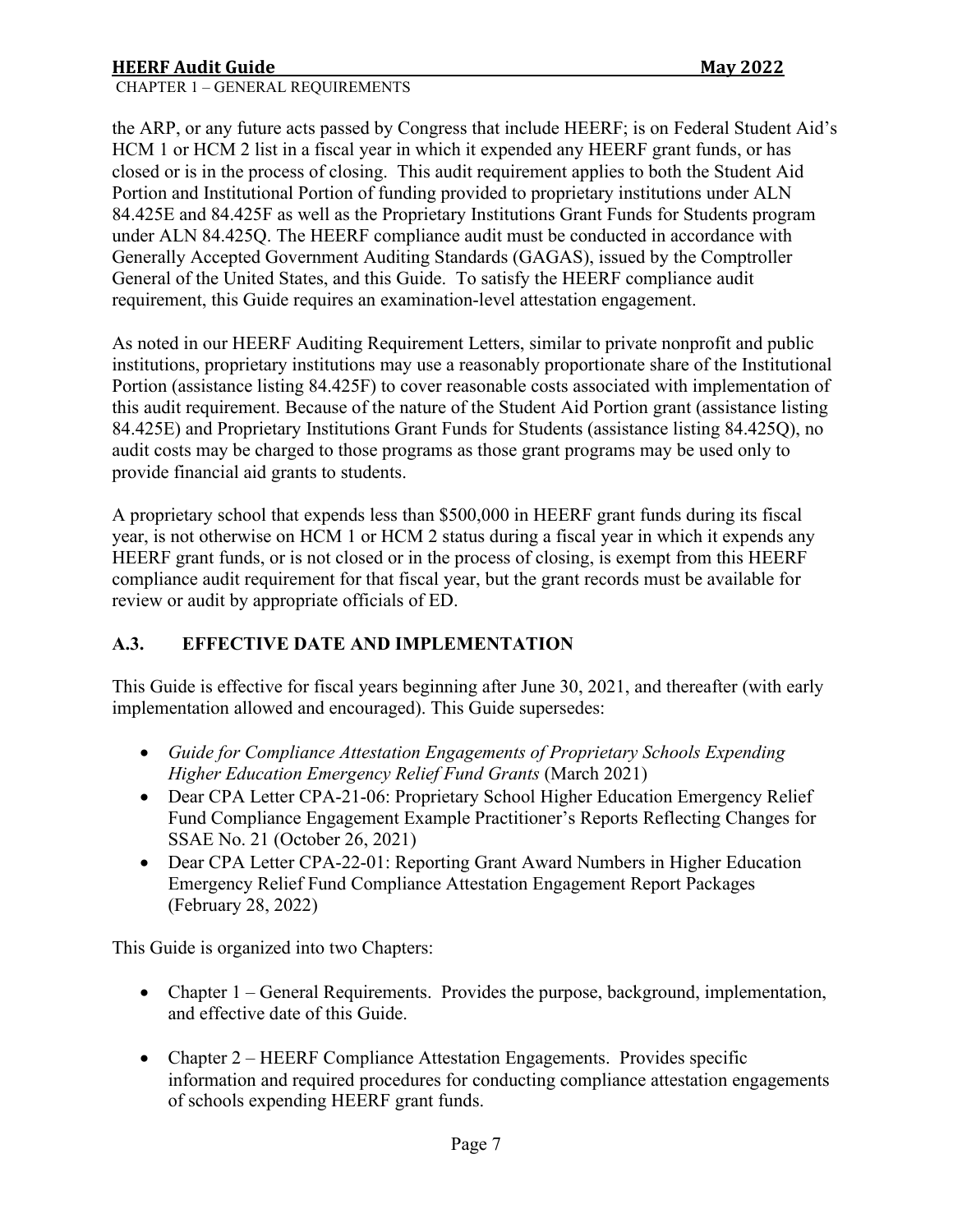Throughout this Guide we use the terms "we," "you," and "your." "We" means ED-OIG. "You" and "your" refer to the auditor(s) who are conducting the compliance attestation engagement. Under GAGAS*,* an auditor is an individual assigned to planning, directing, performing engagement procedures or reporting on GAGAS engagements (including work on audits, attestation engagements, and reviews of financial statements) regardless of job title. Therefore, individuals who may have the title auditor, information technology auditor, analyst, practitioner, evaluator, inspector, or other similar titles are considered auditors under GAGAS and this Guide. Similarly, we will use the terms HEERF compliance audit, audit period, audit findings, or audit package throughout this Guide to refer to the examination-level compliance attestation engagement performed in accordance with this Guide and the resulting findings and report package.

You are responsible for ensuring that you are using the most current version of this Guide, and/or considering all applicable amendments to it. You should periodically review the ED-OIG website for updated information regarding this Guide at: [OIG Non-Federal Audit website.](https://www2.ed.gov/about/offices/list/oig/nonfed/proprietary.html)

If you have questions about the compliance requirements discussed in this Guide, email HEERFaudit $@ed.gov$ . If you have questions about any other aspects of this Guide, or if you have any comments on or suggestions about improving this Guide, please send them to [oignon-federalaudit@ed.gov.](mailto:oignonfederalaudit@ed.gov)

### <span id="page-7-0"></span>**A.4. ENGAGEMENT PERIOD AND SCOPE**

For the compliance attestation engagements covered in this Guide, the period covered will be the school's fiscal year.

The compliance attestation engagement must be conducted at the eligible school level, for example, at the school identified in the signed Program Participation Agreement. You can also identify the eligible school by the first six digits of the assigned eight-digit OPE ID number. The scope of the compliance attestation engagement must include funds provided through the eligible school to students attending additional locations of that school.

Although not required, we recommend that the school engage the same auditor to perform this HEERF compliance audit in conjunction with the school's annual financial statement audit and Title IV compliance audit conducted in accordance with the *Guide for Audits of Proprietary Schools and For Compliance Attestation Engagements of Third-Party Servicers Administering Title IV Programs*. To the extent practicable, the annual Title IV compliance audit may be used to cover certain areas of the HEERF compliance audit if separately auditing those areas would be duplicative. For example, you may be able to use portions of your understanding of internal control over the Title IV programs if Title IV and HEERF are administered by the same organizational component within the school and there is overlap between the controls over compliance requirements in the Title IV compliance audit and this examination engagement.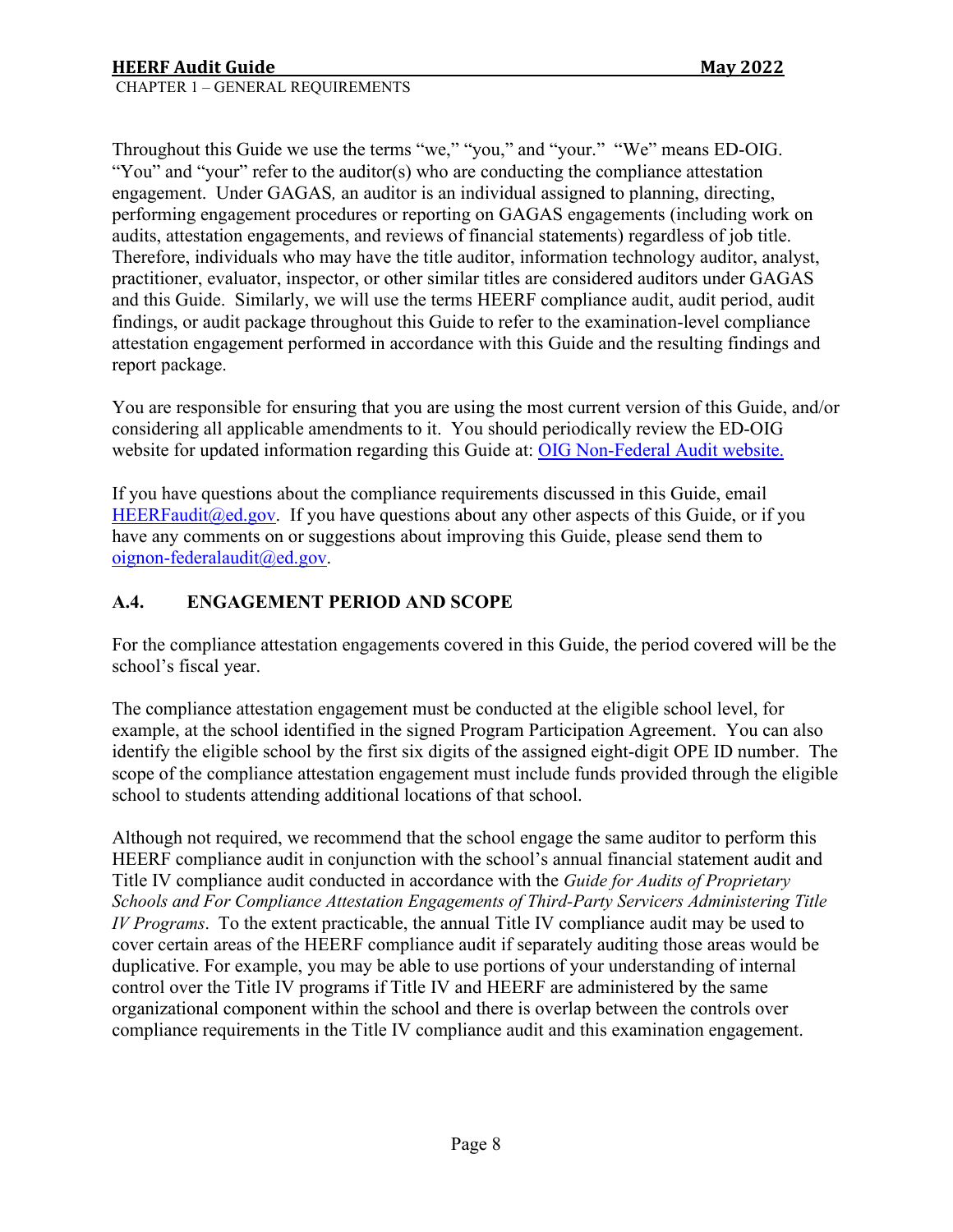# <span id="page-8-0"></span>**A.5. REPORT DUE DATES AND SUBMISSION**

Report packages for the compliance attestation engagements conducted in accordance with this Guide, which will be referred to as the HEERF audit package, must be submitted by the submission deadline for the school's Title IV audit, as established by 34 C.F.R. § 668.23(a)(4), including any extensions granted by ED for those audits. The normal submission deadline for Title IV audits is six months after the last day of the school's fiscal year.

The HEERF audit package will be submitted via Federal Student Aid's [eZ-Audit System,](https://ezaudit.ed.gov/) the same system that is already used to submit the annual Title IV audit. The eZ-Audit system is a web-based paperless single point of submission for audited financial statements and compliance audits or attestation engagements. The school enters summary audit information into a web form, attaches a copy of the audit package in Adobe Acrobat (.pdf) format, and submits all information to ED via the eZ-Audit system.

Proprietary schools must include the HEERF audit package as part of their annual Title IV audit submission in eZ-Audit if the annual Title IV audit and HEERF audit have the same due date. Schools should follow the eZ-Audit [Step-by-Step Guide](https://ezaudit.ed.gov/proprietary_manual.pdf) to complete the annual Title IV audit submission, but schools should upload their HEERF compliance attestation engagement package as an "Other" file type on the Upload Attachments page.

Instructions for eZ-Audit registration and eZ-Audit are available at the [eZ-Audit website.](https://ezaudit.ed.gov/) Questions about eZ-Audit can be e-mailed to  $f \text{saezaudit}(\omega)$ ed.gov.

Schools may contract with you to perform eZ-Audit data entry and submit the compliance attestation engagement to the eZ-Audit system. However, it is the responsibility of the school to ensure that the reports are submitted within the specified deadlines. Failure to meet due dates may result in administrative proceedings leading to sanctions against the school.

# <span id="page-8-1"></span>**B. PROFESSIONAL STANDARDS**

The audit condition in the HEERF audit letter dated March 23, 2022 requires that the compliance audit be conducted in accordance with GAGAS, issued by the Comptroller General of the United States. All references to GAGAS in this Guide are to the July 2018 revision with Technical Update April 2021 (GAO-21-368G), available from the Government Accountability Office [Yellow Book](https://www.gao.gov/yellowbook/overview) website. HEERF compliance attestation engagements must be conducted in accordance with the standards applicable to examination engagements contained in GAGAS and, as applicable, the American Institute of Certified Public Accountants (AICPA) Statements on Standards for Attestation Engagements, which are codified in the AT-C section of the AICPA's Professional Standards. AT-C section 315, *Compliance Attestation*, is particularly relevant to compliance attestation engagements of schools.

Please note that in addition to incorporating the AICPA's attestation standards, GAGAS contains additional requirements, including requirements pertaining to continuing professional education, independence, peer review, and conducting and reporting on attestation engagements. This Guide specifically discusses some of the requirements contained in GAGAS and the AICPA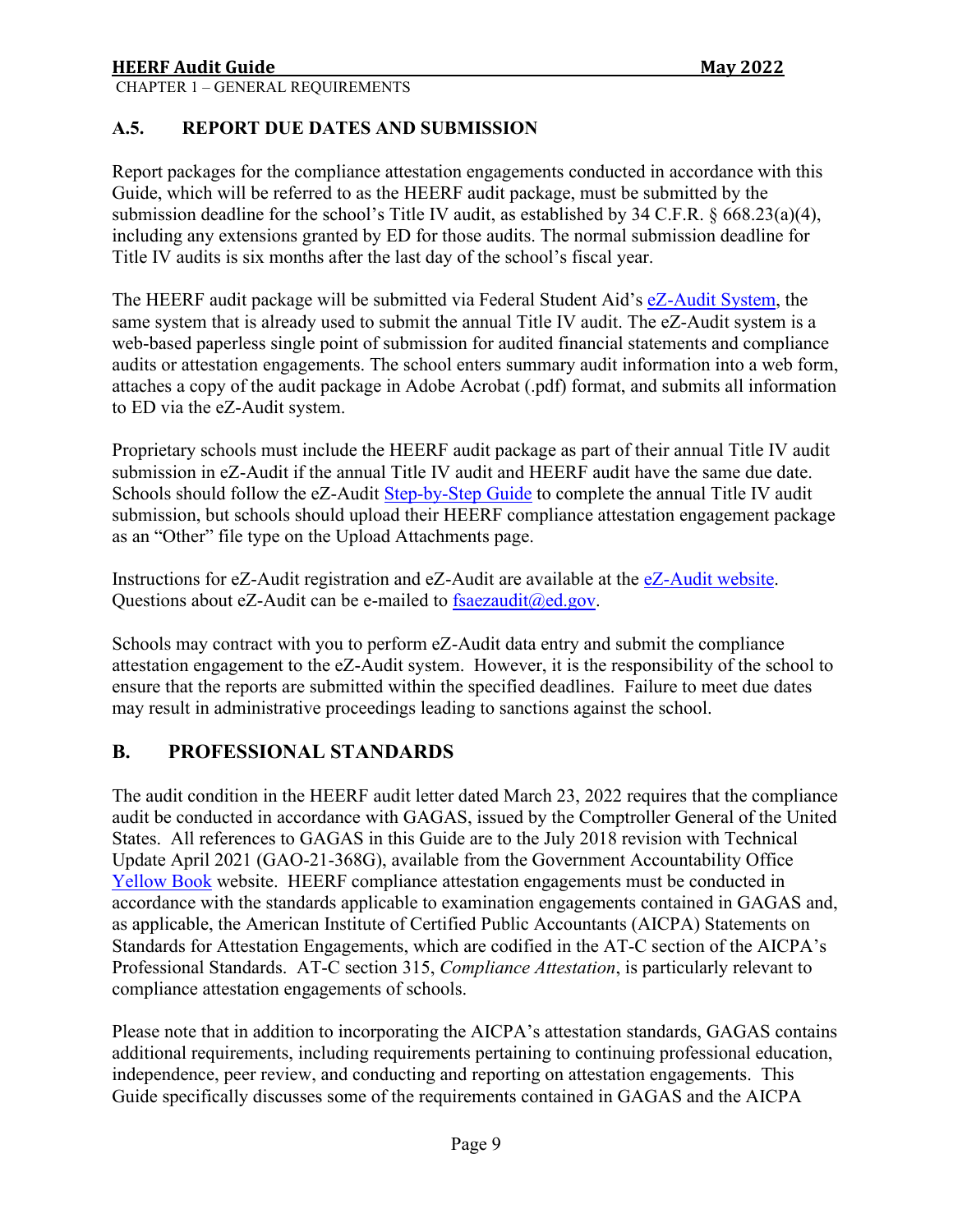CHAPTER 1 – GENERAL REQUIREMENTS

standards to emphasize those matters or provide guidance on how they apply to these engagements. However, you are responsible for complying with all of the applicable requirements and being familiar with the related guidance contained in the professional standards that apply to the compliance attestation engagement. In addition, this Guide contains specific requirements and procedures that may go beyond what would otherwise be required in a GAGAS compliance attestation engagement. You are required to comply with these requirements in addition to the professional standards described above.

All professional standard citations are current as of the issue date of this Guide. As revisions to applicable professional standards become effective, you should modify your methodology for conducting and reporting on compliance attestation engagements, as needed to comply with the revised standards.

# <span id="page-9-0"></span>**C. REQUIRED ATTESTATION COVERAGE**

GAGAS and the AICPA standards define two levels of professional requirements and use specific terminology to identify these requirements. This Guide uses these levels of requirements and terminology consistent with the standards. The two levels of requirements are unconditional requirements and presumptively mandatory requirements. Auditors must comply with unconditional requirements in all cases where the requirement is relevant. Unconditional requirements are identified using the term "must." Auditors must also comply with presumptively mandatory requirements in all cases where the requirement is relevant, except in rare circumstances where performing the required procedure would be ineffective in achieving the intent of the requirement. In those cases, the auditor should perform alternative procedures to achieve the intent of the requirement and must document the auditor's justification for the departure from the required procedure (i.e., why performing the required procedure would not achieve the intent of the requirement, and how performing the alternative procedure(s) were sufficient to achieve that intent). Presumptively mandatory requirements are identified using the term "should."

Unless otherwise noted, the attestation procedures in Chapter 2 are presumptively mandatory requirements. The auditor is expected to perform all of the procedures that are relevant to the particular engagement except in rare circumstances where the procedure would be ineffective in achieving the intent of the requirement. In those rare cases, the auditor must (1) document the auditor's justification for departing from the procedure, (2) perform alternative procedures to achieve the intent of the requirement, and document how the alternative procedure achieved the intent of the requirement. In addition, the procedures in this Guide may not cover all possible circumstances that you may encounter at a particular school. It may be necessary for you to perform additional procedures during the compliance attestation engagement due to specific circumstances encountered at the school or changes in compliance requirements. In such circumstances, you should supplement or revise these procedures as necessary, using professional judgment, to achieve the attestation objectives and provide proper coverage.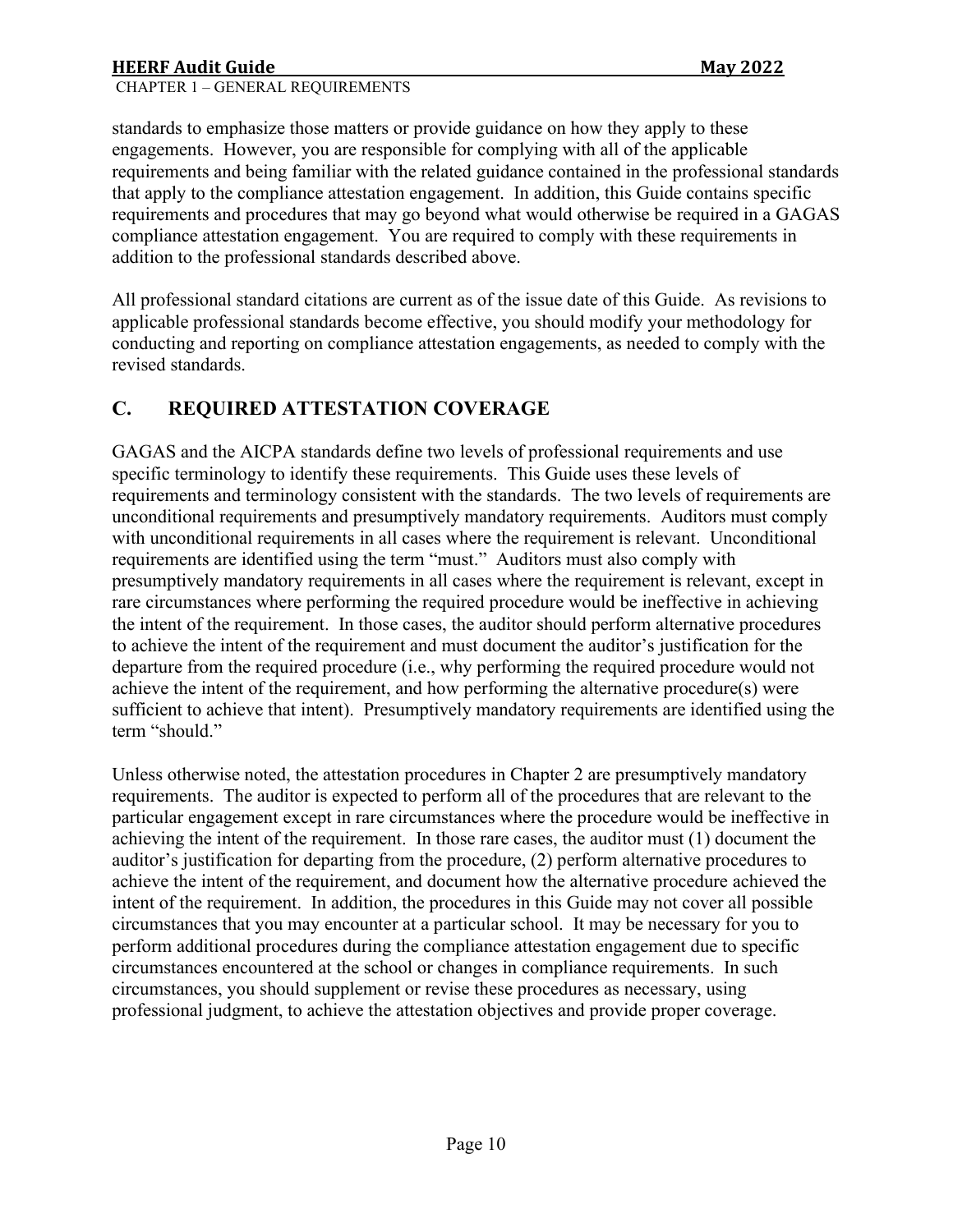#### <span id="page-10-1"></span><span id="page-10-0"></span>**D.1. SOURCE OF GOVERNING REQUIREMENTS**

The main sources of governing requirements are (1) the CARES Act, Pub. L. No. 116-136 (March 27, 2020); (2) the CRRSAA, Pub. L. No. 116-260 (December 27, 2020); and (3) the ARP, Pub. L. No. 117-2 (March 11, 2021).

In addition to the required [SF-424 form,](https://www.grants.gov/forms/sf-424-family.html) a completed Certification and Agreement was the application used to award HEERF I and HEERF II funds under each ALN alpha. Although these Certifications and Agreements are no longer active applications, they helped form the basis of the governing requirements for this program.

- 1. [\(a\)\(1\) Student Aid Portion Certification and Agreement](https://www2.ed.gov/about/offices/list/ope/heerfstudentscertificationagreement42020a.pdf) (ALN 84.425E) (HEERF I)
- 2. [\(a\)\(1\) Institutional Portion Certification and Agreement](https://www2.ed.gov/about/offices/list/ope/heerfInstitutionalcertificationagreement42020v2a.pdf) (ALN 84.425F) (HEERF I)
- 3. [\(a\)\(4\) Proprietary Institution Grant Funds for Students Agreement](https://www2.ed.gov/about/offices/list/ope/redcaheerfiiproprietary.pdf) (ALN 84.425Q) (HEERF II)

Institutions receiving a supplement or a new award of HEERF III ARP (a)(4) grant funds (ALN 84.425Q) had to complete a [Required Proprietary Institution Certification](https://www2.ed.gov/about/offices/list/ope/arpproprietarycerft.pdf) form prior to receiving a supplemental award or a new award using ARP (a)(4) grant funds. Institutions under ARP (a)(4) that received a supplemental award received a [Supplemental Agreement](https://www2.ed.gov/about/offices/list/ope/arpheerfiiisupplementa4.pdf) and institutions that received a new award under ARP (a)(4) completed an [ARP Certification and Agreement.](https://www2.ed.gov/about/offices/list/ope/arpheerfiiicaa4prop.pdf)

This chart explains what governing requirements applied to the various sources of HEERF grant funds:

| <b>HEERF</b>       | <b>CARES (HEERF I)</b>       | <b>CRRSAA (HEERF II)</b>    | <b>ARP (HEERF III)</b>         |
|--------------------|------------------------------|-----------------------------|--------------------------------|
| Subprogram         |                              |                             |                                |
| <b>84.425E New</b> | <b>CARES E Certification</b> | N/A                         | N/A                            |
|                    | and Agreement                |                             |                                |
| <b>84.425F New</b> | <b>CARES F Certification</b> | N/A                         | N/A                            |
|                    | and Agreement                |                             |                                |
| 84.425Q New        | N/A                          | <b>CRRSAA Certification</b> | <b>ARP</b> Certification and   |
|                    |                              | and Agreement               | <b>Agreement</b> ; Required    |
|                    |                              |                             | <b>Proprietary Institution</b> |
|                    |                              |                             | Certification                  |
| 84.425Q            | N/A                          | N/A                         | Supplemental                   |
| <b>Supplement</b>  |                              |                             | <b>Agreement</b> ; Required    |
|                    |                              |                             | <b>Proprietary Institution</b> |
|                    |                              |                             | Certification                  |

A notice of interpretation regarding period of allowable expenses for funds administered under the HEERF grant programs was issued on March 22, 2021 [\(86 FR 15208\)](https://www.federalregister.gov/documents/2021/03/22/2021-05849/notice-of-interpretation-regarding-period-of-allowable-expenses-for-funds-administered-under-the).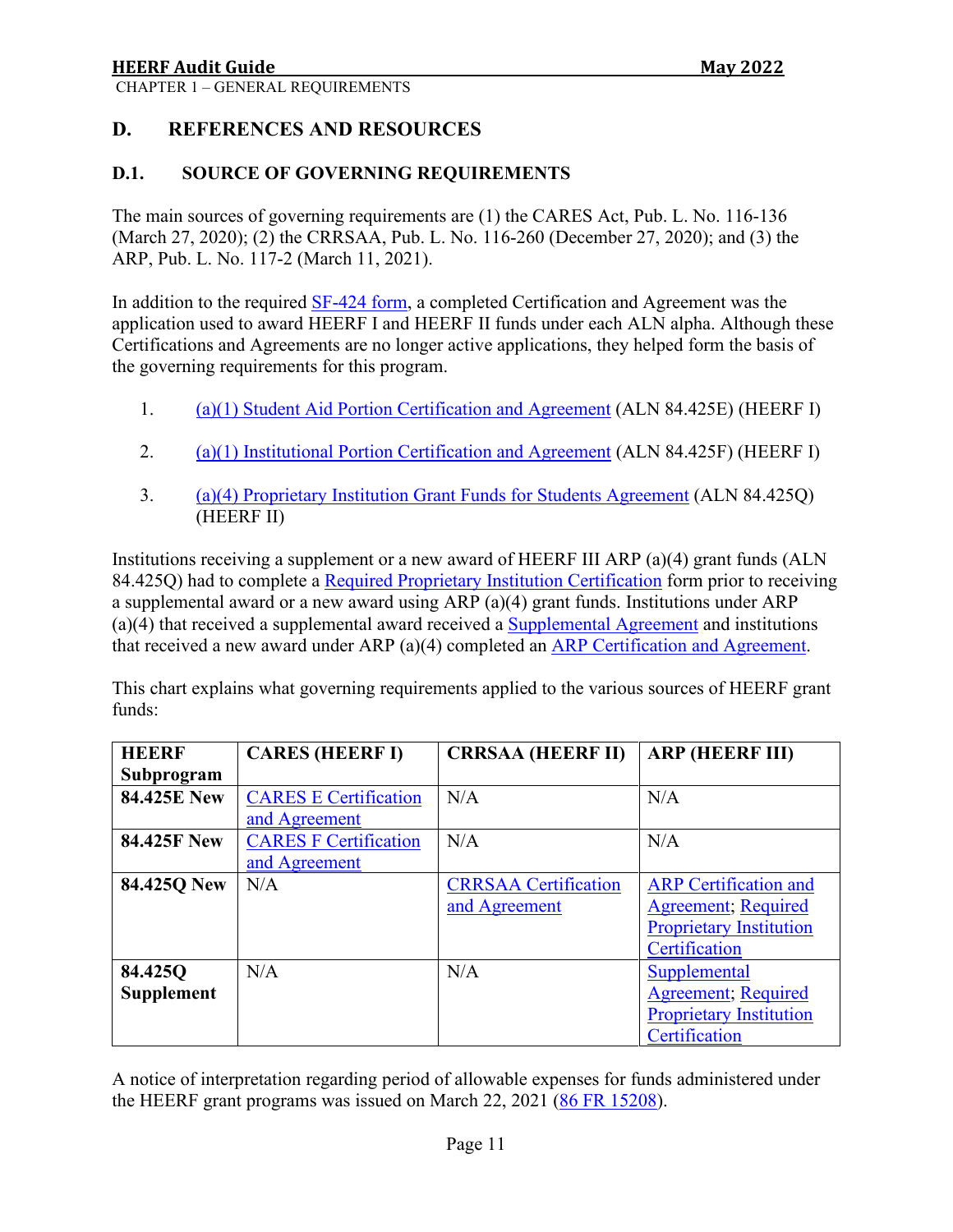Furthermore, the regulations in the Education Department General Administrative Regulations 34 C.F.R. parts 75, 77, 81, 82, 84, 86, 97, 98, and 99; the Office of Management and Budget (OMB) Guidelines to Agencies on Governmentwide Debarment and Suspension (nonprocurement) in 2 C.F.R. part 180, as adopted and amended as regulations of ED in 2 C.F.R. part 3485; and Subparts A through E of Title 2 of the C.F.R, Chapter II, Part 200 Uniform Administrative Requirements, Cost Principles, and Audit Requirements for Federal Awards (Uniform Guidance), as adopted and amended as regulations of ED in 2 C.F.R. part 3474 also apply.

All regulatory citations in this Guide are current as of the issue date of this Guide, unless otherwise noted.<sup>[1](#page-11-1)</sup> You will need to look at earlier or subsequent volumes to ensure you use the regulations that were in effect during the period under review. Current regulations are available at the Electronic Code of Federal Regulations website at: [Current C.F.R.-ED](https://www.ecfr.gov/current/title-34) and regulations for multiple years are at C.F.R. [by Year.](https://www.govinfo.gov/app/collection/cfr/)

# <span id="page-11-0"></span>**D.2. FREQUENTLY ASKED QUESTIONS AND OTHER GUIDANCE**

A number of documents posted on ED's [CARES Act HEERF I website,](https://www2.ed.gov/about/offices/list/ope/caresact.html) [CRRSAA HEERF II](https://www2.ed.gov/about/offices/list/ope/crrsaa.html)  [website,](https://www2.ed.gov/about/offices/list/ope/crrsaa.html) and [ARP HEERF III website](https://www2.ed.gov/about/offices/list/ope/arp.html) contain information pertinent to the compliance requirements described in this Guide. ED strongly encourages auditors to regularly check the HEERF websites for updated Frequently Asked Questions (FAQs) and other pertinent guidance and reporting information. The information below is current as of the date of publication of this Guide.

# *FAQs:*

- [ARP HEERF III FAQs](https://www2.ed.gov/about/offices/list/ope/arpfaq.pdf) (May 11, 2021 and updated September 30, 2021) (this is the most comprehensive set of FAQs for the HEERF grant program)
- [CARES Act HEERF Rollup FAQs](https://www2.ed.gov/about/offices/list/ope/heerffaqsoct2020rollup.pdf) (Compilation of all five previously-released HEERF FAQ documents in one document) (updated November 20, 2020)
- [CRRSAA HEERF II Section 314\(a\)\(4\) Frequently Asked Questions](https://www2.ed.gov/about/offices/list/ope/updatedheerfiia4crrsaafaqs.pdf) (January 14, 2021 and updated March 19, 2021)
- HEERF Lost [Revenue FAQs](https://www2.ed.gov/about/offices/list/ope/heerflostrevenuefaqs.pdf) (March 19, 2021)

<span id="page-11-1"></span><sup>1</sup> Uniform Guidance was revised effective November 12, 2020 for most amendments. However, the revisions are not applicable to Federal financial assistance awards issued prior to the effective date (including awards under the CARES Act issued prior to that date). One of the most significant changes included revisions to procurement provisions. However, since procurement provisions apply only to the Institutional Portion funds a proprietary school received prior to the effective date of the revisions, this Guide does not reflect the Uniform Guidance revisions. If your auditee received a HEERF award, including a HEERF supplemental award on or after November 12, 2020, you would need to use the revised Uniform Guidance regulations. Important changes to be aware of that apply to CRRSAA and ARP Proprietary Institutions Grant Funds for Students (ALN 84.425Q) center on the amount of time a recipient has to liquidate obligations (increased from 90 to 120 days) and that the definitions were combined into a single provision at Section 200.1.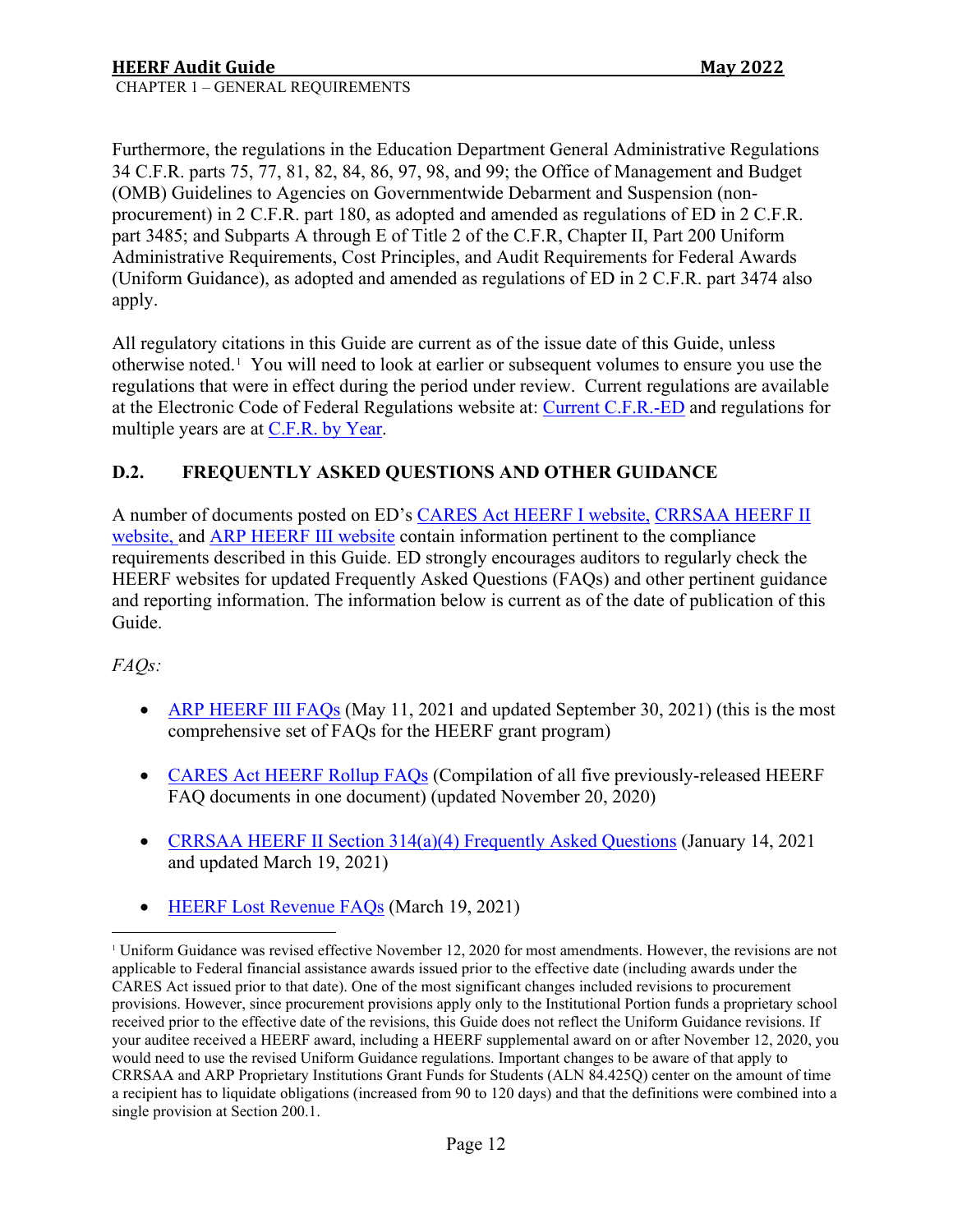CHAPTER 1 – GENERAL REQUIREMENTS

- [COVID-19 Vaccine Incentive FAQs](https://oese.ed.gov/files/2021/07/FAQ-21.pdf) (July 2021)
- [HEERF Institutional Grant Funds to Meet the Basic Needs of Students](https://www2.ed.gov/about/offices/list/ope/heerf-support-basic-needs-final.pdf) (January 20, 2022)
- [IRS Fact Sheet and FAQs for HEERF](https://www.irs.gov/pub/taxpros/fs-2022-11.pdf) (February 15, 2022)

*Webinars:*

- HEERF Quarterly Reporting Webinar Information (November 2021)
	- o [Quarterly Reporting PowerPoint Presentation](https://www2.ed.gov/about/offices/list/ope/heerfquarterlyreportingpresentation.pdf) (November 16, 2021)
	- o [Quarterly Reporting Tips](https://www2.ed.gov/about/offices/list/ope/heerfreportingtips.pdf) (November 16, 2021)
- [Overview of HEERF funds in the American Rescue Plan](https://www2.ed.gov/about/offices/list/ope/opebriefingheerfarpinstitution.pdf) (May 2021)

*Other Materials:*

- [HEERF I and HEERF II Comparison Fact Sheet](https://www2.ed.gov/about/offices/list/ope/factsheetcrrsaaheerfii.pdf) (January 14, 2021 and updated March 19, 2021)
- [HEERF Notice of Interpretation for Period of Allowable HEERF Expenses](https://www.federalregister.gov/documents/2021/03/22/2021-05849/notice-of-interpretation-regarding-period-of-allowable-expenses-for-funds-administered-under-the) (March 22, 2021)
- [HEERF Period of Allowable Expenses Grant Records](https://www2.ed.gov/about/offices/list/ope/heerfg5notice.pdf) Notice (March 19, 2021)
- Notice of Automatic Extension of Performance Period for all Open Grants Issued Under [the Higher Education Relief Emergency Fund \(HEERF\)](https://www.federalregister.gov/documents/2022/04/04/2022-07053/notice-of-automatic-extension-of-performance-period-for-all-open-grants-issued-under-the-higher) (April 4, 2022)
- [HEERF Reporting and Expectations Letter](https://www.federalregister.gov/documents/2021/05/13/2021-10196/notice-of-public-posting-requirement-of-grant-information-for-higher-education-emergency-relief-fund) (March 16, 2022)

The COVID-19 pandemic has led to many Federal agencies having to issue implementing guidance (e.g., frequently asked questions, memos, etc.) outside of the normal regulatory process for new and existing programs receiving COVID-19 funding. Such guidance is issued to communicate an agency's understanding of how the relevant statutes, regulations, or the terms and conditions of the Federal awards to the extent they exist, apply to a particular circumstance, but it does not create new compliance requirements. Due to the evolving nature of the pandemic environment, it has been common for Federal agencies to update, change, or delete their specific guidance over time.

This Guide often refers auditors to agency guidance documents to obtain a better understanding of statutory and regulatory compliance requirements subject to audit. When evaluating a school's compliance, auditors must consider provisions of Federal statutes, regulations, and the terms and conditions of Federal awards. However, auditors may also consider guidance documents in effect during the period to understand the program requirements. An auditor may conclude that the school is in compliance with a type of compliance requirement based on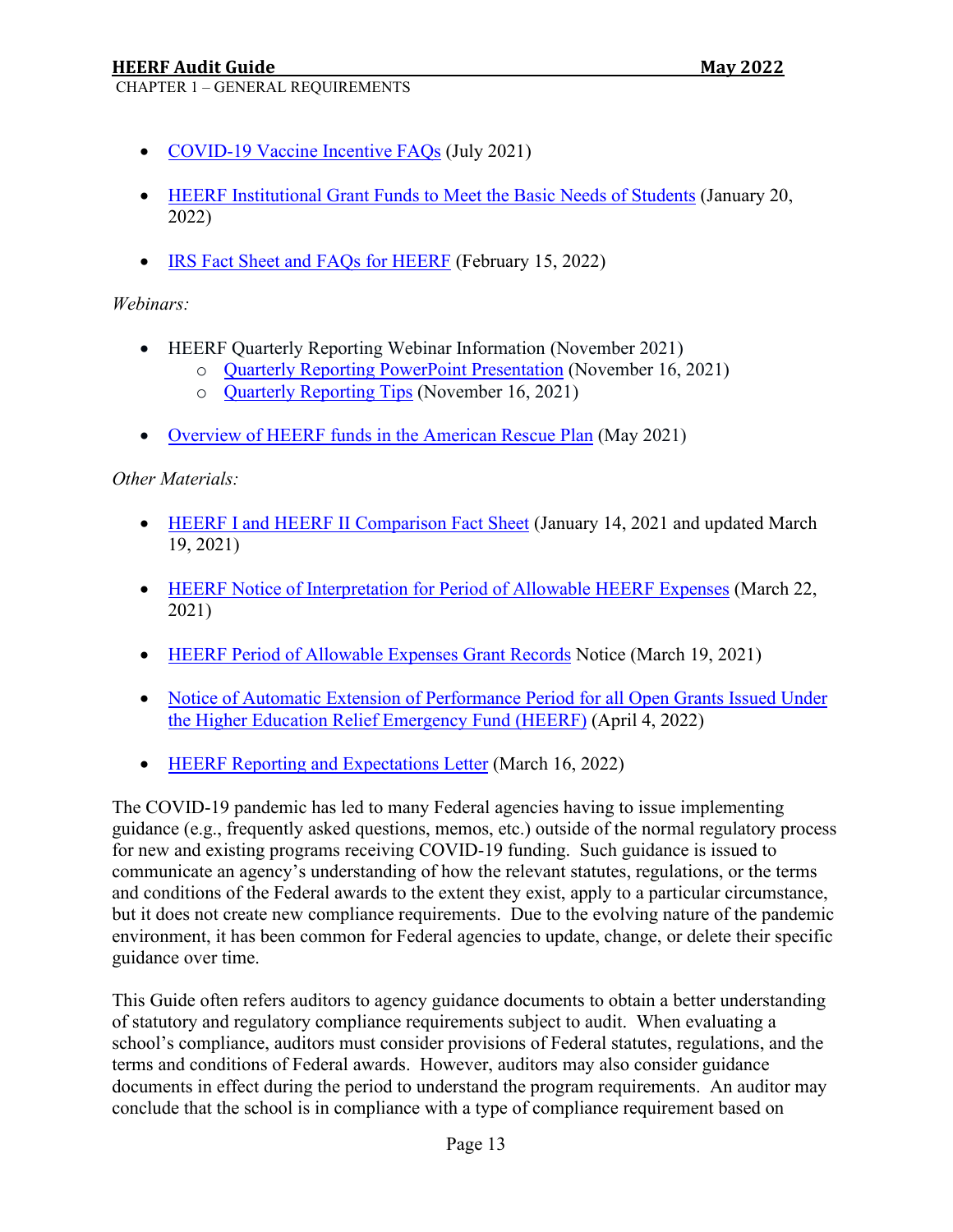CHAPTER 1 – GENERAL REQUIREMENTS

consideration of applicable implementing guidance in effect at the time of the activity or transaction.

When citing criteria for audit findings, this Guide requires that your finding include the criteria or specific requirement upon which the finding is based, including the Federal statues, regulations, or the terms and conditions of the Federal awards (Chapter 2, Section D.3). Therefore, auditors should refer to a statute, regulation, or term and condition as criteria for the audit finding.

# <span id="page-13-0"></span>**E. AUDITOR QUALIFICATIONS**

# <span id="page-13-1"></span>**E.1. GENERAL REQUIREMENTS**

To conduct engagements in accordance with GAGAS, auditors and audit firms should meet the standards discussed in GAGAS Chapters 3 through 5 related to (1) Ethics, Independence, and Professional Judgment; (2) Competence and Continuing Professional Education, and (3) Quality Assurance and Peer Review.

# <span id="page-13-2"></span>**E.2. LICENSING REQUIREMENTS**

To conduct the compliance attestation engagements covered by this Guide, auditors should be licensed certified public accountants, persons working for licensed certified public accounting firms, or licensed accountants in states that have multiclass licensing systems that recognize licensed accountants other than certified public accountants (GAGAS 7.07).

You and your audit firm should also comply with applicable provisions of the public accountancy laws and rules of the jurisdiction in which you are licensed *and* the public accountancy laws and rules of the jurisdiction where the engagement is being conducted. If the school is located in a jurisdiction outside your home jurisdiction, this Guide requires that you document, in the attestation work papers (or a central file at the firm available upon request), that you complied with the applicable jurisdiction's public accountancy licensing requirements in effect at the time the attestation engagement was conducted.

Practice mobility for certified public accountants is the general ability of a licensee in good standing from a substantially equivalent state to gain practice privilege outside of their home state without getting an additional license in the state where they will be serving a client or an employer. The AICPA and National Association of State Boards of Accountancy have developed an online tool to help certified public accountants and accounting firms understand the implications of mobility and assist in determining whether mobility applies to their situation. The tool is located at [CPAMobility.org.](https://cpamobility.org/)

# <span id="page-13-3"></span>**E.3. INTERNAL AUDITORS**

A school's internal auditors are not independent of the school when attesting within it. Therefore, internal auditors cannot conduct engagements prescribed by this Guide. However,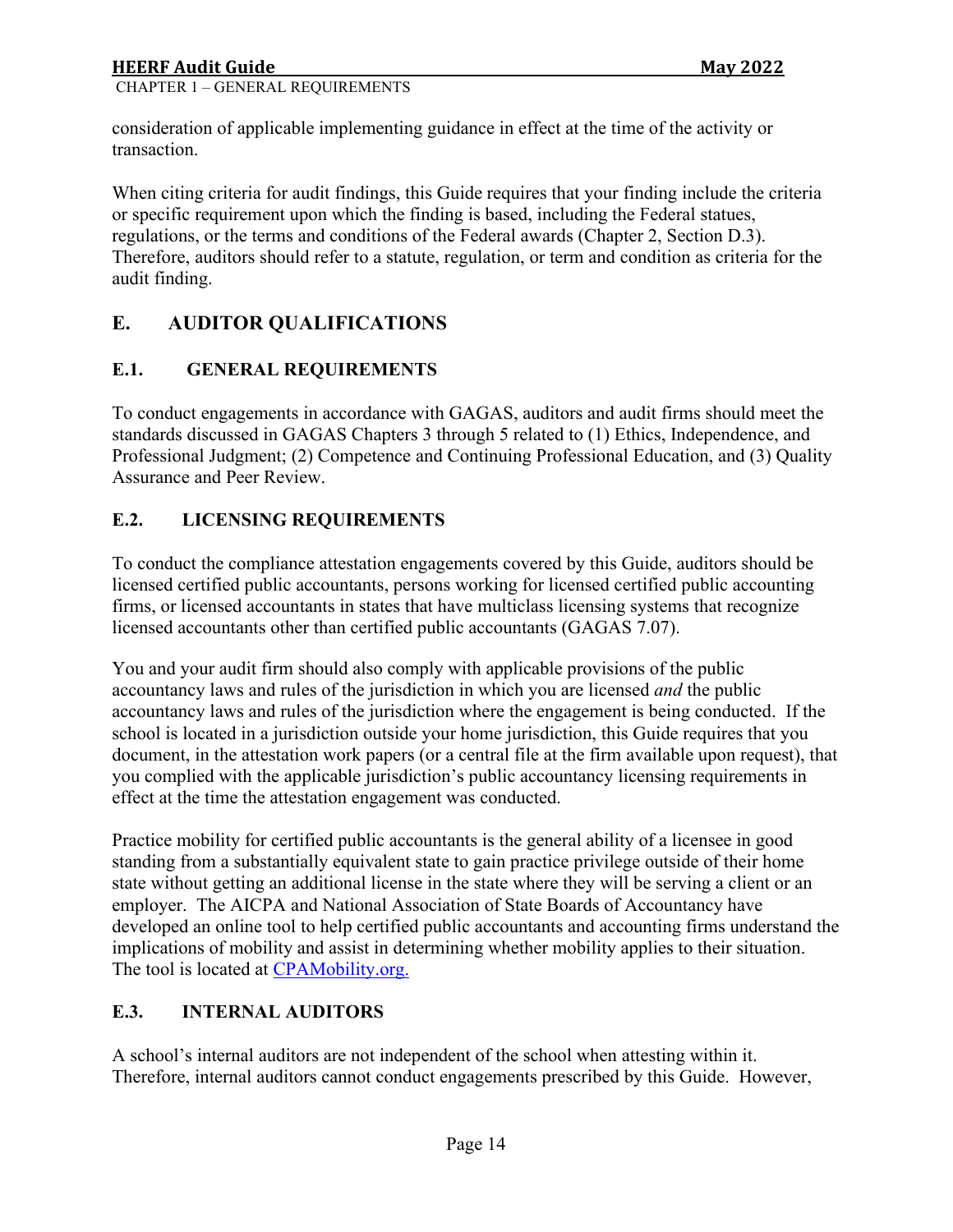# **HEERF Audit Guide Communist State Audit Guide Communist State Audit Communist State Audit Communist State Audit Communist State Audit Communist State Audit Communist State Audit Communist State Audit Communist State Audit**

CHAPTER 1 – GENERAL REQUIREMENTS

you may consider the work of internal auditors in conducting the compliance attestation engagement by following AT-C § 205 A.39-.44 *Using the Work of Internal Auditors*.

# <span id="page-14-0"></span>**F. AUDIT QUALITY AND AUDIT DOCUMENTATION**

# <span id="page-14-1"></span>**F.1. AUTHORITY**

The Inspector General Act of 1978 requires Inspectors General to take appropriate steps to ensure that any work performed by Non-Federal auditors complies with applicable standards. Accordingly, we select audits/attestation engagements and conduct (or engage contractors to conduct on our behalf) Quality Control Reviews of work performed by Non-Federal auditors, including attestation engagements conducted in accordance with this Guide. Also, ED officials monitor and resolve attestation engagement findings of participating schools. Such monitoring and attestation engagement resolution may require access to and copies of attestation documentation.

All attestation supporting documentation must be made available, and photo or electronic copies of attestation documentation provided upon request to ED, ED-OIG, or their contractors or representatives.

# <span id="page-14-2"></span>**F.2. DEFICIENT ATTESTATION WORK**

If quality deficiencies in the attestation report or the associated documentation of work are found during a Quality Control Review, we may instruct you to take corrective action. If we determine that the report and/or documentation of work are unacceptable (i.e., contains quality deficiencies that may affect the reliability of the attestation report(s) and/or may require the auditor to conduct additional attestation work to support the reports in the reporting package under review), we may refer the matter to the appropriate licensing bodies in the state in which you are located and/or to professional associations of which you are a member. Action may also be initiated to debar you from further participation in audits and attestation engagements of Federal programs. We may also recommend that ED reject the attestation reports.

# <span id="page-14-3"></span>**F.3. RETENTION OF ATTESTATION DOCUMENTATION**

You should retain attestation documentation and reports for a minimum of five years (AT-C § 105 A.36) after the date of issuance of the compliance attestation engagement report(s) to the school, unless a pertinent law or regulation provides for a longer retention period, or you are notified in writing by ED or OIG to extend the retention period. You should keep all records questioned by an audit or attestation engagement, investigation, or other review until the resolution of the questioned items.

# <span id="page-14-4"></span>**F.4. CONFIDENTIALITY OF COMMERCIAL INFORMATION IN ATTESTATION DOCUMENTATION**

Confidential commercial information, as defined by the Freedom of Information Act, means trade secrets and commercial or financial information that is privileged or confidential. If your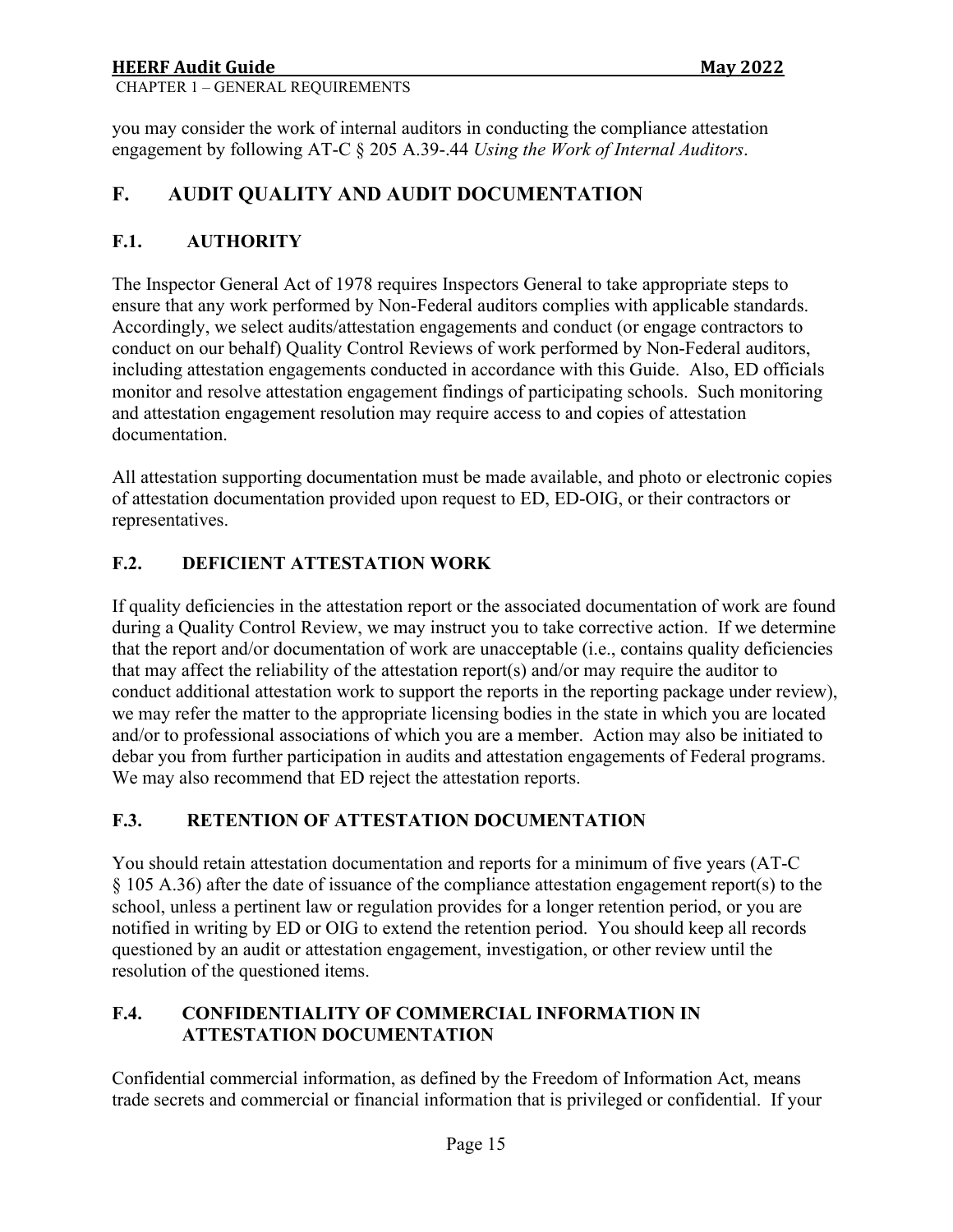CHAPTER 1 – GENERAL REQUIREMENTS

attestation documentation contains confidential commercial information, you should take appropriate steps to identify that information in the attestation documentation to protect its confidentiality.

If we request you submit attestation documentation (electronically or photocopies) and we subsequently receive a request under the Freedom of Information Act for information that you have designated as confidential commercial information, we will make an independent determination under the Freedom of Information Act of whether that information meets the criteria for exemption from release. To the extent permitted by law, we will make a good faith effort to notify you and provide you with an opportunity to object if we disagree with your identification of the information as confidential commercial information. We will also make a good faith effort to provide the auditee an opportunity to object if the confidential commercial information concerns the auditee.

If you have not designated the information as confidential commercial information in the attestation documentation, we may assume that it does not include such information and may release it in response to a Freedom of Information Act request.

# <span id="page-15-0"></span>**G. PRIVACY RIGHTS OF STUDENTS AND PARENTS AND AUDITOR ACCESS TO RECORDS**

Personally Identifiable Information (PII) is defined by 34 C.F.R. § 99.3 as any information about an individual maintained by an agency or its servicer that can be used to distinguish or trace an individual's identity, such as his or her name, social security number, date and place of birth, mother's maiden name or any other personal information which can be linked to an individual and is prohibited in the compliance attestation engagement report.

The Family Educational Rights and Privacy Act requires educational agencies and institutions administering funds to protect the privacy of student and parent records. According to 34 C.F.R. § 99.31(a)(4), the school can make PII available to you without a student's or parent's consent if that disclosure is for the purpose of determining eligibility for the aid received, the amount of aid received, the conditions for the aid received, or enforcing the terms and conditions of the aid. Compliance attestation engagements conducted under this Guide are required by ED for such purposes. If the school refuses to provide PII to you necessary to conduct any part of the engagement, immediately contact the ED-OIG Non-Federal Audit Team at oignon-federalaudit  $(\partial \text{ed.gov})$  for advice on how to proceed. Please note that you are also required to maintain the confidentiality of PII and may only disclose it for authorized purposes.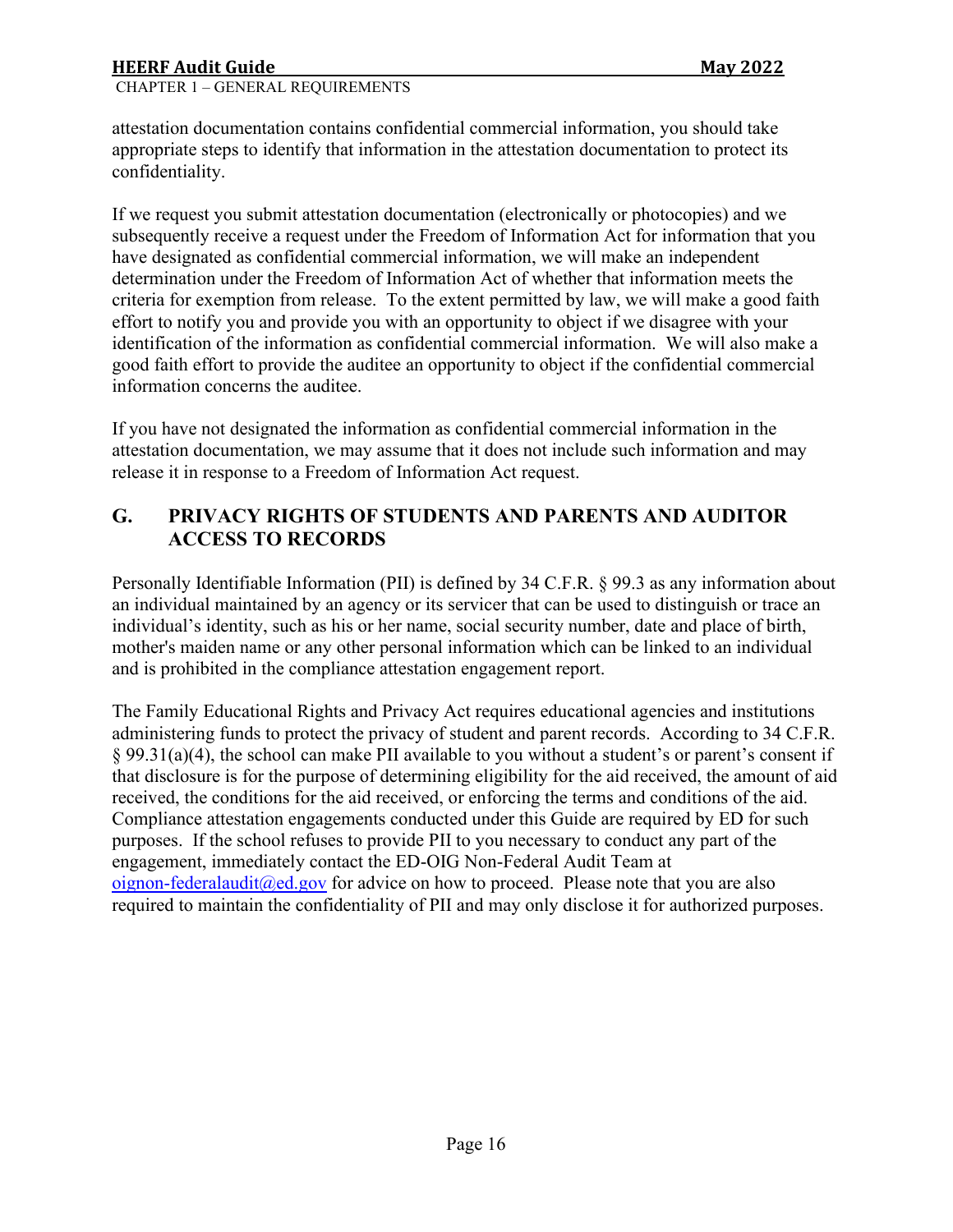# <span id="page-16-0"></span>**CHAPTER 2 – HEERF COMPLIANCE ATTESTATION ENGAGEMENTS**

# <span id="page-16-1"></span>**A. INTRODUCTION**

As a condition of the HEERF award, a proprietary school must have a compliance audit conducted of its administration of the HEERF grant for any fiscal year during which the school expends \$500,000 or more in total HEERF grant funds, is on Federal Student Aid's HCM 1 or HCM 2 list in a fiscal year in which it expends any HEERF grant funds, or if the institution has closed or is in the process of closing (Chapter 1, Section A.2). To satisfy the compliance audit requirement, this Guide requires an examination-level attestation engagement relating to the school management's assertions about certain compliance aspects related to the HEERF program. The compliance attestation engagement must be conducted in accordance with the standards applicable to examination engagements contained in GAGAS and AICPA's clarified attestation standards.

This chapter discusses planning considerations and identifies the compliance requirements, attestation objectives, and attestation procedures for compliance requirements pertaining to the HEERF program that must be tested in the compliance attestation engagement when applicable to the audited entity. For each compliance requirement, the auditor must test all HEERF Funds, whether under section 18004(a)(1) of the CARES Act, section 314(a)(4) of the CRRSAA, or section 2003 of the ARP, as applicable.

# <span id="page-16-2"></span>**B. PLANNING CONSIDERATIONS FOR THE COMPLIANCE ATTESTATION ENGAGEMENTS**

The objective of the compliance attestation engagement is to assess a school's compliance with criteria established by the CARES Act, CRRSAA, and/or ARP and the terms and conditions of the awards and to obtain sufficient evidence on compliance to form an opinion. The following are common to all compliance attestation engagements conducted in accordance with this Guide.

# <span id="page-16-3"></span>**B.1. ENGAGEMENT LETTER**

An engagement letter between you and the school should be prepared and should include the following:

- A statement that the engagement is to be conducted in accordance with GAGAS, the applicable AICPA attestation standards, and this Guide.
- A description of the scope of the engagement and the related reporting that will meet the requirements of this Guide.
- A statement that the auditor(s), the audit firm, its partners, assigned audit staff or contractors capable of substantially influencing the development or outcome of the engagement are not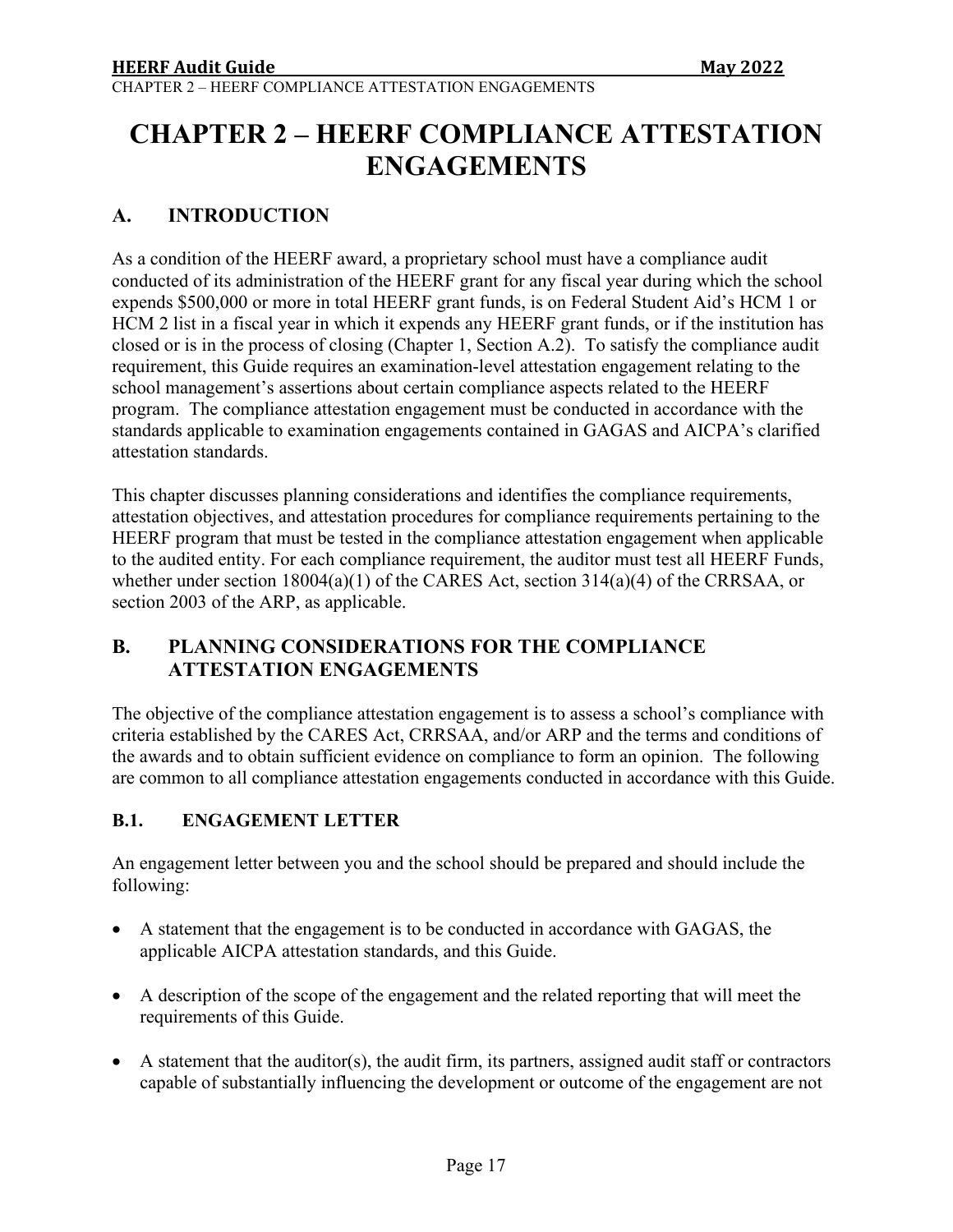#### CHAPTER 2 – HEERF COMPLIANCE ATTESTATION ENGAGEMENTS

currently debarred from participating in any procurement and non-procurement transactions of any Federal executive branch agency.

- Disclose the names of any contractors, or staff of the auditor or the firm, that will be working on the engagement that are debarred from participating in any procurement and nonprocurement transactions of any Federal executive branch agency.
- A statement that both parties understand that ED will use the auditor's report to help carry out its oversight responsibilities of the HEERF grant.
- A statement that the school provides the auditor all required representations and assertions, as well as the required corrective action plan if findings are disclosed during the compliance attestation engagement.
- A statement that the school has informed the auditor of early implementation on any regulatory changes.
- A statement that the school understands that the auditor is required to immediately report to ED-OIG Investigation Services any indications of fraud related to HEERF grants or any possible fraud identified by management that was not appropriately reported.
- A provision that the auditor should provide upon request from ED, the ED-OIG, or their representatives, access to attestation documentation, including access to attestation information stored in electronic format, and including the ability to retain copies of that information in paper or electronic form.
- A provision that the auditor should retain attestation documentation and reports for a minimum of five years after the date of issuance of the auditor's report(s) to the entity, unless a pertinent law or regulation provides for a longer retention period, or the auditor is notified in writing by ED or us to extend the retention period.
- A provision that the auditor provides a copy of his/her firm's most recent external peer review report to the school procuring the auditor's services when requested and will provide any subsequent external peer review reports during the life of the contract, when requested.
- A provision that the auditor will provide a copy of his/her individual CPA license and/or firm license to the school procuring the auditor's services when requested and will provide any subsequent licenses during the life of the contract, when requested.

### <span id="page-17-0"></span>**B.2. MANAGEMENT'S ASSERTIONS AND REPRESENTATIONS**

Management's written assertions are the basis for the auditor's testing and therefore are an integral part of the engagement. The school should provide its management's assertions in a letter to you. In their letter, the school's management should assert that it complied with each of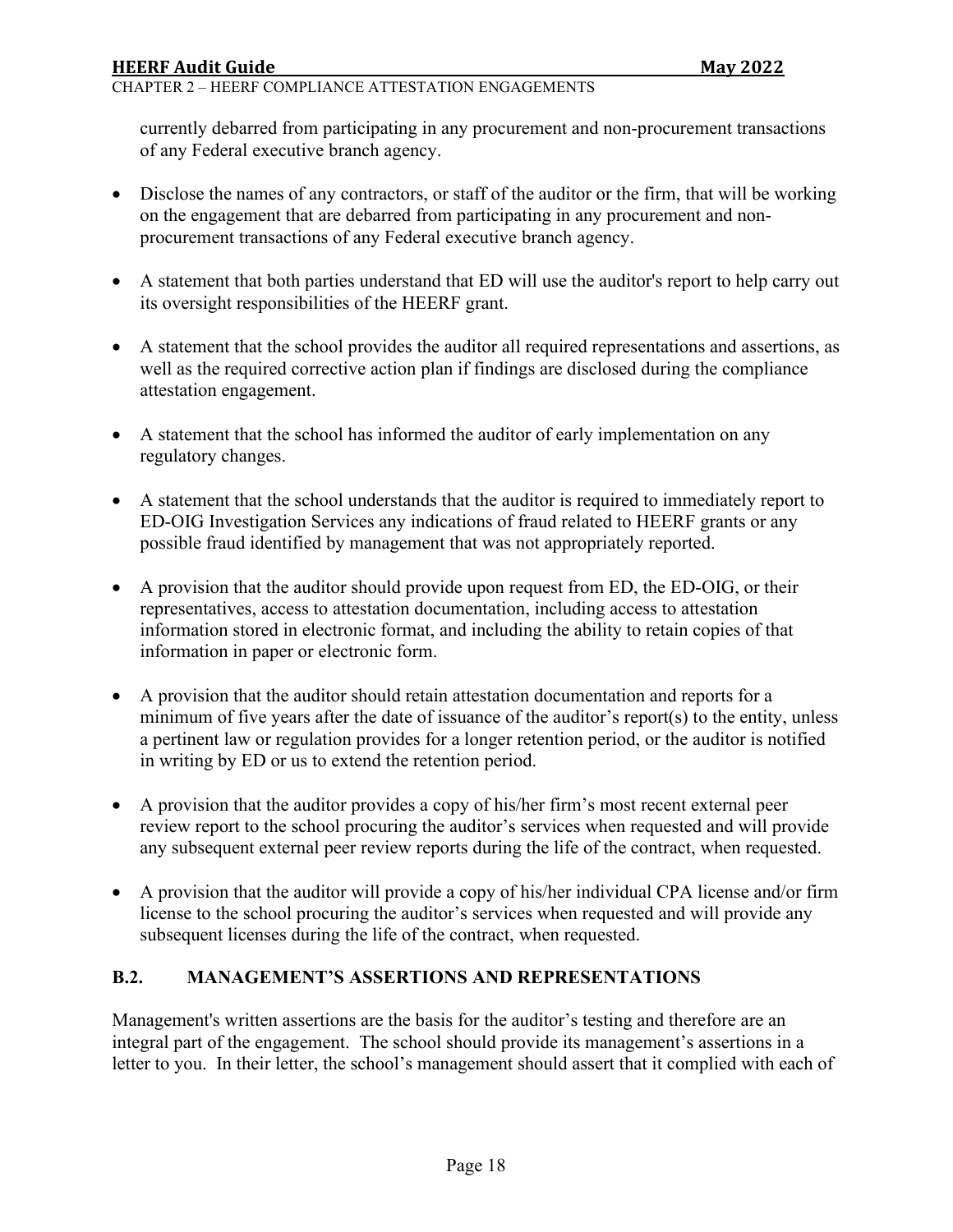## **HEERF Audit Guide Communist State Audit Guide Communist State Audit Communist State Audit Communist State Audit Communist State Audit Communist State Audit Communist State Audit Communist State Audit Communist State Audit**

#### CHAPTER 2 – HEERF COMPLIANCE ATTESTATION ENGAGEMENTS

the following compliance requirements described in Chapter 2, Section C of this Guide, as applicable:

- Activities Allowed or Unallowed
- Allowable Costs and Cost Principles
- Cash Management
- Earmarking
- Period of Performance
- Procurement Suspension and Debarment
- Reporting

The specific required assertions are found at the beginning of each compliance requirement in Chapter 2, Section C. If the school did not comply with one or more of the compliance requirements, school management must modify its assertions to disclose the noncompliance.

You should also obtain required written representations from the school's management as part of the compliance attestation engagement. You may choose to obtain the assertions along with management's written representations in one letter. The written representations that are required as part of the compliance attestation engagement can be found at AT-C § 205A *Examination Engagements*, paragraph 50 and AT-C §315 *Compliance Attestation*, paragraph 17. If the scope of a compliance attestation engagement is restricted because the school refused to furnish the appropriate written assertions and/or representations, ED may initiate administrative proceedings leading to sanctions against the school.

### <span id="page-18-0"></span>**B.3. ATTESTATION RISK**

The attestation documentation should evidence your assessed level of risk. Attestation risk is the risk that you express an inappropriate opinion or conclusion, as applicable, when the subject matter or assertion is materially misstated. You should design and implement overall responses to address the assessed risks and should obtain sufficient appropriate evidence to reduce attestation risk to an acceptably low level (AT-C § 105A.10 [Attestation Risk] and AT-C § 205A.19-.20).

### <span id="page-18-1"></span>**B.4. CONSIDERING INTERNAL CONTROL IN THE COMPLIANCE ATTESTATION ENGAGEMENT**

Since grant funds awarded under the HEERF are subject to the requirements of the Uniform Guidance, schools are required by 2 C.F.R. § 200.303(a) to establish and maintain effective internal control over the HEERF awards that provides reasonable assurance that the school is managing the HEERF awards in compliance with Federal statues, regulations, and the terms and conditions of the HEERF awards. These internal controls should be in compliance with guidance in "Standards for Internal Control in the Federal Government" (the Green Book) issued by the Comptroller General of the United States or the "Internal Control Integrated Framework", issued by the Committee of Sponsoring Organizations of the Treadway Commission.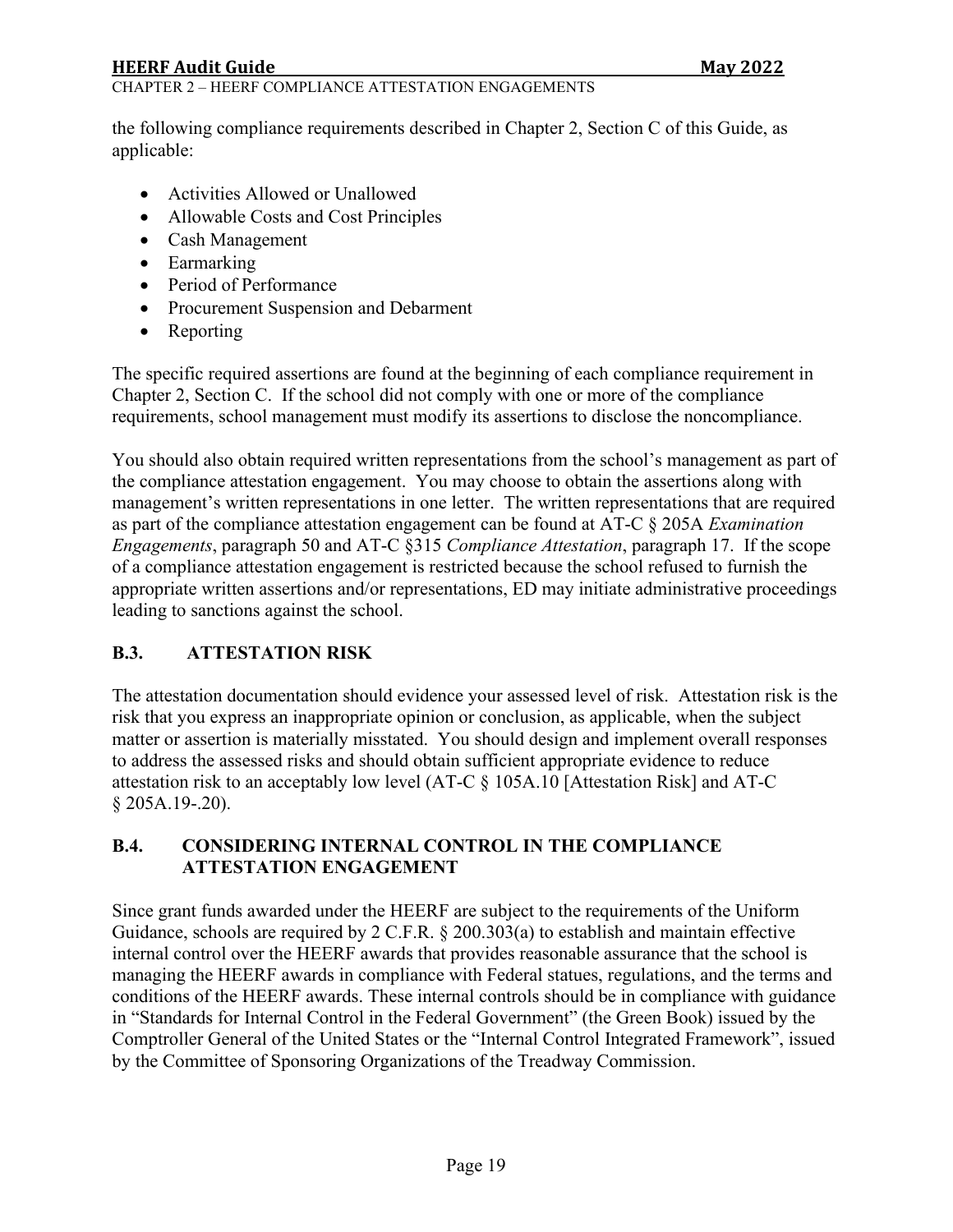Relevant guidance for your consideration of the school's internal control in the compliance attestation engagement is provided in AT-C § 205A and AT-C § 315.

To meet the objectives of this Guide, you should document your understanding of internal control over compliance for each compliance assertion sufficient to plan the engagement and to assess control risk. In order to obtain this understanding, you should inquire of management, supervisors, and staff personnel; inspect the school documents; and observe the school's activities and operations. Due to the coronavirus pandemic, these procedures may need to be performed remotely.

The HEERF programs may be administered by more than one organizational component within a school and each component may maintain separate or different internal control, policies, and/or procedures for ensuring compliance. In such cases, you should assess the controls in place at each component that administers a material portion of the program activity.

A deficiency in internal control over compliance exists when the design or operation of a control does not allow management or employees, in the normal course of performing their assigned functions, to prevent or detect and correct noncompliance with a compliance requirement of the HEERF programs on a timely basis. Consistent with GAGAS 7.42, for compliance attestation engagements conducted in accordance with this Guide, you should report identified deficiencies in internal control over compliance that are material weaknesses and significant deficiencies in internal control over compliance, as defined below:

*Material Weakness*: A deficiency or combination of deficiencies in internal control over compliance that results in a reasonable possibility that a material noncompliance with a type of compliance requirement will occur that will not be prevented, or detected and corrected, on a timely basis.

*Significant Deficiency*: A deficiency, or combination of deficiencies, in internal control over compliance that is less severe than a material weakness in internal control over compliance yet is important enough to merit attention by those charged with governance.

# <span id="page-19-0"></span>**B.5. CONSIDERING AND REPORTING FRAUD IN THE COMPLIANCE ATTESTATION ENGAGEMENT**

Relevant guidance for the consideration of fraud in the compliance attestation engagement is provided in AT-C § 205A. During the engagement, you should consider whether your risk assessment procedures and other procedures related to your understanding of the school's compliance indicate risk of material noncompliance due to fraud. You should also make inquiries of appropriate parties to determine whether they have knowledge of any actual, suspected, or alleged fraud, evaluate whether there are unusual or unexpected relationships that indicate risks of material noncompliance due to fraud, and respond appropriately to fraud or suspected fraud (AT-C  $\S$  205A.32-.33).

In conducting the attestation engagement, you should exercise due professional care when pursuing any indication of fraud, so that potential future investigations or legal proceedings are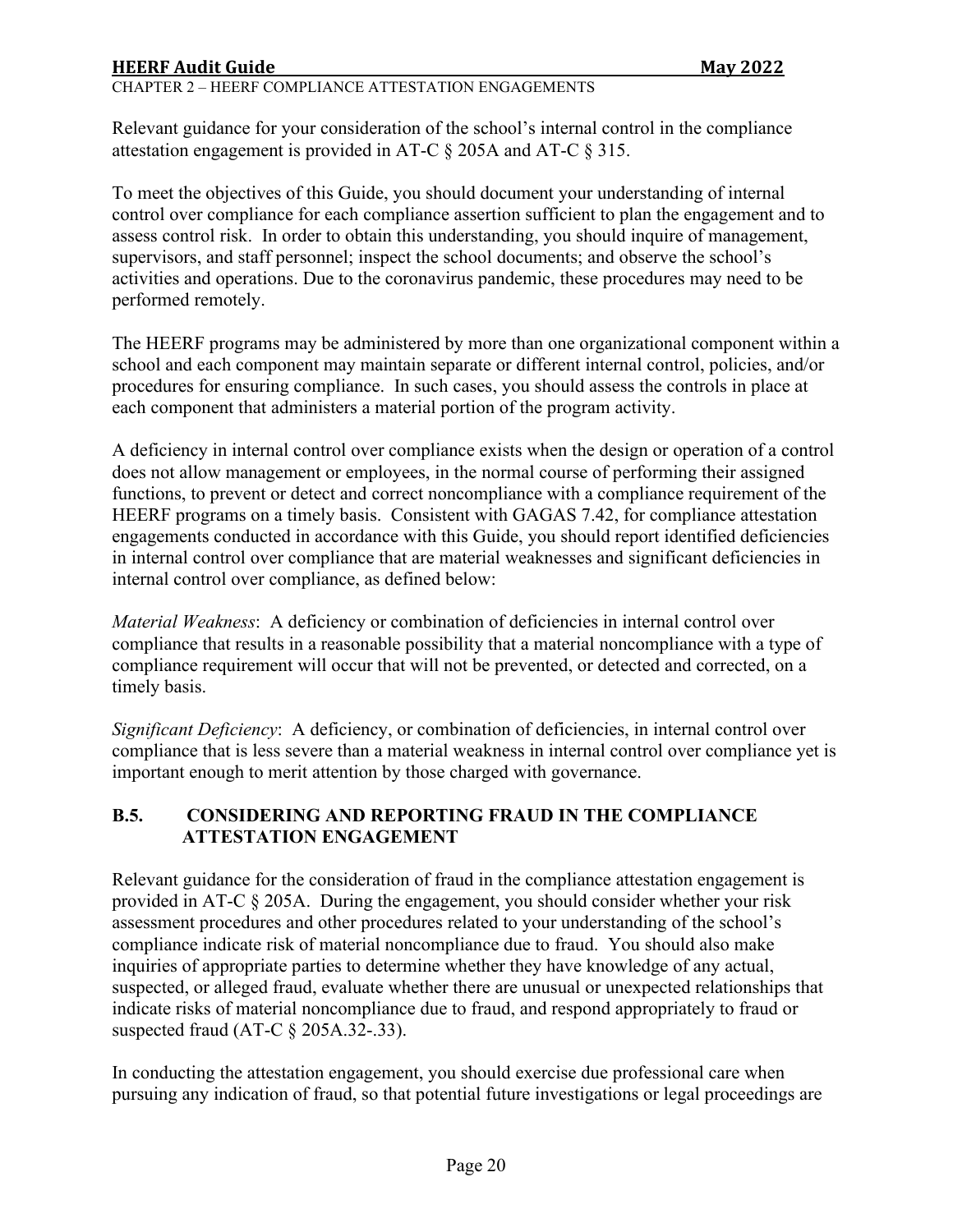CHAPTER 2 – HEERF COMPLIANCE ATTESTATION ENGAGEMENTS

not compromised. If you detect indications of fraud related to HEERF program funds, or if you learn that management identified possible fraud related to HEERF program funds and failed to report the possible fraud, you must report this immediately to the appropriate regional office of ED-OIG Investigation Services (OIG/IS) in accordance with this Guide. A listing of these offices and contact information can be found on [OIG/IS website.](https://www2.ed.gov/about/offices/list/oig/oigaddresses.html)

After reporting the matter immediately, promptly prepare a separate written report concerning fraud or indications of such activities. The report must include all information required for reporting a finding as outlined in GAGAS 7.48-.50. This report must be submitted to the appropriate ED-OIG/IS regional office either within 30 days after the date of discovery of the act, or within the time frame agreed to by you and the ED-OIG/IS. The transmittal should request ED OIG/IS to reply by letter or email to you to acknowledge receipt of the report. It should also request that ED-OIG/IS (1) advise you if you can also submit the separate written report with your compliance attestation engagement report to ED, and (2) whether you can reflect the contents of the separate report in your compliance attestation engagement report. You should retain the ED OIG/IS acknowledgement in your attestation documentation.

You should not submit the separate written report with your compliance attestation engagement report to ED, unless the ED-OIG/IS has advised you in writing that you may do so. Also, you should not reflect the contents of the separate report in your compliance attestation engagement reports, unless the ED-OIG/IS has advised you in writing that you may do so. If excluding this information from your compliance attestation engagement reports would cause a departure from attestation standards, contact the Non-Federal Audit team at [oignon-federalaudit@ed.gov](mailto:oignon-federalaudit@ed.gov) to discuss how the matter should be handled.

### <span id="page-20-0"></span>**B.6. MATERIALITY FOR PURPOSES OF PROVIDING OPINION**

Materiality for purposes of compliance differs from materiality for financial reporting purposes. In accordance with AT-C § 205A.16, § 315.12, and this Guide, for the compliance attestation engagements, you should consider materiality for each type of compliance requirement. Materiality should be considered in the context of qualitative factors and, when applicable, quantitative factors. Keep in mind that consideration of materiality is affected by the nature of the compliance requirements, which may or may not be quantifiable in monetary terms. You should issue a qualified or adverse opinion when reporting instances of noncompliance that individually or collectively are material in relation to each type of compliance requirement.

# <span id="page-20-1"></span>**B.7. FOLLOW-UP ON RESOLUTION OF PRIOR FINDINGS**

In accordance with GAGAS 7.13, you should evaluate whether the school has taken appropriate corrective action to address findings and recommendations from previous engagements that could have a significant effect on the subject matter. When planning the engagement, you should ask management to identify previous audits, attestation engagements, program reviews, and other studies that directly relate to the school's compliance with the HEERF program requirements in this Guide, including whether related recommendations have been implemented. From the records of the school, you should review each finding contained in each report and all correspondence between the school and the report issuer, including any final determinations, that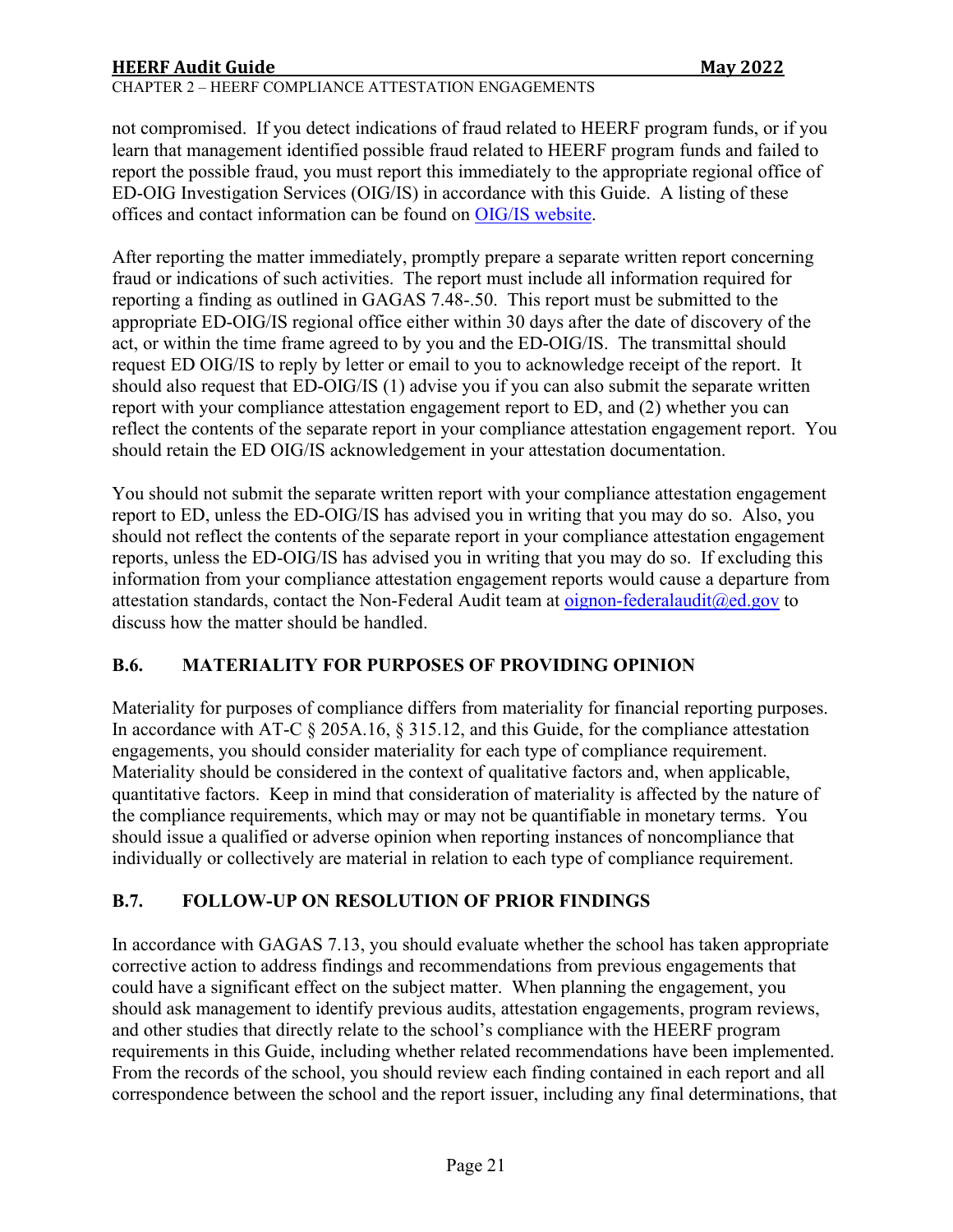# **HEERF Audit Guide Communist State Audit Guide Communist State Audit Communist State Audit Communist State Audit Communist State Audit Communist State Audit Communist State Audit Communist State Audit Communist State Audit** CHAPTER 2 – HEERF COMPLIANCE ATTESTATION ENGAGEMENTS

relates to the resolution of the finding(s). You should determine whether each prior finding has been resolved. You should use this information in assessing risk and determining the nature, timing, and extent of current work and determining the extent to which testing that corrective actions have been implemented is applicable to the current engagement objectives.

# <span id="page-21-0"></span>**B.8. SAMPLING METHODOLOGY**

Many of the required procedures described in this chapter provide for the use of a sample to test school compliance. Unless the required procedure prescribes a sample size, auditors should refer to AT-C § 205A.31 and the AICPA Audit Guide *Audit Sampling* in determining the appropriate sample size.

The attestation documentation should describe the sampling methodology that has been employed, including information that identifies the size and content of the universes from which samples are drawn, including number of transactions/events and, if applicable, total dollar values associated with the universes.

# <span id="page-21-1"></span>**B.9. REPORTING NONCOMPLIANCE**

All noncompliance identified by you during the compliance attestation engagement, and all material noncompliance identified by the school and disclosed to you during the engagement, should be reported as findings in the Schedule of Findings and Questioned Costs. This applies even when corrective action was taken by the school after becoming aware of the noncompliance. The only exception is for matters concerning fraud or indications of fraud that cannot be reported per the provisions of Chapter 2, Section B.5.

As part of the written representations obtained from the school's management, you should request written representations stating that management has disclosed to you all deficiencies in internal control of which it is aware and its knowledge of any actual, suspected, or alleged noncompliance (AT-C § 205.50i). The school's disclosure to you should include, but is not limited to, any noncompliance self-reported to ED.

# <span id="page-21-2"></span>**B.10. REPORTING MATERIAL NONCOMPLIANCE (SAMPLE RESULTS THAT REQUIRE PROJECTIONS)**

If you determine that material noncompliance exists, you should report an estimated total for HEERF questioned costs where the standard error of the estimate does not exceed 12% of the estimate. The estimate for total amount of HEERF questioned costs should have sufficient precision so that the margin of error, or the amount added to or subtracted from the point estimate for a 90% confidence interval, does not exceed one-fifth of the estimate. An expanded sample may be required in order to achieve this confidence level. Additionally, you should estimate the percentage of errors. Sampling results for samples requiring projection must include information on the population, sample size, error found in the sample, projected total questioned costs, and projected error rate. For estimated costs or attribute percentages, precision should be expressed with 90% confidence intervals for the estimates.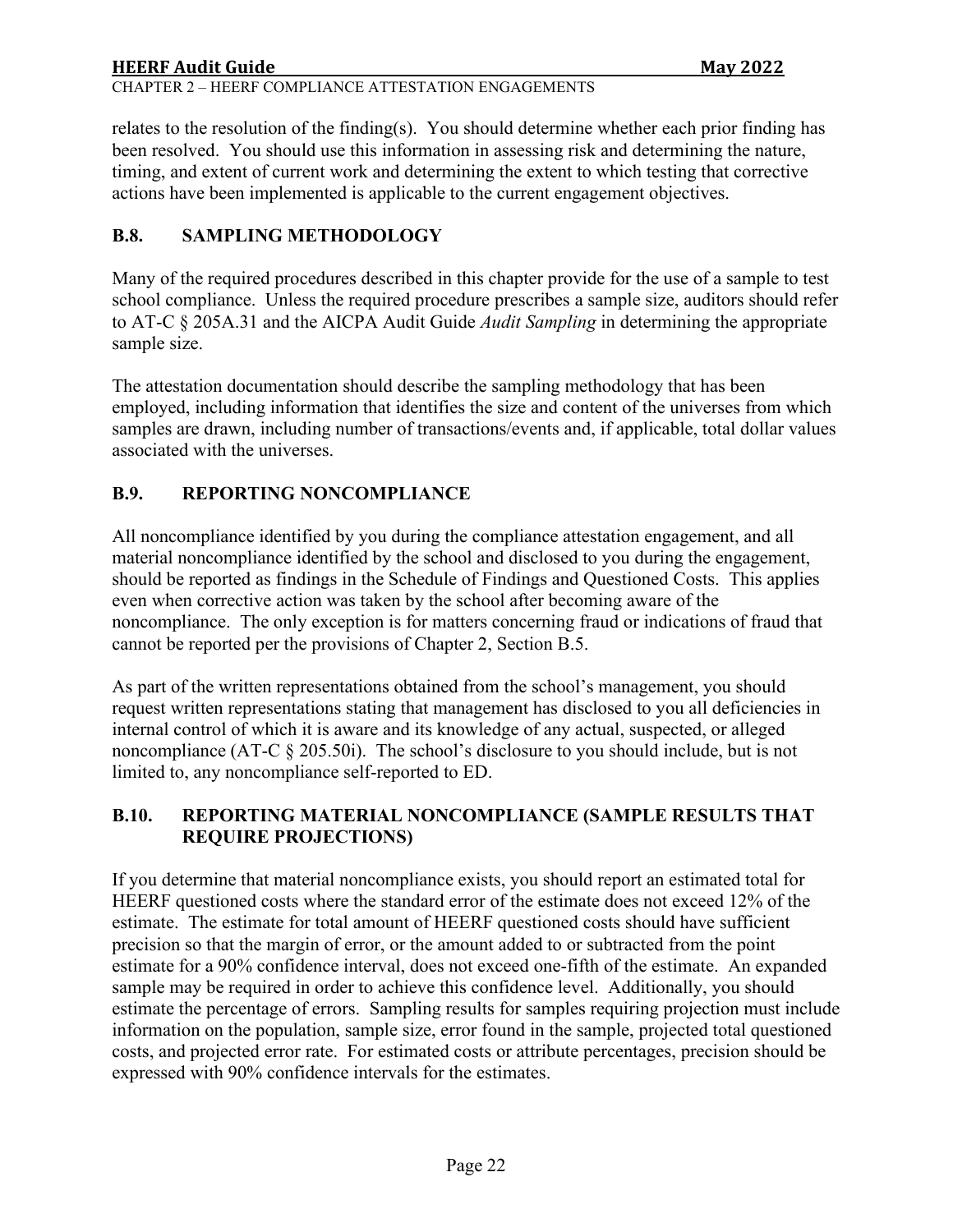# <span id="page-22-0"></span>**C. COMPLIANCE REQUIREMENTS AND ATTESTATION PROCEDURES**

This section identifies and describes compliance requirements schools are required to meet. When stating compliance requirements of schools, the word "must" is used to indicate a requirement, whereas the word "should" indicates a best practice or recommended approach rather than a requirement. This section also establishes the attestation procedures you should perform to determine whether these requirements have been met. Auditor judgement is necessary to determine whether the required procedures are sufficient to achieve the stated attestation objectives or whether alternative attestation procedures are needed. Therefore, you cannot consider this Guide to be a "safe harbor" for identifying the attestation procedures to apply in a particular engagement.

### <span id="page-22-1"></span>**C.1. ACTIVITIES ALLOWED OR UNALLOWED**

This section covers compliance requirements related to activities that can or cannot be funded under the HEERF program.

# **Required Management Assertion**

**[School] complied with all criteria effective during the attestation period, as appropriate, for the Activities Allowed or Unallowed attestation objective included in Chapter 2, Section C of the** *Guide for Compliance Attestation Engagements of Proprietary Schools Expending Higher Education Emergency Relief Fund Grants***.**

*Attestation Objective:*

Determine whether the HEERF grant funds were expended only for allowable activities.

### *Background:*

Schools must demonstrate that costs incurred are allowable under the relevant statutory provisions. Expenditures of HEERF grant funds must have been consistent with the purpose of the Education Stabilization Fund "to prevent, prepare for, and respond to coronavirus." In general, the CARES Act authorized broad uses of HEERF funds, with specific standards for the different funding streams described below. Unlike the funds available to proprietary schools under the CARES Act, the only allowable use of funds for HEERF II and III grants provided under the CRRSAA and ARP to proprietary schools is to provide financial aid grants to students. Auditors are strongly encouraged to review the FAQ documents and guidance materials which provide specific examples that help interpret these statutory standards.

### *(a)(1) Emergency Financial Aid Grants to Students (Student Aid Portion)*

For the (a)(1) Student Aid Portion (Assistance Listing 84.425E), disbursements made under the Student Aid Portion are required to be made directly to students. ED's final rule (Eligibility to Receive Emergency Financial Aid Grants to Students under the Higher Education Emergency Relief Programs, May 14, 2021) on student eligibility for HEERF states that all students who are or were enrolled in an institution of higher education on or after the date of the declaration of the national emergency due to the coronavirus (March 13, 2020) are eligible for emergency financial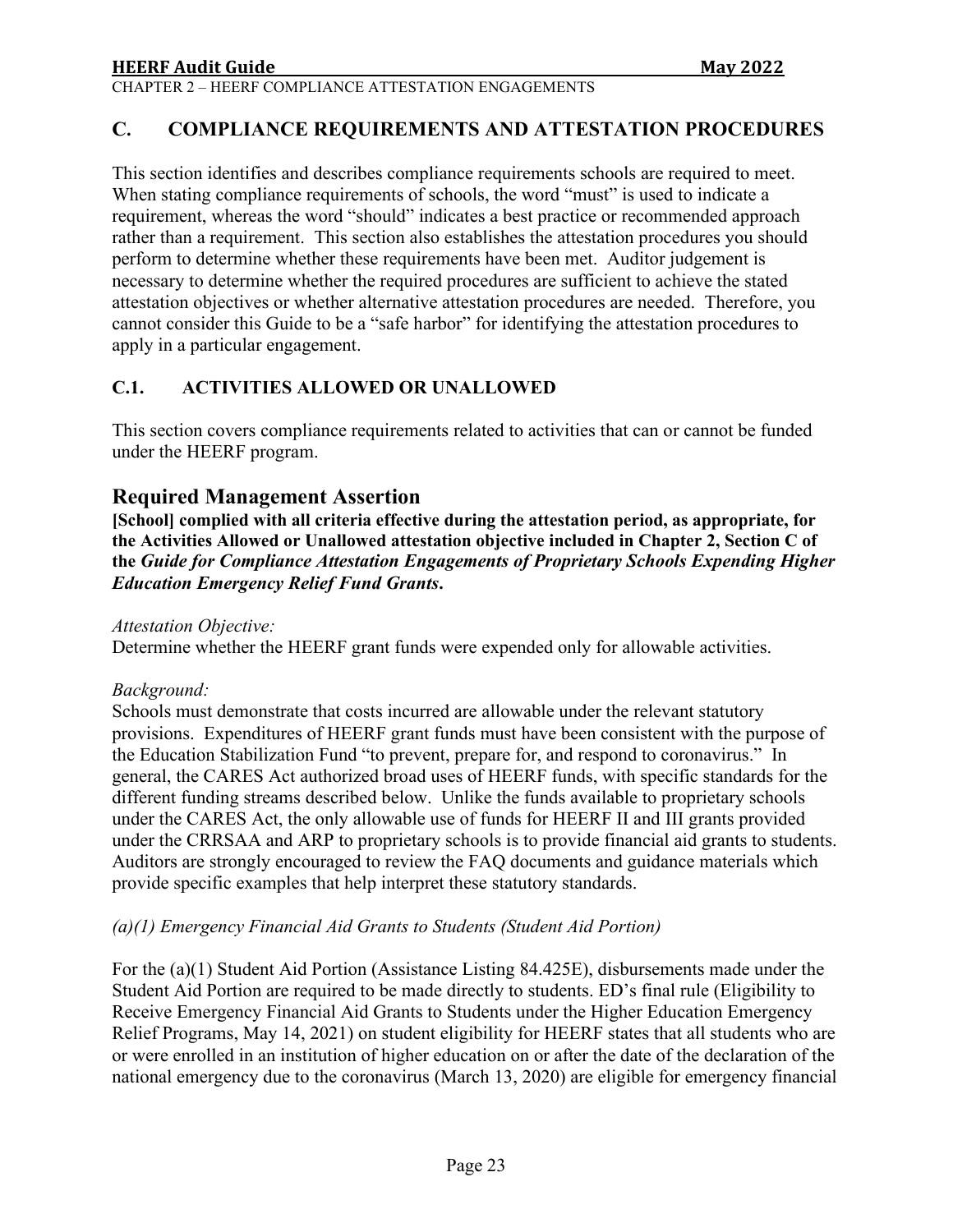#### CHAPTER 2 – HEERF COMPLIANCE ATTESTATION ENGAGEMENTS

aid grants from the HEERF, regardless of whether they completed a FAFSA or are otherwise eligible for Title IV.

• For the CARES Act 18004(a)(1) Student Aid Portion (ALN 84.425E) funds expended prior to December 27, 2020, allowable expenditures must have been "for expenses related to the disruption of campus operations due to coronavirus (including eligible expenses under a student's cost of attendance, such as food, housing, course materials, technology, health care, and childcare)." (CARES Act  $\S$  18004(c)). In accordance with the March 2021 Notice of Interpretation, schools may charge HEERF financial aid grant expenses to the Student Aid Portion if they were incurred on or after March 13, 2020, the day the national emergency was declared [\(86 FR 15208\)](https://www.federalregister.gov/documents/2021/03/22/2021-05849/notice-of-interpretation-regarding-period-of-allowable-expenses-for-funds-administered-under-the).

The Certification and Agreement for the Student Aid Portion required that the recipient not use these funds to reimburse itself for any costs or expenses, including but not limited to any costs associated with significant changes to the delivery of instruction due to the coronavirus and/or any refunds or other benefits that the school previously issued to students.

# *(a)(1) Institutional Costs (Institutional Portion)*

• For the CARES Act 18004(a)(1) Institutional Portion (ALN 84.425F) funds expended prior to December 27, 2020, allowable expenditures must have been "to cover any costs associated with significant changes to the delivery of instruction due to the coronavirus, so long as such costs do not include payment to contractors for the provision of preenrollment recruitment activities; endowments; or capital outlays associated with facilities related to athletics, sectarian instruction, or religious worship." (CARES Act § 18004(c)). In accordance with the March 2021 Notice of Interpretation, schools may charge pre-award costs for unspent CARES Act funds back to March 13, 2020, the day the national emergency was declared  $(86 FR 15208)$ .

Other allowable expenditures under the Institutional Portion include additional emergency grants made to students (in accordance with the requirements of the Student Portion). If an institution chooses to do so, then those funds are subject to the requirements described in the institution's applicable Student Aid Portion Certification and Agreement and the *Emergency Financial Aid Grants to Students (Student Aid Portion)* section above. Additionally, schools also were allowed to reimburse themselves for refunds previously made to students on or after March 13, 2020, if those refunds were necessitated by significant changes to the delivery of instruction, including interruptions in instruction, due to the coronavirus. Please see Questions 29 and 31 from the [Rollup](https://www2.ed.gov/about/offices/list/ope/heerffaqsoct2020rollup.pdf)  [FAQs](https://www2.ed.gov/about/offices/list/ope/heerffaqsoct2020rollup.pdf) for more information.

The expanded use of funds authority under the CRRSAA also applies to any unspent CARES Act (a)(1) program funds. As of December 27, 2020, schools may use unexpended CARES Act funds for the following costs incurred on or after March 13, 2020, the date on which the President declared a national emergency due to the COVID-19 pandemic [\(86 FR 15208\)](https://www.federalregister.gov/documents/2021/03/22/2021-05849/notice-of-interpretation-regarding-period-of-allowable-expenses-for-funds-administered-under-the):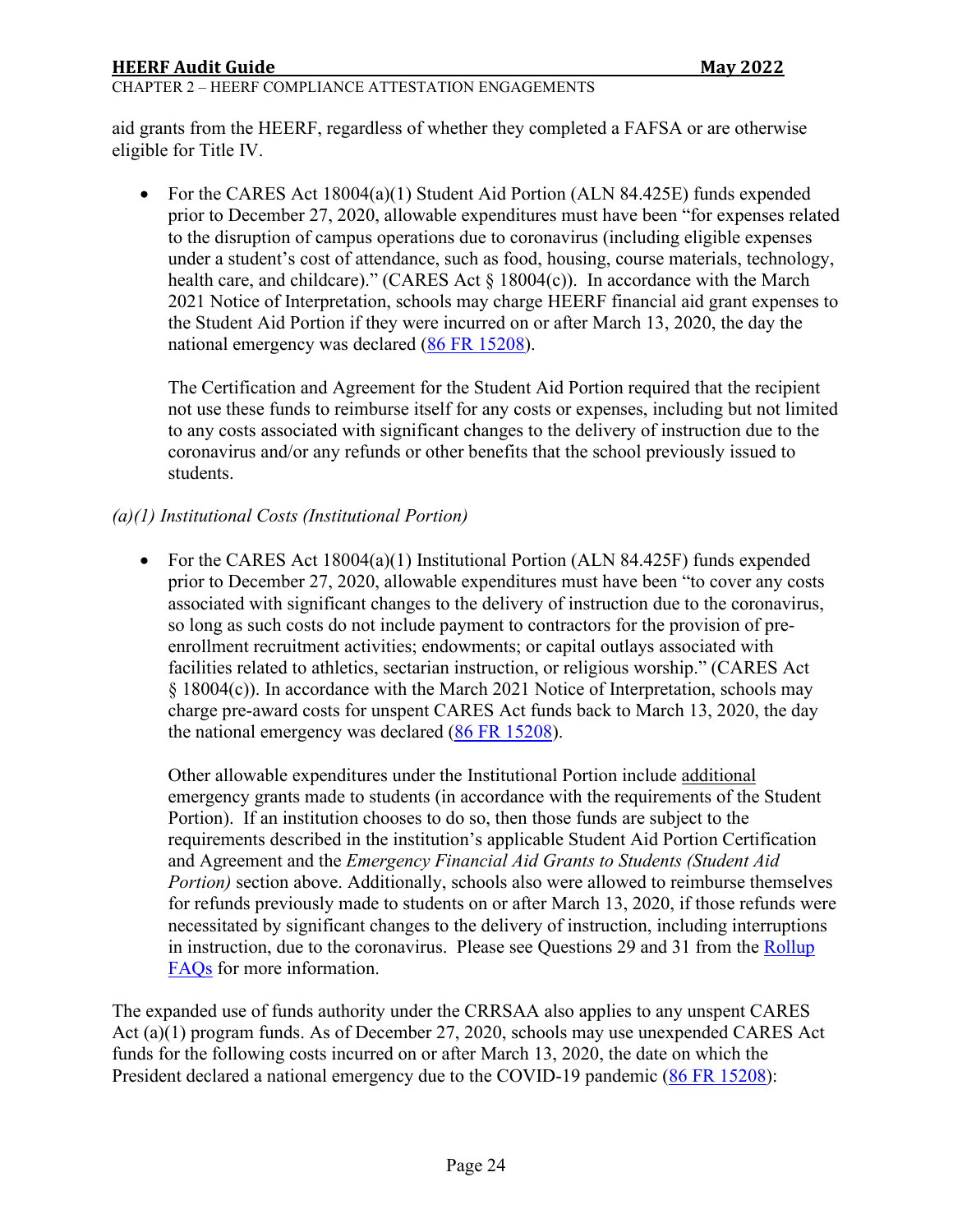CHAPTER 2 – HEERF COMPLIANCE ATTESTATION ENGAGEMENTS

- Defraying expenses associated with coronavirus (including lost revenue, reimbursement for expenses already incurred, technology costs associated with a transition to distance education, faculty and staff trainings, and payroll);
- Carrying out student support activities authorized by the HEA that address needs related to coronavirus; and
- Making financial aid grants to students under the same provisions as their Proprietary Institution Grant Funds for Students, including by providing such grants to students exclusively enrolled in distance education.

ED originally took the position that obligations under CRRSAA needed to have been incurred on or after December 27, 2020, the date of enactment. On March 22, 2021, a Notice of Interpretation was published in the Federal Register allowing schools to charge pre-award costs, including lost revenue, back to March 13, 2020 [\(86 FR 15208\)](https://www.federalregister.gov/documents/2021/03/22/2021-05849/notice-of-interpretation-regarding-period-of-allowable-expenses-for-funds-administered-under-the). ED published [FAQs](https://www2.ed.gov/about/offices/list/ope/heerflostrevenuefaqs.pdf) and examples of calculating HEERF lost revenue to address the concept and scope of reimbursing, calculating, and reporting for lost revenue under the HEERF grant program.

Under section 314(d)(3) of CRRSAA, a school that utilizes the expanded use of funds authority under the CRRSAA for its unspent CARES Act funds must ensure that no funds are used to fund contractors for the provision of pre-enrollment recruitment activities; marketing or recruitment; endowments; capital outlays associated with facilities related to athletics, sectarian instruction, or religious worship; senior administrator or executive salaries, benefits, bonuses, contracts, incentives, stock buybacks, shareholder dividends, capital distributions, and stock options; or any other cash or other benefit for a senior administrator or executive.

### *(a)(4) Proprietary Institutions Grant Funds for Students*

• For the CRRSAA section 314(a)(4) and ARP section 2003(4) Proprietary Institutions Grant Funds for Students (ALN 84.425Q), allowable expenditures are to provide financial aid grants to students (including students exclusively enrolled in distance education), which may be used for any component of the student's cost of attendance or for emergency costs that arise due to coronavirus, such as tuition, food, housing, health care (including mental health care), or childcare. The CRRSAA, and thereby the ARP, requires that schools prioritize students with exceptional need, such as students who receive Pell Grants. However, students do not need to be Pell recipients or students who are eligible for Pell grants in order to receive a financial aid grant.

Schools may not (1) condition the receipt of financial aid grants to students on continued or future enrollment in the institution, (2) use the financial aid grants to satisfy a student's outstanding account balance, unless it has obtained the student's written (or electronic), affirmative consent, or (3) require such consent as a condition of receipt of or eligibility for the financial aid grant.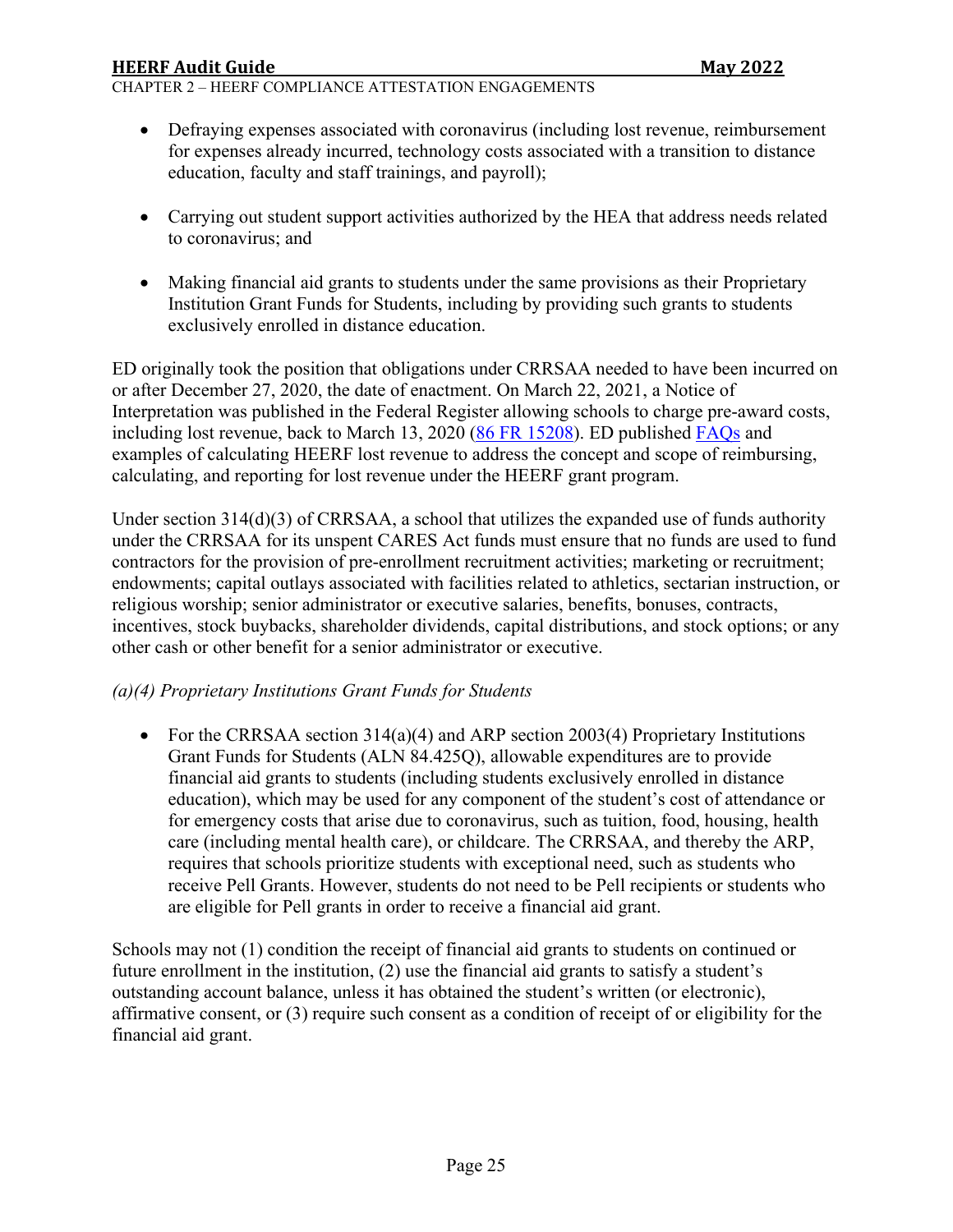# **HEERF Audit Guide Communist State Communist State Communist State Communist State Communist State Communist State Communist State Communist State Communist State Communist State Communist State Communist State Communist S**

CHAPTER 2 – HEERF COMPLIANCE ATTESTATION ENGAGEMENTS

*Grantees on Route or Stop Pay Status*: Some schools' grants may have been placed on Route Pay or Stop Pay Status, as indicated by a notification the grantee would have received from ED. This requires ED approval of a spending plan prior to the grantee drawing down funds or the submission of single requests with documentation.

*Criteria:* CARES Act § 18004(c) CRRSAA  $\S$ § 314 (c)(3) and 314 (d)(2), (d)(3), and (d)(7) ARP § 2003 (5) and (6) (a)(1) Institutional Portion Certification and Agreement (a)(1) Student Aid Portion Certification and Agreement (a)(4) Proprietary Institution Grant Funds for Students Certification and Agreement and Supplemental Agreement [86 FR 15208](https://www.federalregister.gov/documents/2021/03/22/2021-05849/notice-of-interpretation-regarding-period-of-allowable-expenses-for-funds-administered-under-the) - Notice of Interpretation Regarding Period of Allowable Expenses [34 C.F.R. part 75](https://www.ecfr.gov/cgi-bin/text-idx?SID=bc57e8c315a82497700e4f09d8afdbee&mc=true&node=pt34.1.75&rgn=div5) [34 C.F.R. part 77](https://www.ecfr.gov/cgi-bin/text-idx?SID=bc57e8c315a82497700e4f09d8afdbee&mc=true&node=pt34.1.77&rgn=div5)

*Guidance:* [HEERF FAQ Rollup Document](https://www2.ed.gov/about/offices/list/ope/heerffaqsoct2020rollup.pdf) HEERF Reporting Requirements & Lost Revenue Discussion Webinar (October 14, 2020): [Webinar Recording](https://mediasite.ed.gov/webcast/Play/e125773d112c4ae5bf8580236cd6efe91d) & [Slides used in the Presentation](https://www2.ed.gov/about/offices/list/ope/heerfreportingwebinar10142020.pdf) [\(a\)\(4\) Frequently Asked Questions](https://www2.ed.gov/about/offices/list/ope/updatedheerfiia4crrsaafaqs.pdf) [Lost Revenue Frequently Asked Questions](https://www2.ed.gov/about/offices/list/ope/heerflostrevenuefaqs.pdf)

*Required Procedures:* 

- C.1.a. Select a sample of transactions and perform procedures to verify that the transaction was for an allowable activity.
- C.1.b. For expenditures under the CARES Act (a)(1) Student Aid Portion on or after December 31, 2020, or CRRSAA (a)(4) and ARP 2003(4) Proprietary Institution Grant Funds for Students, determine the school (1) had a documented plan to distribute funds to students, (2) prioritized grants to students with exceptional need, (3) did not place any restrictions on the expenditure of those funds beyond what is in the statute, and (4) expended the entirety of the Student Aid Portion/Grant Funds for Students on emergency financial aid grants to students and that the school did not reimburse itself for any costs or expenses previously issued to students.
- C.1.c. For schools on route or stop pay status, determine whether the school expended their HEERF grant funds consistent with the ED-approved spending plan or required documentation for single requests for funds.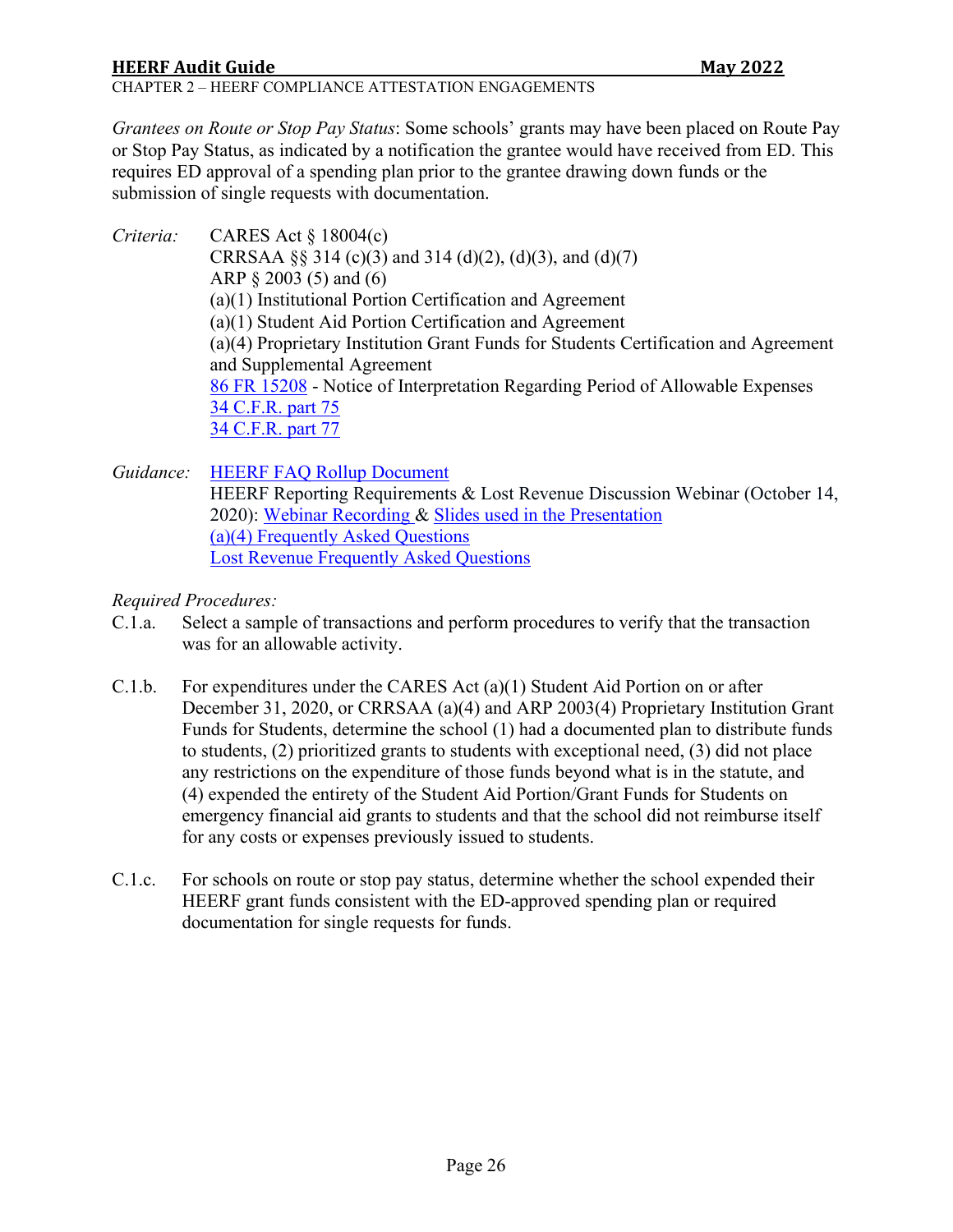CHAPTER 2 – HEERF COMPLIANCE ATTESTATION ENGAGEMENTS

#### <span id="page-26-0"></span>**C.2. ALLOWABLE COSTS AND COST PRINCIPLES**

This section covers compliance requirements related to allowable costs for the HEERF program.

### **Required Management Assertion**

**[School] complied with all criteria effective during the attestation period, as appropriate, for the Allowable Costs and Cost Principles attestation objective included in Chapter 2, Section C of the** *Guide for Compliance Attestation Engagements of Proprietary Schools Expending Higher Education Emergency Relief Fund Grants***.** 

#### *Attestation Objective:*

Determine whether direct charges to the HEERF program were for allowable costs. Determine that the rate(s) used to charge indirect costs is consistent with the appropriate Indirect Cost Rate Proposal and was applied to the appropriate distribution base, or that the de minimis rate is applied to the appropriate base amount and is used consistently by the school under its federal awards.

#### *Background:*

The Uniform Guidance Cost Principles described in [2 C.F.R. part 200, Subpart E,](https://www.ecfr.gov/cgi-bin/text-idx?SID=187ec70e4b5b13c5e3b15d575a57d648&mc=true&node=sp2.1.200.e&rgn=div6) apply to the HEERF program under the CARES Act, CRRSAA and ARP.

#### **Basic Guidelines**

According to 2 C.F.R. § 200.403, except where otherwise authorized by statute, cost must meet the following general criteria in order to be allowable under federal awards;

- Be necessary and reasonable for the performance of the Federal award and be allocable thereto under the principles in  $2$  C.F.R. part 200, subpart E.
- Conform to any limitations or exclusions set forth in 2 C.F.R. part 200, subpart E or in the Federal award as to types or amount of cost items.
- Be consistent with policies and procedures that apply uniformly to both federallyfinanced and other activities of the school.
- Be accorded consistent treatment. A cost may not be assigned to a Federal award as a direct cost if any other cost incurred for the same purpose in like circumstances has been allocated to the Federal award as an indirect cost.
- Be determined in accordance with generally accepted accounting principles.
- Not be included as a cost or used to meet cost-sharing or matching requirements of any other federally-financed program in either the current or a prior period.
- Be adequately documented.

2 C.F.R. §§ 200.420 through 200.476 provide the principles to be applied in establishing the allowability of certain items of cost, in addition to the basic considerations identified above. For the HEERF programs covered in this section, schools generally have broad uses of funds.

Some items of cost in Subpart E of the Uniform Guidance require prior approval under [2 C.F.R.](https://www.ecfr.gov/cgi-bin/text-idx?SID=783c533c982a3e15188b76c8e82a413a&mc=true&node=se2.1.200_1407&rgn=div8) [§ 200.407](https://www.ecfr.gov/cgi-bin/text-idx?SID=783c533c982a3e15188b76c8e82a413a&mc=true&node=se2.1.200_1407&rgn=div8) by ED. Due to the COVID-19 pandemic, ED provided its prior approval for certain cost items for all formula grants under the HEERF program from March 13, 2020, through the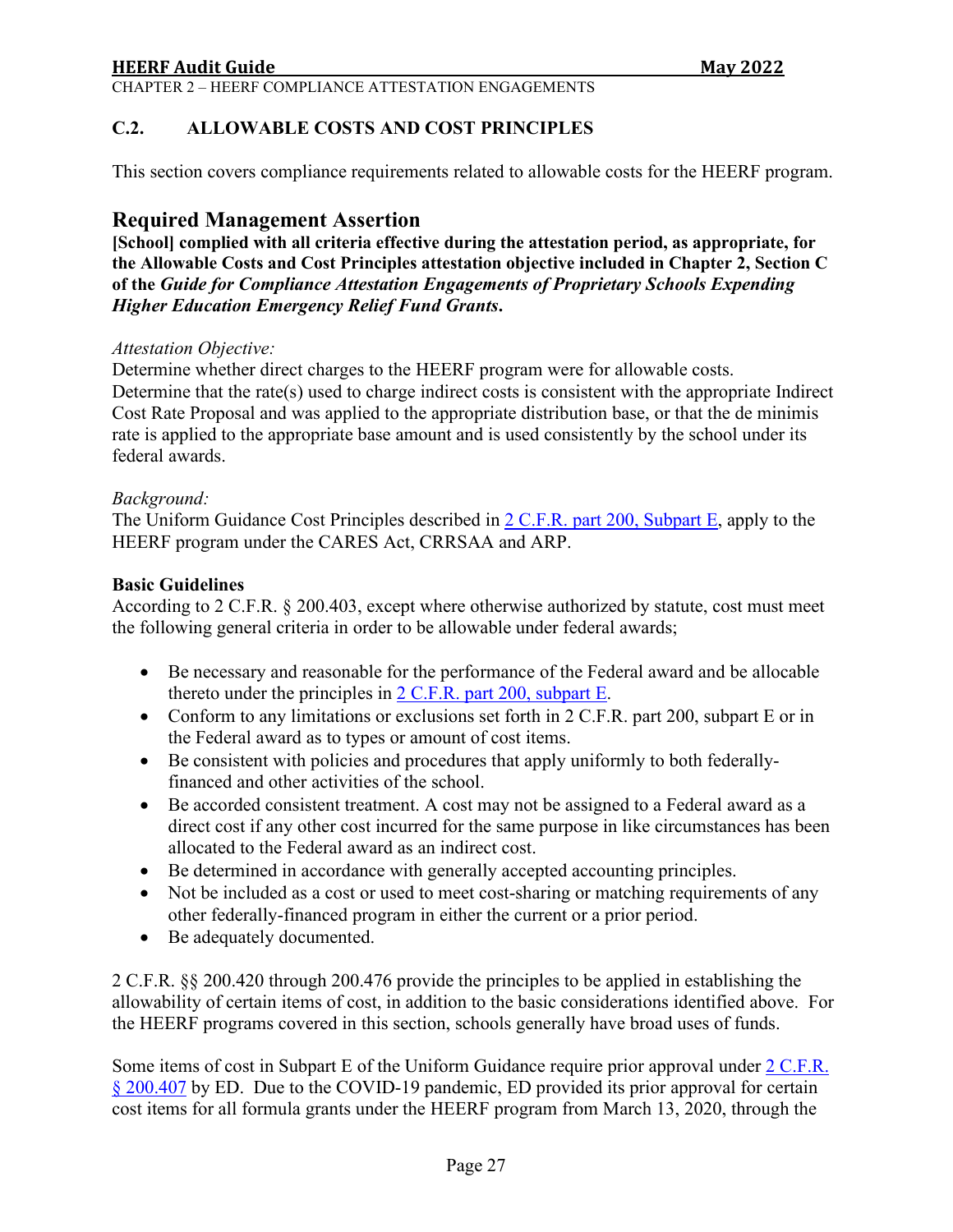# **HEERF Audit Guide Communist State Communist State Communist State Communist State Communist State Communist State Communist State Communist State Communist State Communist State Communist State Communist State Communist S**

#### CHAPTER 2 – HEERF COMPLIANCE ATTESTATION ENGAGEMENTS

period of grant performance specified under the school's Grant Award Notifications for all HEERF grants. See Question 16 of the [\(a\)\(4\) Frequently Asked Questions](https://www2.ed.gov/about/offices/list/ope/updatedheerfiia4crrsaafaqs.pdf) for additional details.

Under 34 C.F.R. § 75.533, a school may not use its grant funds for the acquisition of real property or for construction. This includes using HEERF grant funds on capital projects, including deferred maintenance and capital improvement. However, this general prohibition on construction and acquisition of real property does not extend to activities that meet the definition of *minor remodeling* under 34 C.F.R. § 77.1. Minor remodeling means minor alterations in a previously completed building, for purposes associated with the coronavirus. The term also includes the extension of utility lines, such as water and electricity, from points beyond the confines of the space in which the minor remodeling is undertaken but within the confines of a previously completed building. The term does not include permanent building construction, structural alterations to buildings, building maintenance, or repairs (see also [HEERF III FAQs](https://www2.ed.gov/about/offices/list/ope/arpfaq.pdf) questions 23 and 24).

#### **Direct Costs**

Direct costs are those costs that can be identified specifically with a particular final cost objective, such as a federal award, or other internally or externally funded activity, or that can be directly assigned to such activities relatively easily with a high degree of accuracy. Costs incurred for the same purpose in like circumstances must be treated consistently as either direct or indirect (Facilities & Administration) costs. Financial aid grants to students are allowable direct costs.

Certain costs that otherwise would be treated as indirect costs may also be considered direct costs if directly related to a specific award (direct administrative costs). Direct administrative costs may only be charged against ALN 84.425F (the Institutional Portion grant).

### **Indirect Costs**

Indirect costs are those costs that are incurred for common or joint objectives and, therefore, cannot be identified readily and specifically with a particular sponsored project, an instructional activity, or any other institutional activity (2 C.F.R. § 200.56). Indirect costs are defined into two broad categories in 2 C.F.R. § 200.414(a).

- "Facilities" is defined as depreciation on buildings, equipment and capital improvement, interest on debt associated with certain buildings, equipment and capital improvements, operations and maintenance expenses, and library expenses.
- "Administration" is defined as general administration and general expenses such as the director's office, accounting, personnel, and all other types of expenditures not listed specifically under one of the subcategories of "Facilities" (including cross allocations from other pools, where applicable).

Reasonable administrative costs and a school's approved negotiated indirect cost rate may be charged against ALN 84.425F (the Institutional portion). No administrative costs (direct or indirect) and no indirect costs are allowed to be charged against ALN 84.425E (the Student Aid Portion) or ALN 84.425Q (Proprietary Institutions Grant Fund for Students), as CARES Act Section 18004(c) and CRRSAA Section 314 (c)(3), and thereby the ARP, requires that these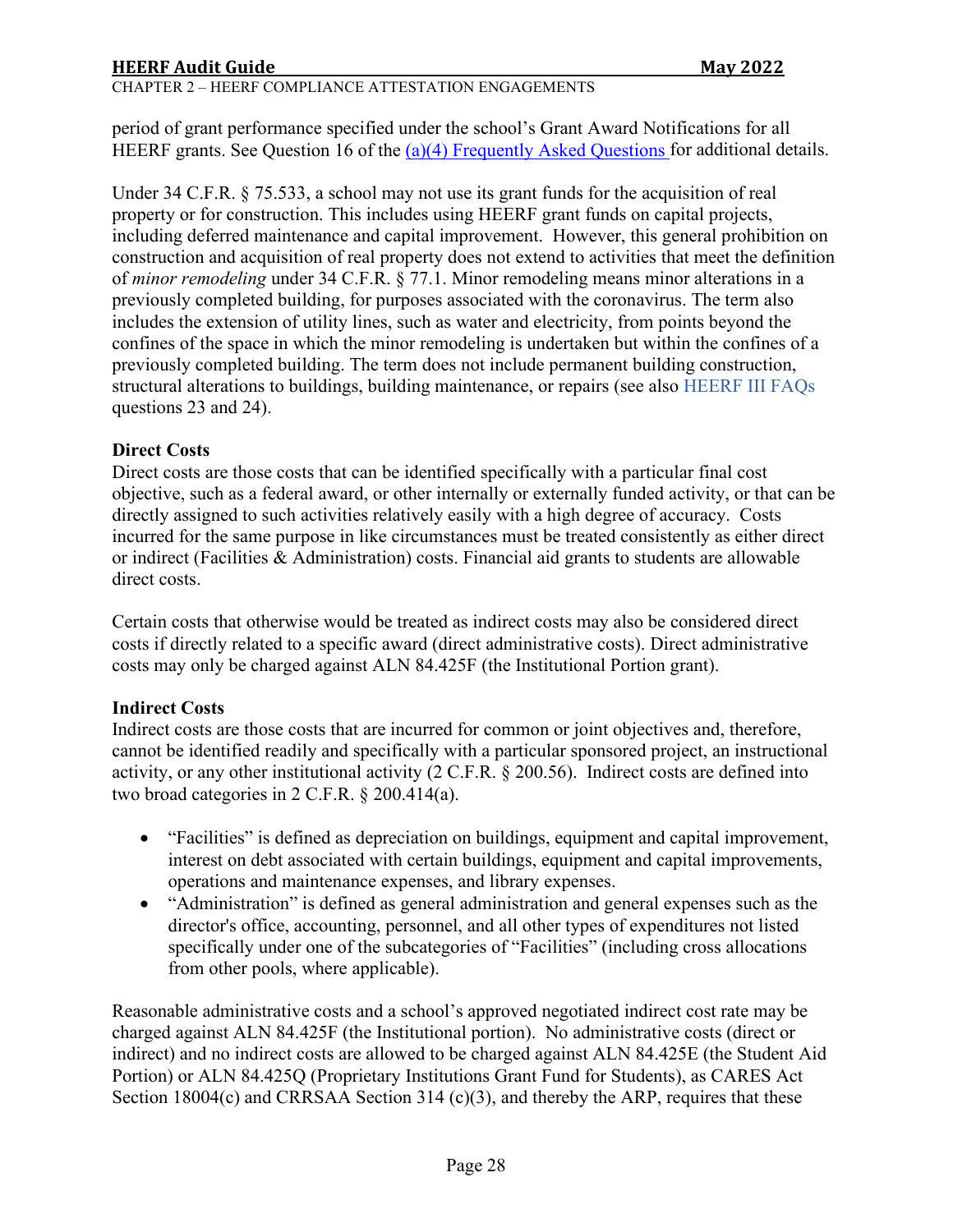#### CHAPTER 2 – HEERF COMPLIANCE ATTESTATION ENGAGEMENTS

funds be used to provide emergency financial aid grants to students. All administrative costs must be reasonable and necessary and conform to Cost Principles described in 2 C.F.R. part 200 subpart E of the Uniform Guidance.

Per 2 C.F.R. § 200.414(f), if a school has never received a negotiated indirect cost rate, it may elect to charge a de minimis rate of 10 percent of modified total direct costs. Such a rate may be used indefinitely or until the school chooses to negotiate a rate, which the school may do at any time. If a school chooses to use the de minimis rate, that rate must be used consistently for all of its federal awards. Also, as described in 2 C.F.R. § 200.403, costs must be consistently charged as either indirect or direct but may not be double charged or inconsistently charged as both. In accordance with 2 C.F.R. § 200.400(g), a school may not earn or keep any profit resulting from federal financial assistance, unless explicitly authorized by the terms and conditions of the award. A school can always choose to charge the federal awards less than the negotiated rates or the de minimis rate.

| Criteria: | 2 C.F.R. part 200, Subpart E                                                        |
|-----------|-------------------------------------------------------------------------------------|
|           | 34 C.F.R. part 75                                                                   |
|           | 34 C.F.R. part 77                                                                   |
|           | CARES Act $\S$ 18004(c)                                                             |
|           | CRRSAA § 314(c), (d)(7)                                                             |
|           | (a)(1) Institutional Portion Certification and Agreement                            |
|           | $(a)(1)$ Student Aid Portion Certification and Agreement                            |
|           | (a)(4) Proprietary Institution Grant Funds for Students Certification and Agreement |
|           | and Supplemental Agreement                                                          |
| Guidance: | <b>HEERF FAQ Rollup Document</b>                                                    |
|           | (a)(4) Frequently Asked Questions                                                   |
|           | <b>ARP HEERF III FAQS</b>                                                           |
|           |                                                                                     |

*Required Procedures:* 

C.2.a. Test a sample of transactions for conformance with the following criteria contained in 2 C.F.R. part 200, as applicable:

- Costs were necessary and reasonable for the performance of the federal award and allocable under the principles of 2 C.F.R. part 200, subpart E.
- Costs conformed to any limitations or exclusions set forth in 2 C.F.R. part 200, subpart E, or in the federal award as to types or amount of cost items. *If the auditor identifies unallowable direct costs, the auditor should be aware that "directly associated costs" might have been charged. Directly associated costs are costs incurred solely as a result of incurring another cost, and would not have been incurred if the other cost had not been incurred. When an unallowable cost is incurred, directly associated costs are also unallowable.*
- Costs were consistent with policies and procedures that apply uniformly to both federally financed and other activities of the school.
- Costs were accorded consistent treatment. A cost was not assigned to a federal award as a direct cost if any other cost incurred for the same purpose in like circumstances was allocated to the federal award as an indirect cost.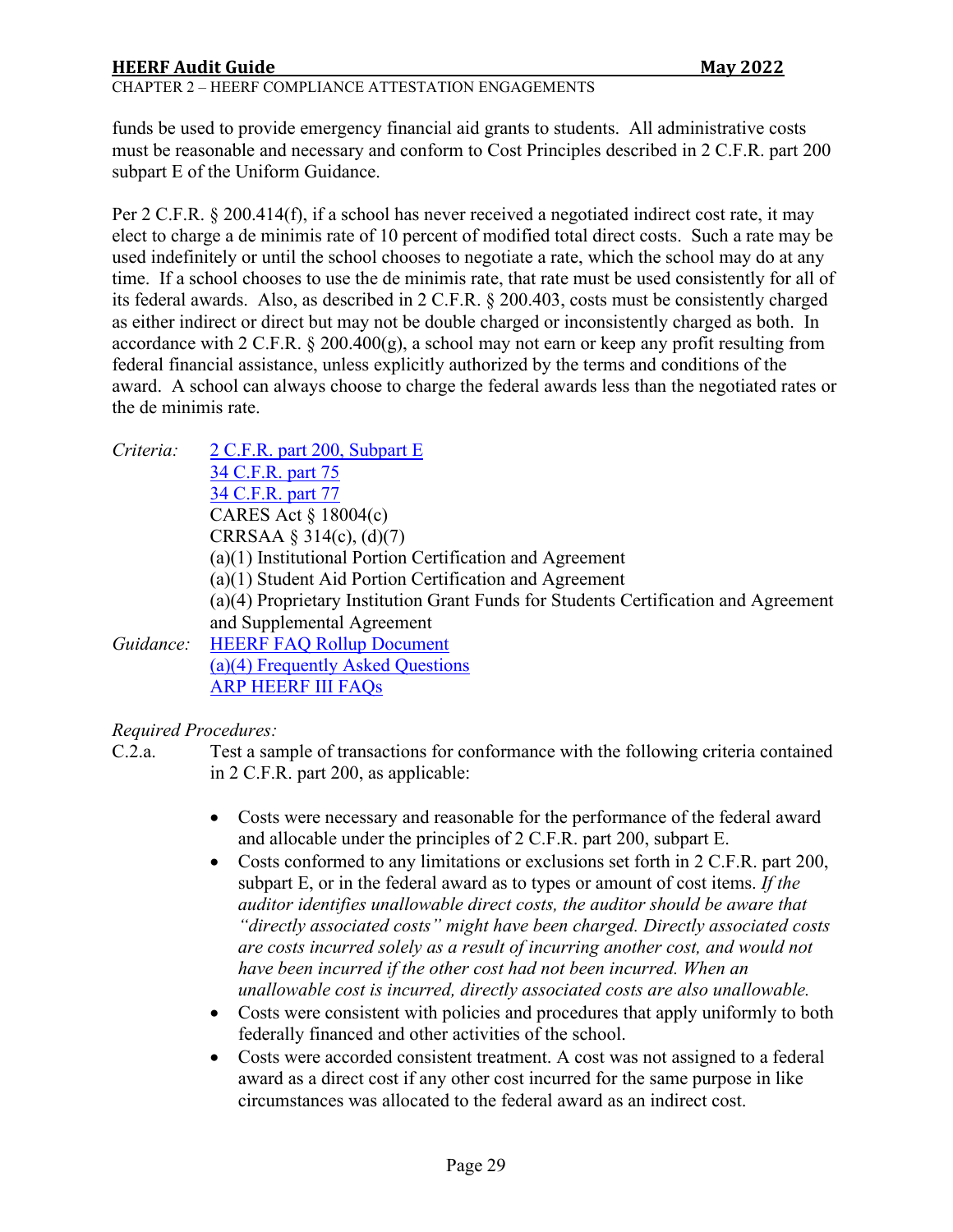- Costs were not included as a cost or used to meet cost-sharing or matching requirements of any other federally financed program in either the current or a prior period.
- Costs were adequately documented.
- Costs were approved by the federal awarding agency, if required (see 2 C.F.R. § 200.407 for selected items of cost that require prior written approval).
- C.2.b. For schools using an approved negotiated indirect cost rate:
	- C.2.b.i. Obtain and read the current indirect cost rate agreement and determine the terms in effect.
	- C.2.b.ii. Test a sample of transactions for conformance with the criteria contained in 2 C.F.R. part 200:
		- C.2.b.ii.A Select a sample of claims for reimbursement and verify that the rates used are in accordance with the rate agreement, that rates were applied to the appropriate bases, and that the amounts claimed were the product of applying the rate to the applicable base.
		- C.2.b.ii.A Verify that the costs included in the base(s) are consistent with the costs that were included in the base year (e.g., if the allocation base is total direct costs, verify that current year direct costs do not include costs items that were treated as indirect costs in the base year).
- C.2.c. For schools using a de minimis indirect cost rate:
	- C.2.c.i. Determine that the school has not claimed indirect costs on the basis of a negotiated rate in the three fiscal years immediately prior to the current audit period.
	- C.2.c.ii. Test a sample of transactions for conformance with 2 C.F.R. § 200.414(f):
		- C.2.c.ii.A Select a sample of claims for reimbursement of indirect costs and verify that the de minimis rate was used consistently, the rate was applied to the appropriate base, and the amounts claimed were the product of applying the rate to a modified total direct costs base; and
		- C.2.c.ii.B Verify that the costs included in the base are consistent with the costs that were included in the base year, i.e., verify that current year modified total direct costs do not include costs items that were treated as indirect costs in the base year.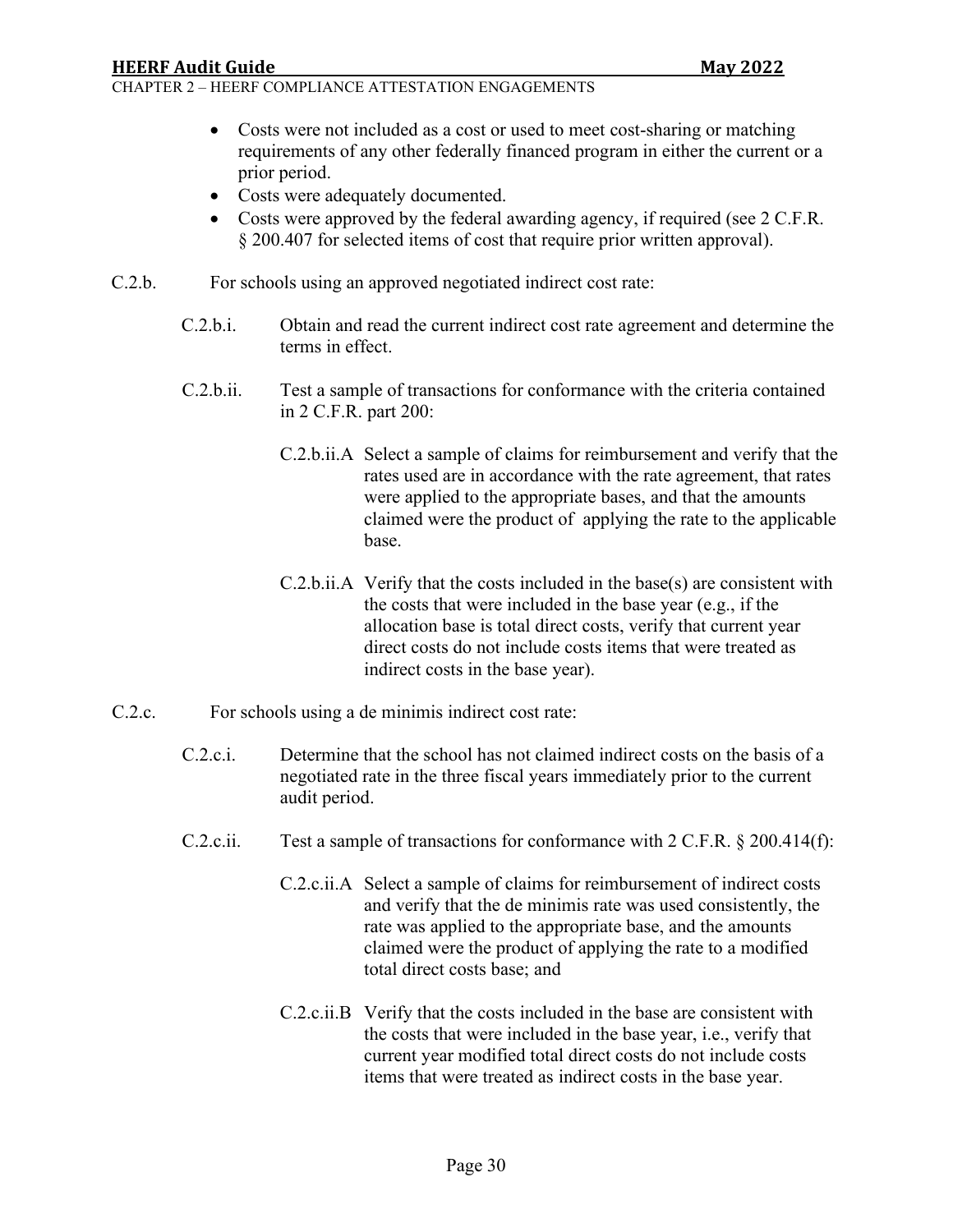CHAPTER 2 – HEERF COMPLIANCE ATTESTATION ENGAGEMENTS

C.2.c.iii. For a school conducting a single function, which is predominately funded by federal awards, determine whether use of the de minimis indirect cost rate resulted in the school double-charging or inconsistently charging costs as both direct and indirect.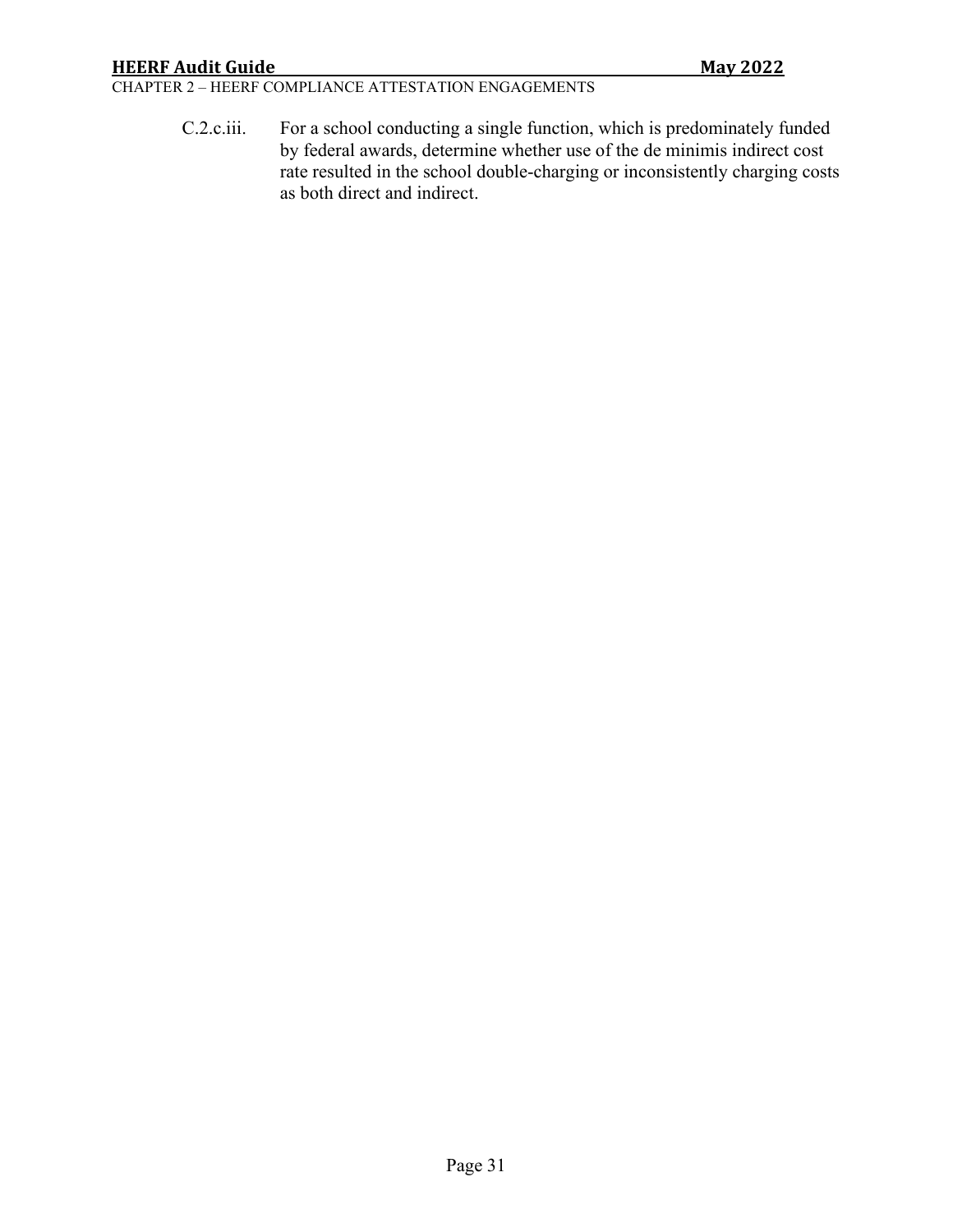#### CHAPTER 2 – HEERF COMPLIANCE ATTESTATION ENGAGEMENTS

#### <span id="page-31-0"></span>**C.3. CASH MANAGEMENT**

This section covers compliance requirements that require entities to minimize the time elapsing between the transfer of funds from ED and the disbursement by the school.

**Required Management Assertion**<br>[School] complied with all criteria effective during the attestation period, as appropriate, for **the Cash Management attestation objective included in Chapter 2, Section C of the** *Guide for Compliance Attestation Engagements of Proprietary Schools Expending Higher Education Emergency Relief Fund Grants***.** 

#### *Attestation Objective:*

Determine whether (1) payment methods minimized the time elapsing between transfer of federal funds from ED and the disbursement by the school and (2) interest earned on advances was properly remitted, if required.

#### *Background:*

Schools must minimize the time elapsing between the transfer of funds from ED and disbursement by the school for direct program or project costs and the proportionate share of allowable indirect costs, whether the payment is made by electronic funds transfer, or issuance or redemption of checks, warrants, or payment by other means (2 CFR section 200.305(b)).

What constitutes minimized elapsed time for funds transfer will depend on what payment system/method a school uses. Under the advance payment method, payment is made to the school before the school disburses the funds for program purposes (2 CFR section 200.3). Some schools' grants may have been placed on Route Pay or Stop Pay Status, as indicated by a notification the grantee would have received from ED. This requires ED approval of a spending plan prior to the grantee drawing down funds or the submission of single requests with documentation.

For Proprietary Institutions Grant Funds for Students (ALN 84.425Q), the Certification and Agreements and Supplemental Agreement, as applicable, indicates that student portion funds should be disbursed within 15 calendar days of the drawdown from ED's G5 grants system.

Interest earned by schools on advances of federal funds is required to be remitted annually to the US Department of Health and Human Services, Payment Management System, PO Box 6021, Rockville, MD 20852. Up to \$500 per year may be kept for administrative expenses (2 CFR section 200.305(b)(9)). See [HEERF FAQ Rollup Document,](https://www2.ed.gov/about/offices/list/ope/heerffaqsoct2020rollup.pdf) Question 9.

*Criteria:* 2 C.F.R. part 200.305 (a)(4) Proprietary Institution Grant Funds for Students Certification and Agreement and Supplemental Agreement *Guidance:* [HEERF FAQ Rollup Document](https://www2.ed.gov/about/offices/list/ope/heerffaqsoct2020rollup.pdf) [ARP HEERF III FAQs](https://www2.ed.gov/about/offices/list/ope/arpfaq.pdf)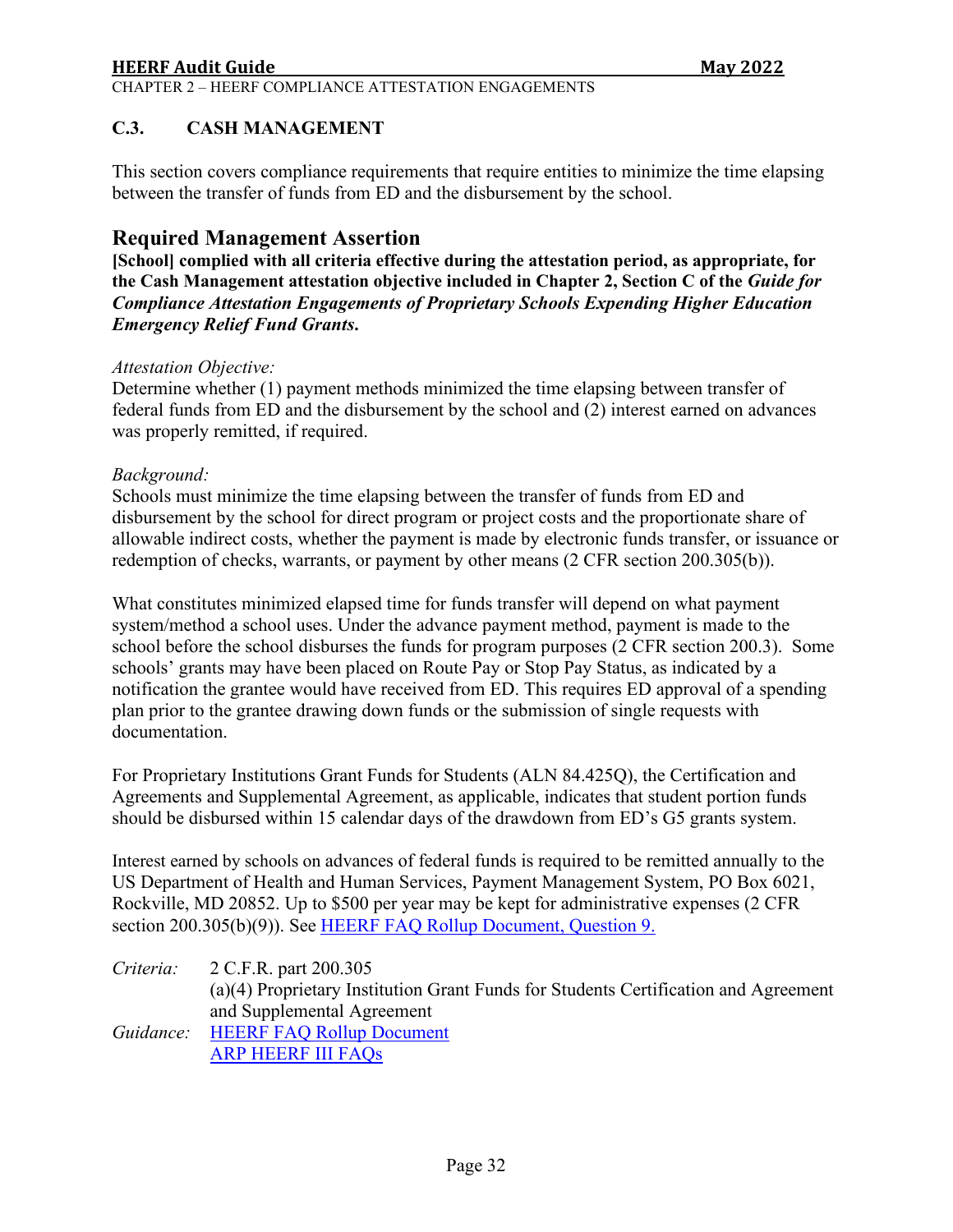#### *Required Procedures:*

- C.3.a. Review trial balances related to HEERF funds for unearned revenue. If unearned revenue balances are identified, consider if such balances are consistent with the requirement to minimize the time between drawing and disbursing federal funds.
- C.3.b. Select a sample of HEERF G5 drawdowns and verify that the school minimized the time elapsing between the transfer of funds from ED and disbursement by the school.
- C.3.c. Review records to determine if interest in excess of \$500 per year was earned on federal cash draws. If so, determine if it was remitted annually to the Department of Health and Human Services, Payment Management System (2 CFR section 200.305(9)).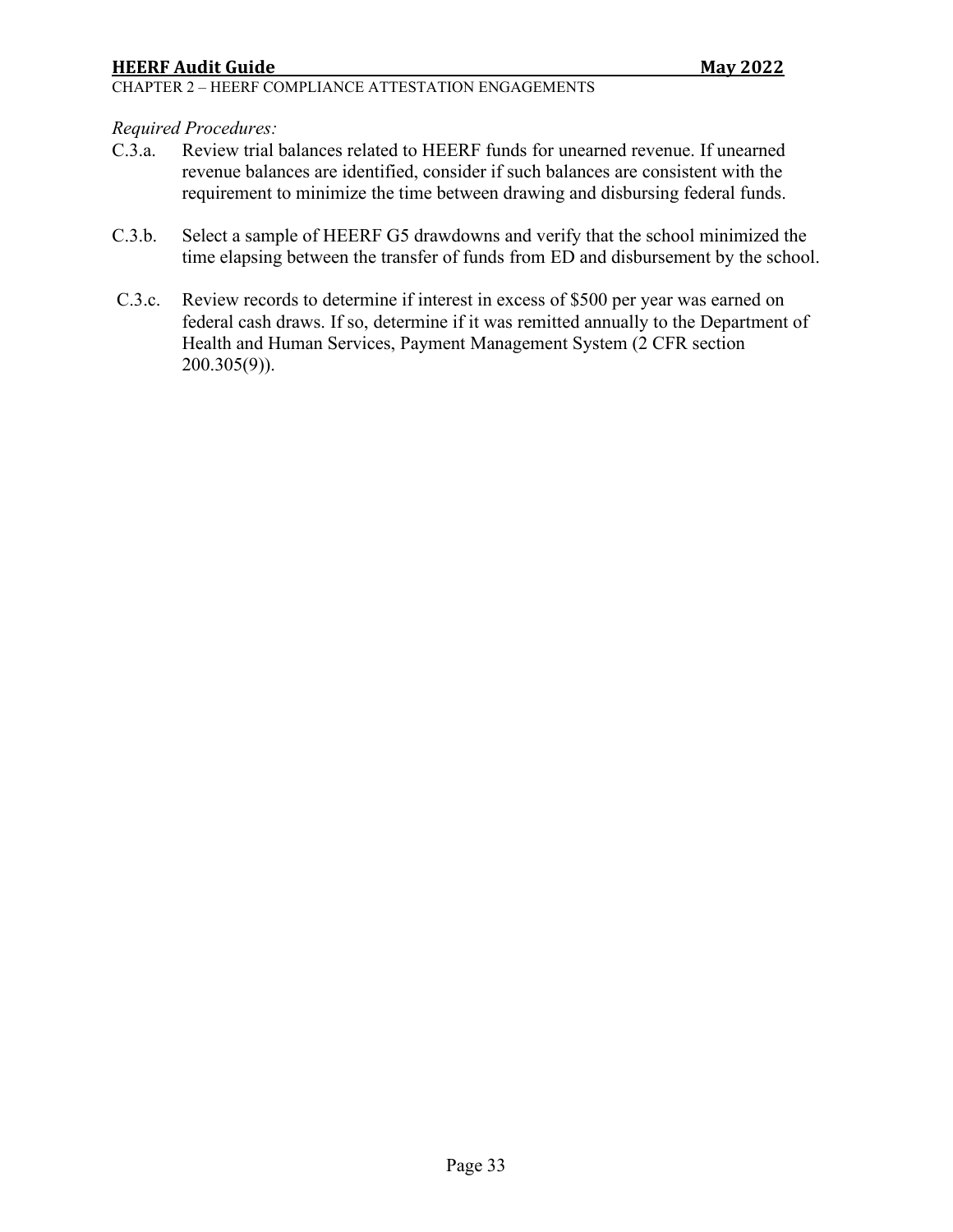CHAPTER 2 – HEERF COMPLIANCE ATTESTATION ENGAGEMENTS

### <span id="page-33-0"></span>**C.4. EARMARKING**

This section covers compliance requirements that specify the minimum percentage of the HEERF program funding under the CARES Act that must be used to provide emergency financial aid grants to students.

# **Required Management Assertion**

**[School] complied with all criteria effective during the attestation period, as appropriate, for the Earmarking attestation objective included in Chapter 2, Section C of the** *Guide for Compliance Attestation Engagements of Proprietary Schools Expending Higher Education Emergency Relief Fund Grants***.** 

#### *Attestation Objective:*

Determine whether the minimum percentage of HEERF funds received under Section 18004(a)(1) of the CARES Act were used to provide emergency financial aid grants to students.

#### *Background:*

Schools must use no less than 50 percent of funds received under Section 18004(a)(1) of the CARES Act to provide emergency financial aid grants to students for expenses related to the disruption of campus operations due to coronavirus. Conversely, schools may use up to 50 percent of the funds they receive under Section 18004(a)(1) to "cover any costs associated with significant changes to the delivery of instruction due to the coronavirus so long as such costs do not include payment to contractors for the provision of pre-enrollment recruitment activities, including marketing and advertising; endowments; or capital outlays associated with facilities related to athletics, sectarian instruction, or religious worship."

The 50 percent division of the (a)(1) funds into the Student Aid Portion and Institutional Portion was made by ED. Each were given as separate grant awards, the Student Aid Portion under ALN 84.425E and the Institutional Portion under ALN 84.425F.

The order of incurring costs which will be attributed to the Student Aid and Institutional portions is not relevant to the earmarking requirement but, rather, the relationships between these two portions must be met and measured by the end of the period of performance. Therefore, testing this requirement is only applicable at the end of the period of performance.

Under section 314(d)(5) of the CRRSAA, a school that utilizes the expanded use of funds authority under the CRRSAA for its unspent CARES Act funds must ensure at least 50% of the funds it received under CARES Act section 18004(a)(1) (generally, its HEERF I Student Aid Portion award) is used for financial aid grants to students.

| Criteria: | CARES Act $\S 18004(c)$ CARES Act                        |
|-----------|----------------------------------------------------------|
|           | CRRSAA $\S$ 314 (d)(5)                                   |
|           | (a)(1) Institutional Portion Certification and Agreement |
|           | $(a)(1)$ Student Aid Portion Certification and Agreement |
| Guidance: | <b>HEERF FAQ Rollup Document</b>                         |
|           | (a)(4) Frequently Asked Questions                        |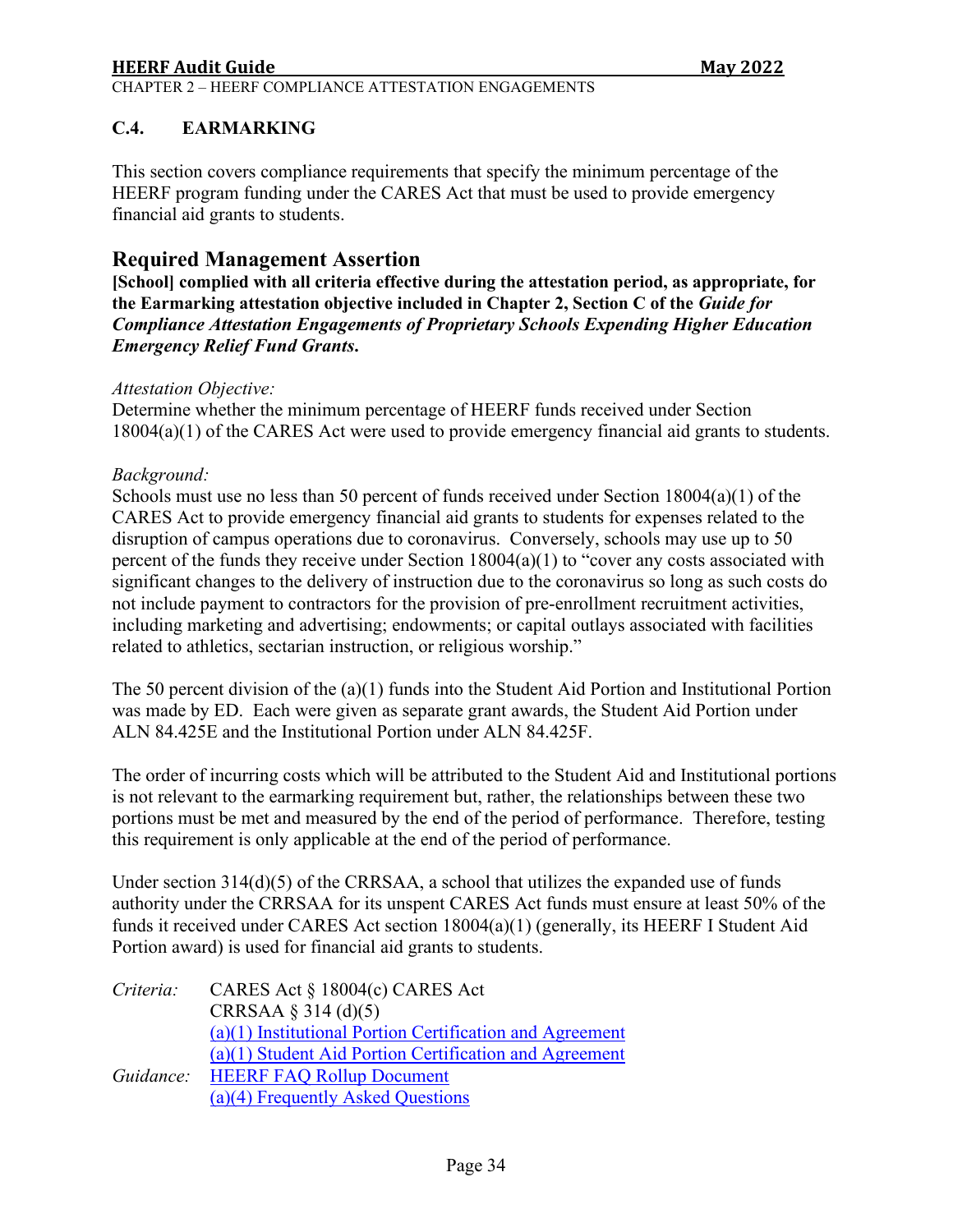CHAPTER 2 – HEERF COMPLIANCE ATTESTATION ENGAGEMENTS

# *Required Procedures:*

C.4.a. Perform procedures to verify that the amounts recorded in the financial records show that at least 50 percent of funds received under Section 18004(a)(1) of the CARES Act was used to provide emergency financial aid grants to students for expenses related to the disruption of campus operations due to coronavirus, by the end of the period of performance.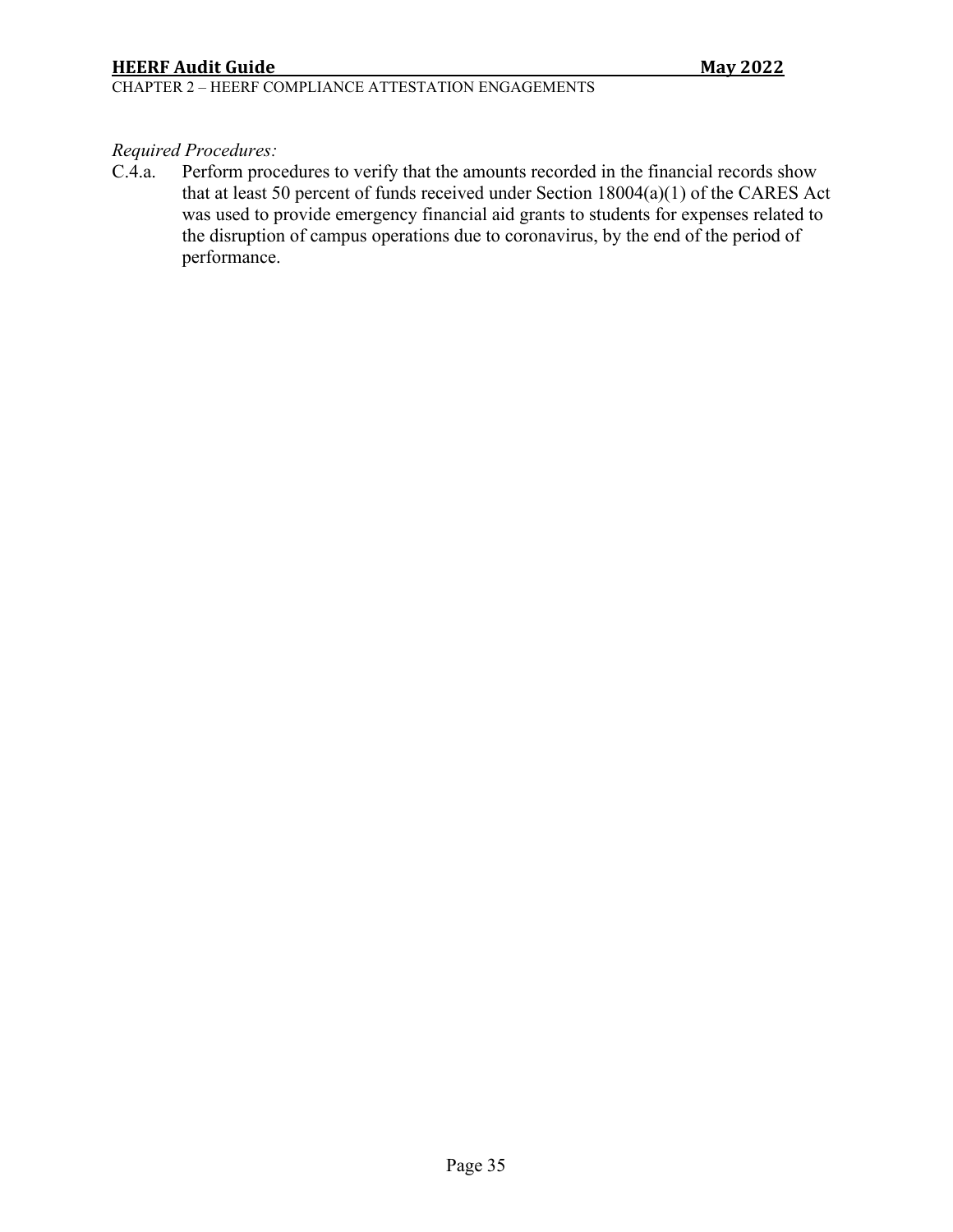CHAPTER 2 – HEERF COMPLIANCE ATTESTATION ENGAGEMENTS

### <span id="page-35-0"></span>**C.5. PERIOD OF PERFORMANCE**

This section covers compliance requirements related to the period during which the funds are available for obligation under the HEERF program.

# **Required Management Assertion**

**[School] complied with all criteria effective during the attestation period, as appropriate, for the Period of Performance attestation objective included in Chapter 2, Section C of the** *Guide for Compliance Attestation Engagements of Proprietary Schools Expending Higher Education Emergency Relief Fund Grants***.** 

#### *Attestation Objective:*

Determine whether (a) the HEERF program was only charged for allowable costs incurred during the period of performance or costs incurred prior to the date the HEERF award was made, as authorized by ED and (b) if applicable, obligations were liquidated within the required time period.

#### *Background:*

In the CARES Act certification and agreements, all schools were originally given one calendar year (12 months) from the date of award in their HEERF I Grant Award Notifications to complete the performance of their CARES Act HEERF I grant awards. Therefore, for example, if a grantee received a Grant Award Notification on April 7, 2020, the one calendar year period of performance for their HEERF I grant under the CARES Act would have been through April 6, 2021.

Schools were also given one year from the date of their CRRSAA HEERF II award to complete the performance of their (a)(4) Proprietary Institution Grant Funds for Students award. ARP HEERF III awards will be considered supplemental awards to the existing (a)(4) Proprietary Institution Grant Funds for Students, so the date the supplemental grant was made extended the performance period of the CRRSAA HEERF II grant by an additional year. That is, if a grantee received an ARP HEERF III (a)(4) supplement on May 1, 2021, the performance period of its CRRSAA HEERF II and ARP HEERF III (a)(4) funds would have been extended until April 30, 2022.

On April 4, 2022, a Notice of Automatic Extension of Performance Period for All Open Grants Issued Under the Higher Education Emergency Relief Fund was published in the Federal Register. This provided an extension of the performance period on HEERF grants through June 30, 2023. The extension does not apply to grants that are closed or in the closeout process, nor does it apply to grants that have an award balance of \$1,000 or less.

No-cost extensions of up to 12 months are available as provided for in 2 C.F.R. §200.308(d)(2). In accordance with 2 C.F.R. § 200.343(b), after the end of the period of performance, schools have an additional 90 calendar days to liquidate their obligations made during their period of performance as part of the grant closeout procedures. Please see Question 6 from the [Rollup](https://www2.ed.gov/about/offices/list/ope/heerffaqsoct2020rollup.pdf)  [FAQs](https://www2.ed.gov/about/offices/list/ope/heerffaqsoct2020rollup.pdf) for more information.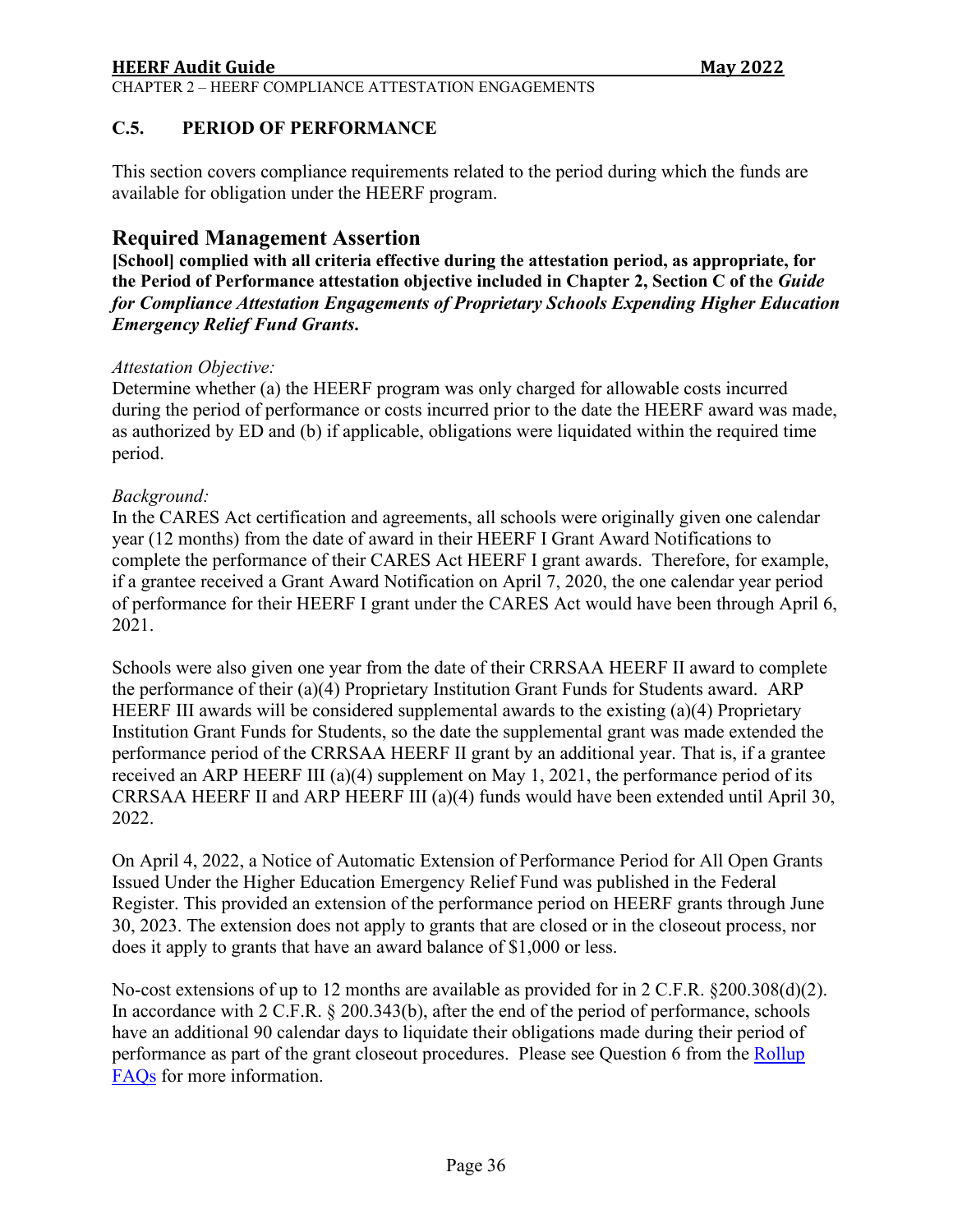CHAPTER 2 – HEERF COMPLIANCE ATTESTATION ENGAGEMENTS

For CARES Act HEERF awards, schools were allowed to incur pre-award costs consistent with [2 C.F.R. § 200.458](https://www.ecfr.gov/cgi-bin/text-idx?SID=783c533c982a3e15188b76c8e82a413a&mc=true&node=se2.1.200_1458&rgn=div8) and [34 C.F.R. § 75.263](https://www.ecfr.gov/cgi-bin/text-idx?SID=5bce9552a9fd7b188f9e17d3cc487d8a&mc=true&node=pt34.1.75&rgn=div5#se34.1.75_1263) from March 13, 2020, the date of the declaration of the national emergency due to the coronavirus, to the date of their HEERF grant award for their (a)(1) Institutional Portion as long as those expenditures would have been allowable if incurred after the date of the HEERF grant award. For the  $(a)(1)$  Student Aid Portion, institutions were only able to refund themselves for institutionally-funded emergency grants to students that were made (1) for authorized expenses related to the disruption of campus operations due to coronavirus as set forth in Section 18004(c) of the CARES Act; (2) made to students eligible to receive emergency financial aid grants under the CARES Act; and (3) made on or after March 13, 2020. Please see Questions 10 and 30 from the [Rollup FAQs](https://www2.ed.gov/about/offices/list/ope/heerffaqsoct2020rollup.pdf) for more information.

For the CRRSAA HEERF II awards, funds may be used for pre-award costs incurred on or after March 13, 2020, the date on which the President declared a national emergency due to the COVID-19 pandemic [\(86 FR 15208\)](https://www.federalregister.gov/documents/2021/03/22/2021-05849/notice-of-interpretation-regarding-period-of-allowable-expenses-for-funds-administered-under-the).

*Criteria:* (a)(1) Institutional Portion Certification and Agreement (a)(1) Student Aid Portion Certification and Agreement (a)(4) Proprietary Institution Grant Funds for Students Certification and Agreement and Supplemental Agreement [Notice of Interpretation Regarding Period of Allowable Expenses](https://www.federalregister.gov/documents/2021/03/22/2021-05849/notice-of-interpretation-regarding-period-of-allowable-expenses-for-funds-administered-under-the) [Notice of Automatic Extension of Performance Period for All Open Grants Issued](https://www.federalregister.gov/documents/2022/04/04/2022-07053/notice-of-automatic-extension-of-performance-period-for-all-open-grants-issued-under-the-higher)  [Under the Higher Education Emergency Relief Fund \(HEERF\)](https://www.federalregister.gov/documents/2022/04/04/2022-07053/notice-of-automatic-extension-of-performance-period-for-all-open-grants-issued-under-the-higher)  2 C.F.R. § 200.308(d)(2) 2 C.F.R. § 200.343(b) 2 C.F.R. § 200.458 34 C.F.R. § 75.263 *Guidance:* [HEERF FAQ Rollup Document](https://www2.ed.gov/about/offices/list/ope/heerffaqsoct2020rollup.pdf) [Lost Revenue Frequently Asked Questions](https://www2.ed.gov/about/offices/list/ope/heerflostrevenuefaqs.pdf)

*Required Procedures:*

- C.5.a. For HEERF awards with performance period beginning dates during the audit period, test transactions for costs recorded during the beginning of the calendar year period of performance for the respective HEERF grant as defined in the "Background" section, and verify that the costs were not incurred prior to the start of the calendar year period of performance, or pre-award costs incurred prior to March 13, 2020 for the (a)(1) Institutional Portion, or for refunds for school-funded emergency grants to students made on or after March 13, 2020 for the (a)(1) Student Aid Portion or the (a)(4) Proprietary Institution Grant Funds for Students.
- C.5.b. For HEERF awards with performance period ending dates during the audit period, test transactions for costs recorded during the latter part and after the calendar year period of performance and verify that the costs had been incurred within the calendar year period of performance, unless a no-cost extension was obtained from ED.
- C.5.c. For HEERF awards with performance period ending dates during the audit period, test transactions for federal award costs for which the obligation had not been liquidated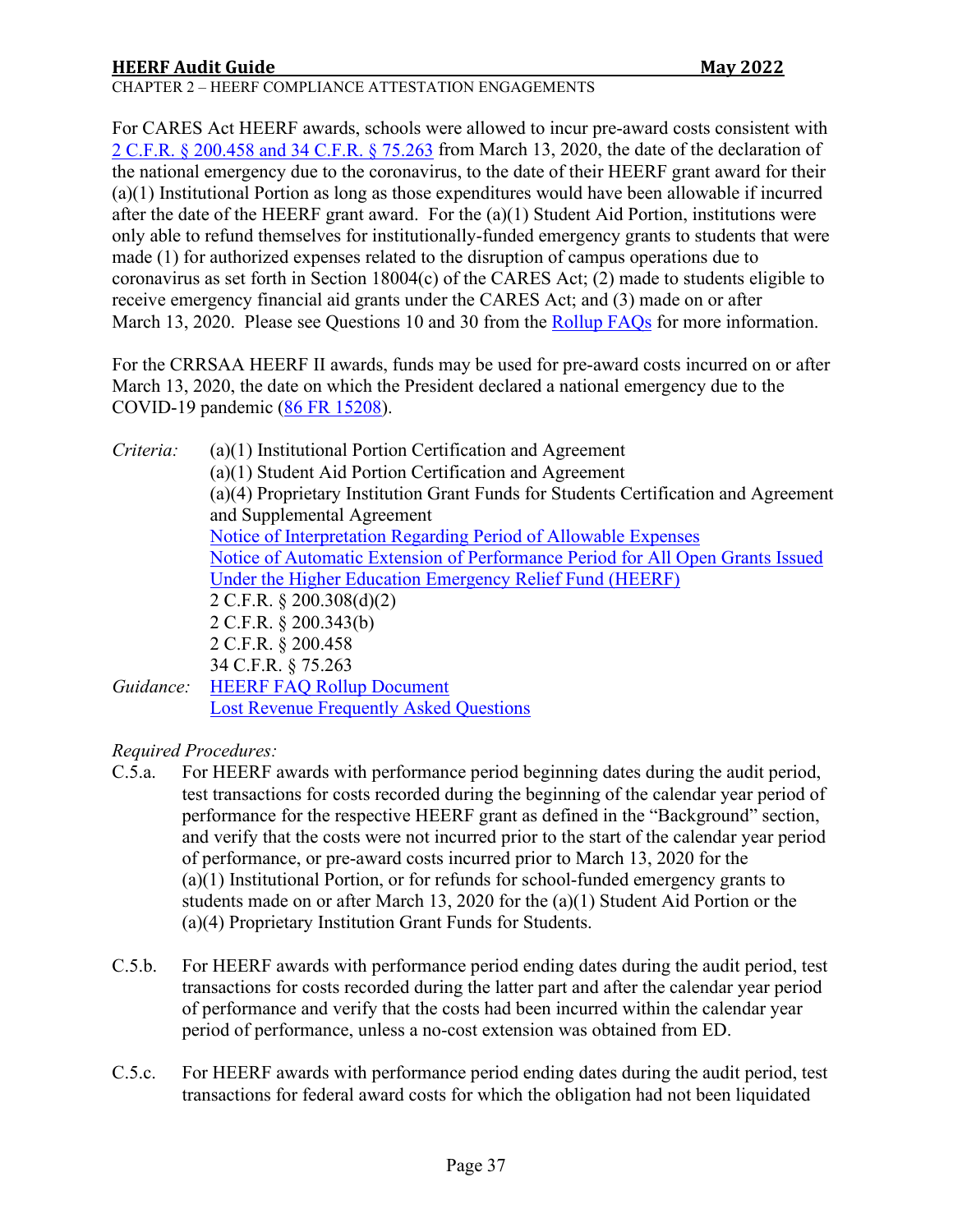#### CHAPTER 2 – HEERF COMPLIANCE ATTESTATION ENGAGEMENTS

(payment made) as of the end of the calendar year period of performance and verify that the liquidation occurred within the allowed 90 calendar days.

C.5.d. Test adjustments (e.g., manual journal entries) for HEERF award costs and verify that these adjustments were for transactions that occurred during the calendar year period of performance.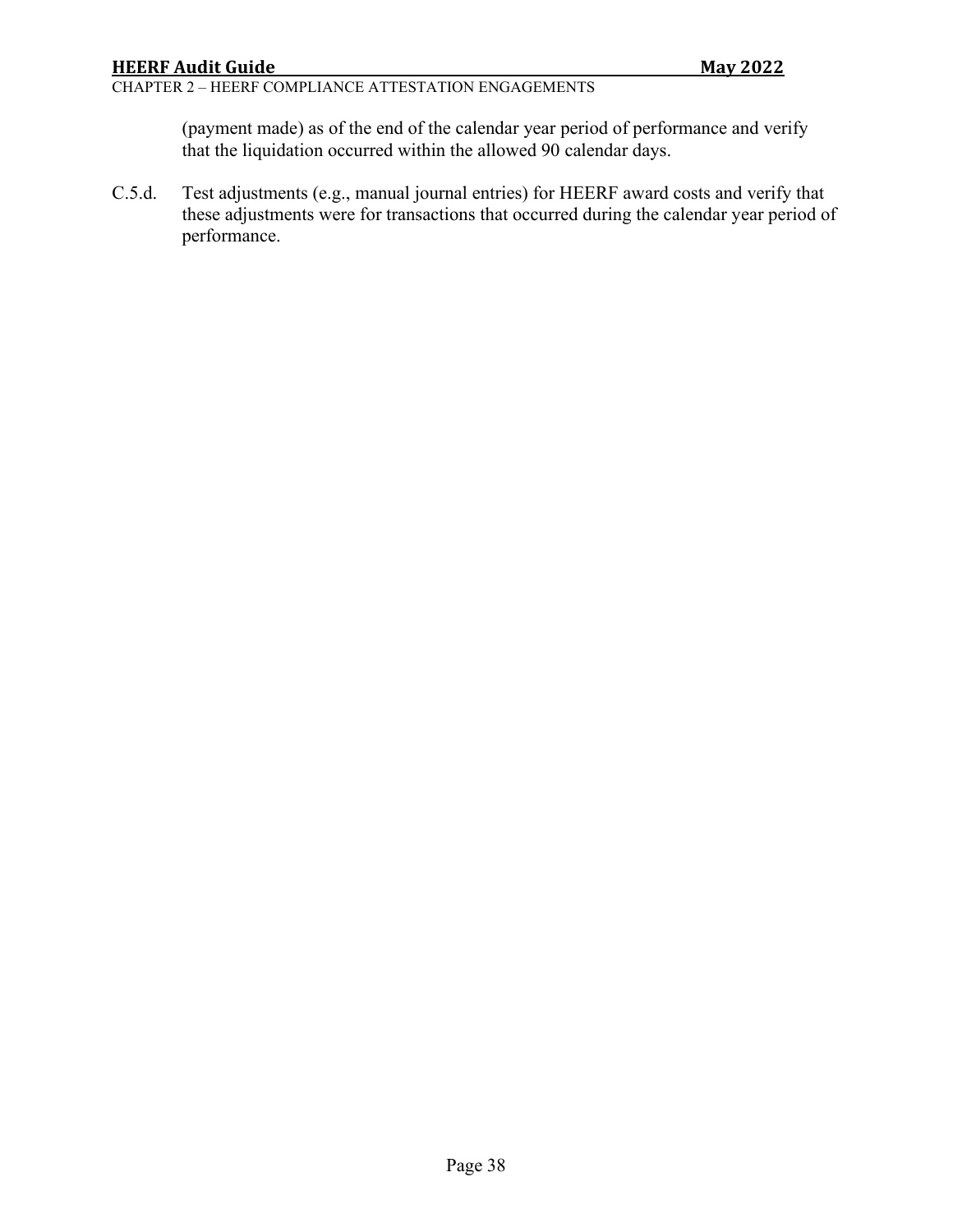<span id="page-38-0"></span>This section covers compliance requirements related to the school's procurement of goods or services with HEERF grant funds.

# **Required Management Assertion**

**[School] complied with all criteria effective during the attestation period, as appropriate, for the Procurement Suspension and Debarment attestation objective included in Chapter 2, Section C of the** *Guide for Compliance Attestation Engagements of Proprietary Schools Expending Higher Education Emergency Relief Fund Grants***.**

#### *Attestation Objective:*

Determine whether procurements under HEERF awards were made in compliance with applicable federal regulations and other procurement requirements specific to HEERF. For covered transactions, determine whether the school verified that entities are not suspended, debarred, or otherwise excluded.

#### *Background:*

#### **Procurement**

Schools must follow the procurement standards set out at 2 C.F.R. §§ 200.318 through 200.326. They must use their own documented procurement procedures, which reflect applicable state and local laws and regulations, provided that the procurements conform to applicable federal statutes and the procurement requirements identified in 2 C.F.R. part 200. A school must:

- 1. Meet the general procurement standards in 2 C.F.R. § 200.318, which include oversight of contractors' performance, maintaining written standards of conduct for employees involved in contracting, awarding contracts only to responsible contractors, and maintaining records to document history of procurements.
- 2. Conduct all procurement transactions in a manner providing full and open competition, in accordance with 2 C.F.R. § 200.319.
- 3. Use the micro-purchase and small purchase methods only for procurements that meet the applicable criteria under 2 C.F.R. § 200.320(a) and (b).
	- a. Under the micro-purchase method, the aggregate dollar amount of micro purchases that do not exceed the micro-purchase threshold (set at \$10,000 by the Federal Acquisition Regulation (FAR) at 48 C.F.R. Subpart 2.1), may be awarded without soliciting competitive quotations if the school considers the price to be reasonable (2 C.F.R. § 200.320(a)).
	- b. Small purchase procedures are used for purchases that exceed the micro-purchase threshold but do not exceed the simplified acquisition threshold (set at \$250,000 by the FAR at 48 C.F.R. Subpart 2.1). If small purchase procedures are used, price or rate quotations must be obtained from an adequate number of qualified sources (2 C.F.R. § 200.320(b)).
- 4. For acquisitions exceeding the simplified acquisition threshold, the school must use one of the following procurement methods: the sealed bid method if the acquisition meets the criteria in 2 C.F.R.  $\S 200.320(c)$ ; the competitive proposals method under the conditions specified in 2 C.F.R. § 200.320(d); or the noncompetitive proposals method (i.e., solicit a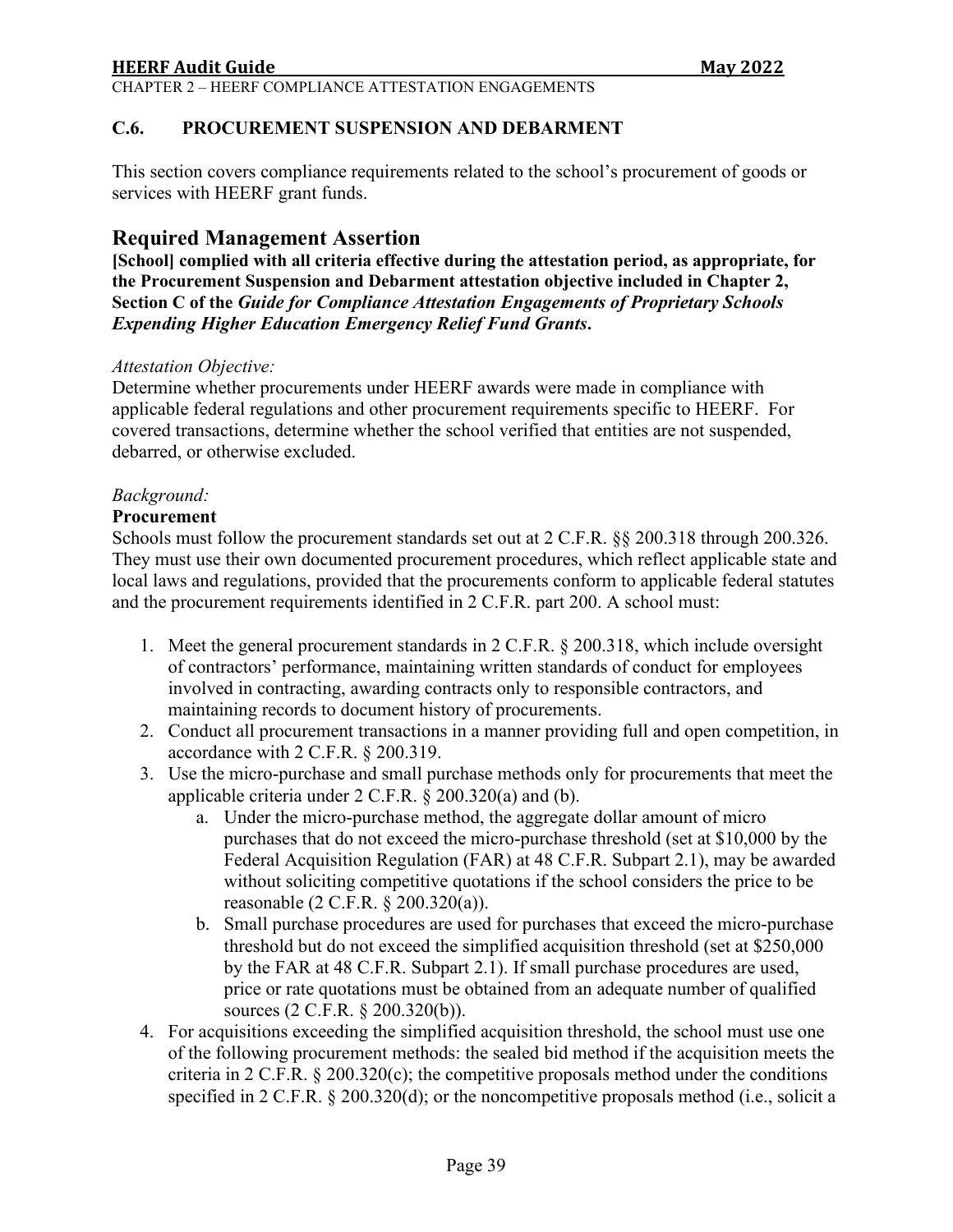#### CHAPTER 2 – HEERF COMPLIANCE ATTESTATION ENGAGEMENTS

proposal from only one source) but only when one or more of four circumstances are met, in accordance with 2 C.F.R. § 200.320(f).

- 5. Perform a cost or price analysis in connection with every procurement action in excess of the simplified acquisition threshold, including contract modifications (2 C.F.R. § 200.323(a)). The cost plus a percentage of cost and percentage of construction cost methods of contracting must not be used (2 C.F.R. § 200.323(d)).
- 6. Ensure that every purchase order or other contract includes applicable provisions required by 2 C.F.R. § 200.326. These provisions are described in Appendix II to 2 C.F.R. part 200, "Contract Provisions for Non-Federal Entity Contracts Under Federal Awards."

One of the circumstances that would allow for noncompetitive proposals, as described in 2 C.F.R. § 200.320(f), is "public exigency or emergency for the requirement will not permit a delay results from competitive solicitation." If a school relies on this exception to make solesource awards during the time of national emergency due to the coronavirus, the school must sufficiently document rationales and determinations to do so. A circumstance that may influence this determination is the length of time between the procurements and the emergency at issue. Specifically, exceptions are more likely to be acceptable the closer the procurement occurred to the March 13, 2020 declaration of the national emergency.

Given the periods covered by this audit guide, it is unlikely that an institution would be able to utilize this previously described flexibility from competitive procurement given the duration of time from the beginning of the pandemic.

#### **Suspension and Debarment**

Schools are prohibited from contracting with or making subawards under covered transactions to parties that are suspended or debarred. "Covered transactions" include contracts for goods and services awarded under a non-procurement transaction (e.g., grant or cooperative agreement) that are expected to equal or exceed \$25,000 or meet certain other criteria as specified in 2 C.F.R. § 180.220. All non-procurement transactions entered into by a passthrough entity (i.e., subawards to subrecipients), irrespective of award amount, are considered covered transactions, unless they are exempt as provided in 2 C.F.R. § 180.215.

When a school enters into a covered transaction with an entity at a lower tier, the school must verify that the entity, as defined in 2 C.F.R. § 180.995 and agency adopting regulations, is not suspended or debarred or otherwise excluded from participating in the transaction. This verification may be accomplished by (1) checking the System for Award Management Exclusions maintained by the General Services Administration and available at <https://www.sam.gov/SAM/> (click on Search Record, then click on Advanced Search-Exclusions) (**Note:** The OMB guidance at 2 C.F.R. part 180 and agency implementing regulations still refer to the System for Award Management Exclusions as the Excluded Parties List System), (2) collecting a certification from the entity, or (3) adding a clause or condition to the covered transaction with that entity (2 C.F.R. § 180.300).

Schools receiving contracts from the federal government are required to comply with the contract clause at FAR 52.209-6 before entering into a subcontract that will exceed \$30,000, other than a subcontract for a commercially available off-the-shelf item.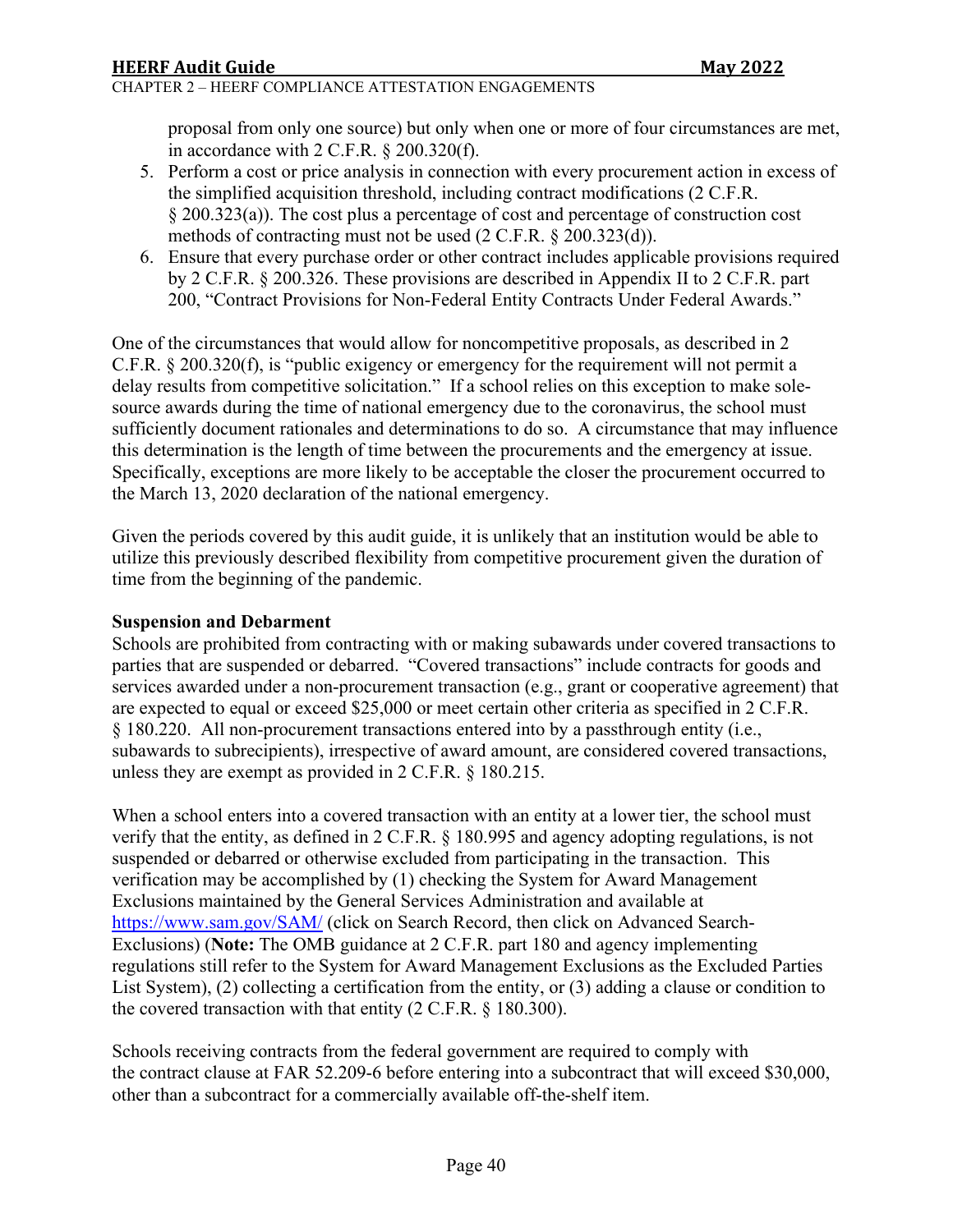CHAPTER 2 – HEERF COMPLIANCE ATTESTATION ENGAGEMENTS

*Criteria:* 2 C.F.R. §§ 200.318 through 200.326 2 C.F.R. Part 180 48 C.F.R. Subpart 2.1 48 C.F.R. § 9.405-2(b) 48 C.F.R. § 52.209-6

*Guidance:* [HEERF FAQ Rollup Document](https://www2.ed.gov/about/offices/list/ope/heerffaqsoct2020rollup.pdf)

#### *Required Procedures:*

- C.6.a Obtain the school's procurement policies and verify that the policies comply with the compliance requirements described above.
- C.6.b Verify that the school has written standards of conduct that cover conflicts of interest and govern the performance of its employees engaged in the selection, award, and administration of contracts (2 C.F.R. § 200.318(c) and 48 C.F.R. §§ 52.203-13 and 52.303-16).
- C.6.c Ascertain if the school has a policy to use statutorily or administratively imposed instate or local geographical preferences in the evaluation of bids or proposals. If yes, verify that these limitations were not applied to HEERF funded procurements (2 C.F.R.  $§$  200.319(b)).
- C.6.d Select a sample of procurements and perform the following procedures:
	- 1. Examine contract files and verify that they document the history of the procurement, including the rationale for the method of procurement, selection of contract type, basis for contractor selection, and the basis for the contract price (2 C.F.R. § 200.318(i) and 48 C.F.R. part 44 and § 52.244-2).
	- 2. For grants and cooperative agreements, verify that the procurement method used was appropriate based on the dollar amount and conditions specified in 2 C.F.R. § 200.320.
	- 3. Verify that procurements provide full and open competition (2 C.F.R. § 200.319 and 48 C.F.R. §52.244-5).
	- 4. Examine documentation in support of the rationale to limit competition in those cases where competition was limited and ascertain if the limitation was justified (2 C.F.R. §§ 200.319 and 200.320(f) and 48 C.F.R. § 52.244-5).
	- 5. Ascertain if cost or price analysis was performed in connection with all procurement actions exceeding the simplified acquisition threshold, including contract modifications, and that this analysis supported the procurement action (2 C.F.R. § 200.323 and 48 C.F.R. § 15.404-3). **Note:** A cost or price analysis is required for each procurement action, including each contract modification, when the total amount of the contract and related modifications is greater than the simplified acquisition threshold.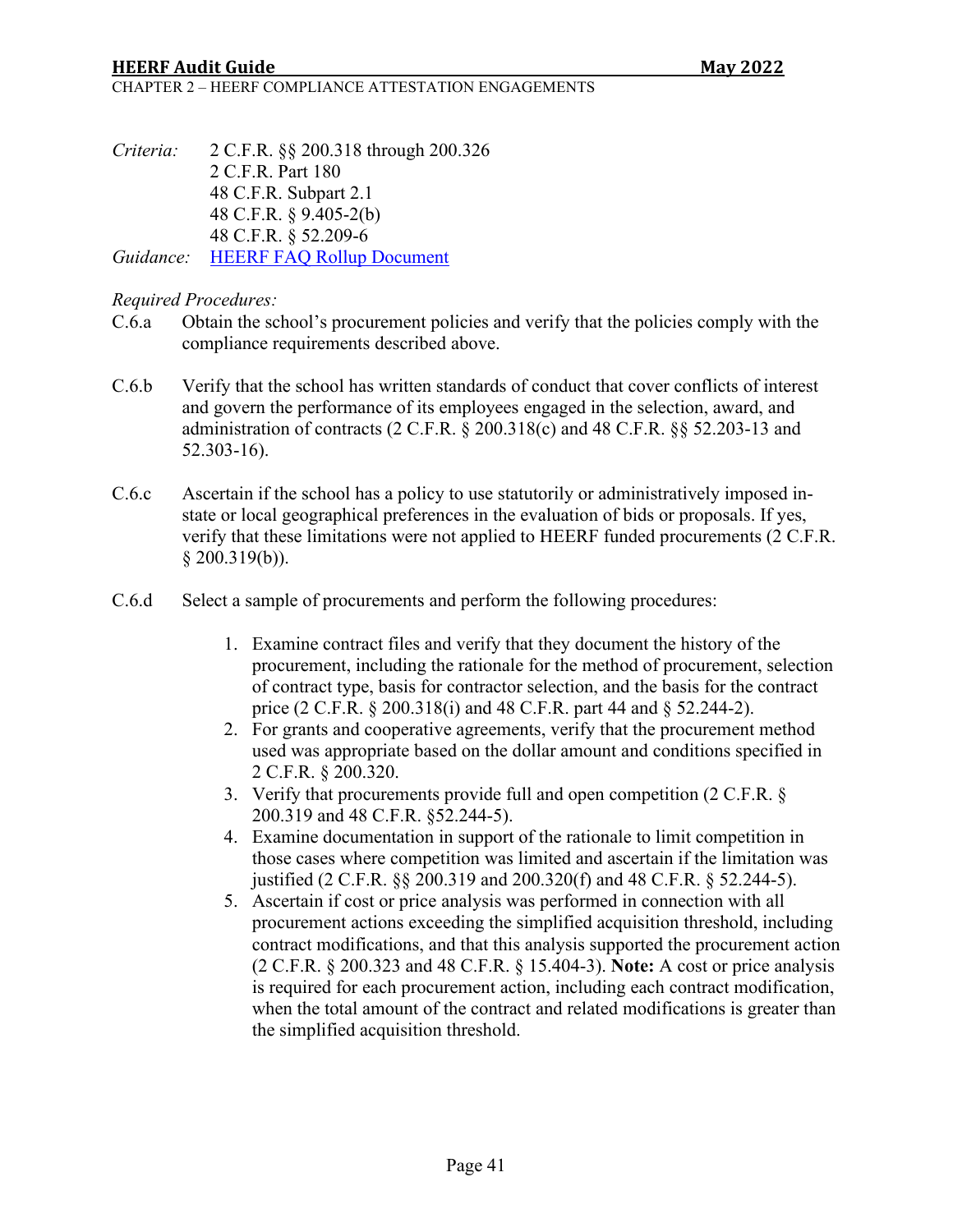#### CHAPTER 2 – HEERF COMPLIANCE ATTESTATION ENGAGEMENTS

- C.6.e Review the school's procedures for verifying that an entity with which it plans to enter into a covered transaction is not debarred, suspended, or otherwise excluded (2 C.F.R. §§ 200.212 and 200.318(h); 2 C.F.R. § 180.300; 48 C.F.R. § 52.209-6).
- C.6.f Select a sample of procurements and subawards and test whether the school followed its procedures before entering into a covered transaction.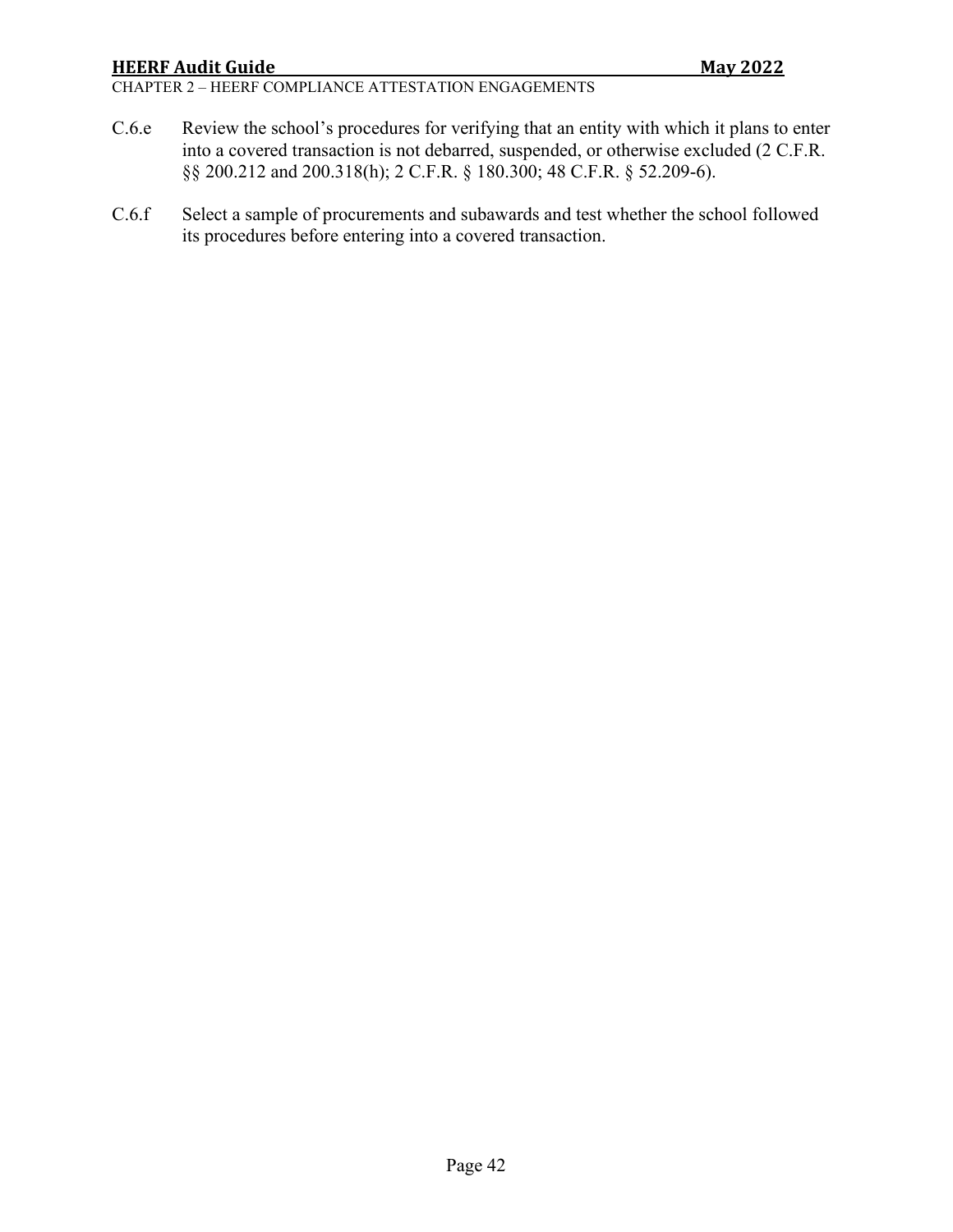CHAPTER 2 – HEERF COMPLIANCE ATTESTATION ENGAGEMENTS

# <span id="page-42-0"></span>**C.7. REPORTING**

This section covers compliance requirements related to the school's responsibilities for quarterly and annual reporting for HEERF.

# **Required Management Assertion**

**[School] complied with all criteria effective during the attestation period, as appropriate, for the Reporting attestation objective included in Chapter 2, Section C of the** *Guide for Compliance Attestation Engagements of Proprietary Schools Expending Higher Education Emergency Relief Fund Grants***.** 

#### *Attestation Objective:*

Determine whether HEERF reporting includes all activity of the reporting period, are supported by applicable accounting or performance records, and are timely and accurately presented and/or posted in accordance with governing requirements.

#### *Background:*

Section 18004(e) of the CARES Act directs schools receiving funds under Section 18004 of the Act to submit (in a time and manner required by ED) a report to ED describing the use of funds distributed from HEERF. There are three components to reporting for HEERF that are applicable to proprietary schools: 1) quarterly public reporting on the (a)(1) Student Aid Portion; 2) quarterly public reporting on the (a)(1) Institutional Portion; and 3) the annual report.

Section 314(e) of the CRRSAA requires schools to submit a report to ED on the use of funds no later than six months after the date of the award, in a manner to be specified by the Secretary. Schools must also promptly and timely provide a detailed accounting of the use of funds in such manner and with such subsequent frequency as the Secretary may require. While ARP does not explicitly identify procedures by which institutions submit a report to the Secretary, ED exercised its reporting authority under [2 CFR 200.328](https://www.ecfr.gov/current/title-2/section-200.328) and [2 CFR 200.329.](https://www.ecfr.gov/current/title-2/section-200.329)

### **Student Aid Portion Quarterly Public Reporting (ALN 84.425E) and Proprietary Institutions Grant Funds for Students (ALN 84.425Q)**

The HEERF I Certification and Agreement directs each school applying for HEERF funds to comply with Section 18004(e) of the CARES Act and submit an initial report to ED thirty days from the date of the school's Certification and Agreement. Beginning on May 6, 2020, with the issuance of an electronic announcement [available here,](https://ifap.ed.gov/electronic-announcements/050620HigherEdEmergencyReliefFundRptg) ED required institutions that received a HEERF I 18004(a)(1) Student Aid Portion award to publicly post the following seven reporting items on their website, as an initial report under Section 18004(e) of the CARES Act, no later than 30 days after award, and update that information every 45 days thereafter (by posting a new report):

1. An acknowledgement that the school signed and returned to ED the Certification and Agreement and the assurance that the school has used, or intends to use, no less than 50 percent of the funds received under Section 18004(a)(1) of the CARES Act to provide Emergency Financial Aid Grants to students.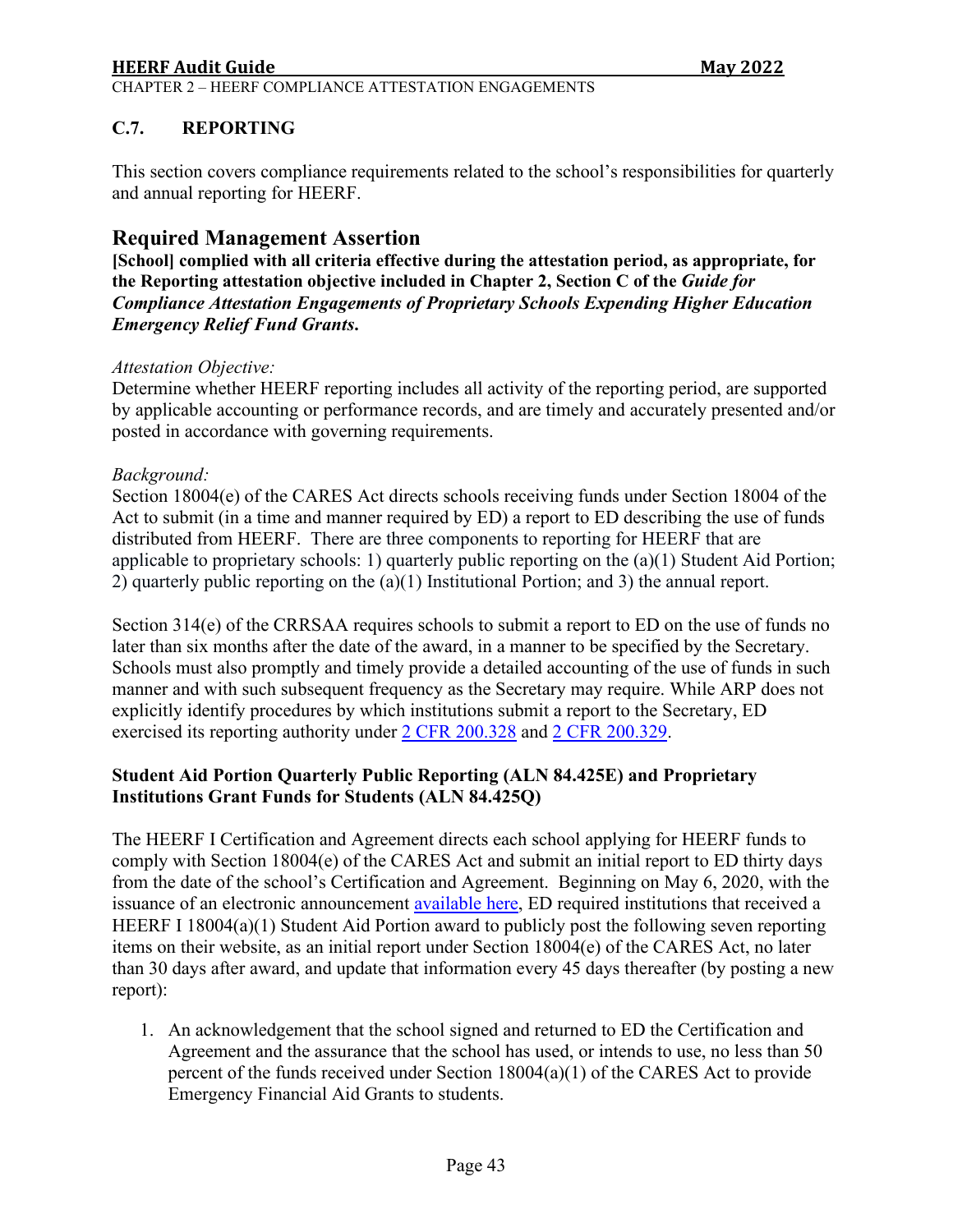CHAPTER 2 – HEERF COMPLIANCE ATTESTATION ENGAGEMENTS

- 2. The total amount of funds that the school will receive or has received from ED pursuant to the school's Certification and Agreement [for] Emergency Financial Aid Grants to Students.
- 3. The total amount of Emergency Financial Aid Grants distributed to students under Section 18004(a)(1) of the CARES Act as of the date of submission (i.e., as of the 30-day Report and every 45 days thereafter).
- 4. The estimated total number of students at the school eligible to participate in programs under Section 484 in Title IV of the HEA and thus eligible to receive Emergency Financial Aid Grants to students under Section  $18004(a)(1)$  of the CARES Act.
- 5. The total number of students who have received an Emergency Financial Aid Grant to students under Section 18004(a)(1) of the CARES Act.
- 6. The method(s) used by the school to determine which students receive Emergency Financial Aid Grants and how much they would receive under Section 18004(a)(1) of the CARES Act.
- 7. Any instructions, directions, or guidance provided by the school to students concerning the Emergency Financial Aid Grants.

ED has identified reporting items 3 through 6 as key line items that the auditor should focus on when determining accuracy of the reported data.

On August 31, 2020, ED revised the electronic announcement through a [Federal Register notice](https://www.federalregister.gov/documents/2020/08/31/2020-19041/notice-of-public-posting-requirement-of-grant-information-for-higher-education-emergency-relief-fund) by decreasing the frequency of reporting after the initial 30-day period from every 45 days thereafter to every calendar quarter. Grantees posting a 45-day report on or after August 31, 2020, were required to instead post a report every calendar quarter, no later than 10 days after the end of each calendar quarter. The first calendar quarter report was due by October 10, 2020 and covered the period from after their last 45-day or 30-day report through the end of the calendar quarter on September 30, 2020. The revised electronic announcement maintained the same seven reporting elements but added a clarifying footnote on determining the number of eligible students.

ED described the public reporting requirements for Emergency Financial Aid Grants to Students under CRRSAA and ARP in a May 13, 2021 [Federal Register](https://www.federalregister.gov/documents/2021/05/13/2021-10196/notice-of-public-posting-requirement-of-grant-information-for-higher-education-emergency-relief-fund) Notice. Schools must publicly post their report as soon as possible, but no later than 30 days after the publication of the notice or 30 days after the date ED first obligated funds under HEERF I, II, or III to the institution for Emergency Financial Aid Grants to Students, whichever comes later. The report must be updated no later than 10 days after the end of each calendar quarter (September 30, and December 31, March 31, June 30). The following seven reporting elements (which are similar to the CARES Act reporting elements but instead cover CRRSAA and ARP funds) must appear in a format and location that is easily accessible to the public:

1. An acknowledgement that the institution signed and returned to the Department the Certification and Agreement and the assurance that the institution has used the applicable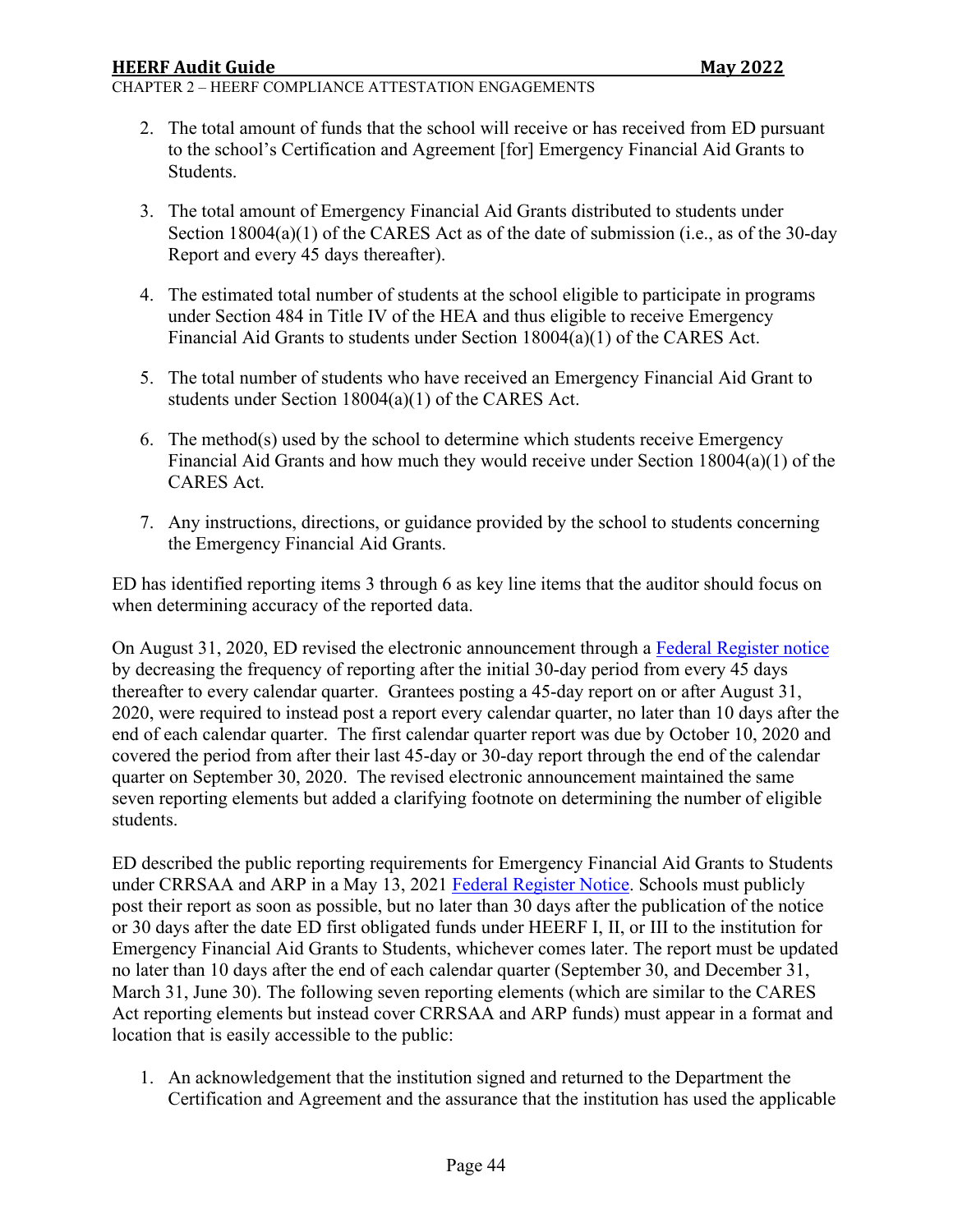#### CHAPTER 2 – HEERF COMPLIANCE ATTESTATION ENGAGEMENTS

amount of funds designated under the CRRSAA and ARP (a)(1) and (a)(4) programs to provide Emergency Financial Aid Grants to Students.

- 2. The total amount of funds that the institution will receive or has received from the Department pursuant to the institution's Certification and Agreement for Emergency Financial Aid Grants to Students under the CRRSAA and ARP (a)(1) and (a)(4) programs.
- 3. The total amount of Emergency Financial Aid Grants distributed to students under the CRRSAA and ARP (a)(1) and (a)(4) programs as of the date of submission (i.e., as of the initial report and every calendar quarter thereafter).
- 4. The estimated total number of students at the institution that are eligible to receive Emergency Financial Aid Grants to Students under the CRRSAA and ARP (a)(1) and  $(a)(4)$  programs.
- 5. The total number of students who have received an Emergency Financial Aid Grant to students under the CRRSAA and ARP (a)(1) and (a)(4) programs.
- 6. The method(s) used by the institution to determine which students receive Emergency Financial Aid Grants and how much they would receive under the CRRSAA and ARP  $(a)(1)$  and  $(a)(4)$  programs.
- 7. Any instructions, directions, or guidance provided by the institution to students concerning the Emergency Financial Aid Grants.

ED continues to identify reporting items 3 through 6 as key line items that the auditor should focus on when determining accuracy of the reported data.

### **Institutional Portion Quarterly Public Reporting (ALN 84.425F)**

The Certification and Agreement directs each school applying for HEERF funds to comply with Section 15011(b)(2) of Division B of the CARES Act and submit quarterly reports, in a time and manner required by ED. ED has developed the Quarterly Budget and Expenditure Reporting form (OMB Control Number 1840-0849) that schools must use to satisfy the quarterly Institutional Portion reporting. This form includes a chart that the school must use to specify the amount of expended CARES Act funds for each funding category. Versions of the form are available for periods [prior to May 13, 2021;](https://www2.ed.gov/about/offices/list/ope/heerf-quarterly-reporting-v131.pdf) from [May 13, 2021 to September 20, 2021;](https://www2.ed.gov/about/offices/list/ope/arpheerfiiiqaurterlyreporting.pdf) and from [September 21, 2021 onward.](https://www2.ed.gov/about/offices/list/ope/opeidheerfq32021101021.pdf)

The form must be conspicuously posted on the school's primary website on the same page the reports of the school's activities under the Student Aid Portion are posted. A new separate form must be posted covering each quarterly reporting period (September 30, December 31, March 31, June 30), concluding after either (1) posting the quarterly report ending September 30, 2022 or (2) when a school has expended and liquidated all (a)(1) Institutional Portion funds and checks the "final report" box. Schools must post this quarterly report form no later than 10 days after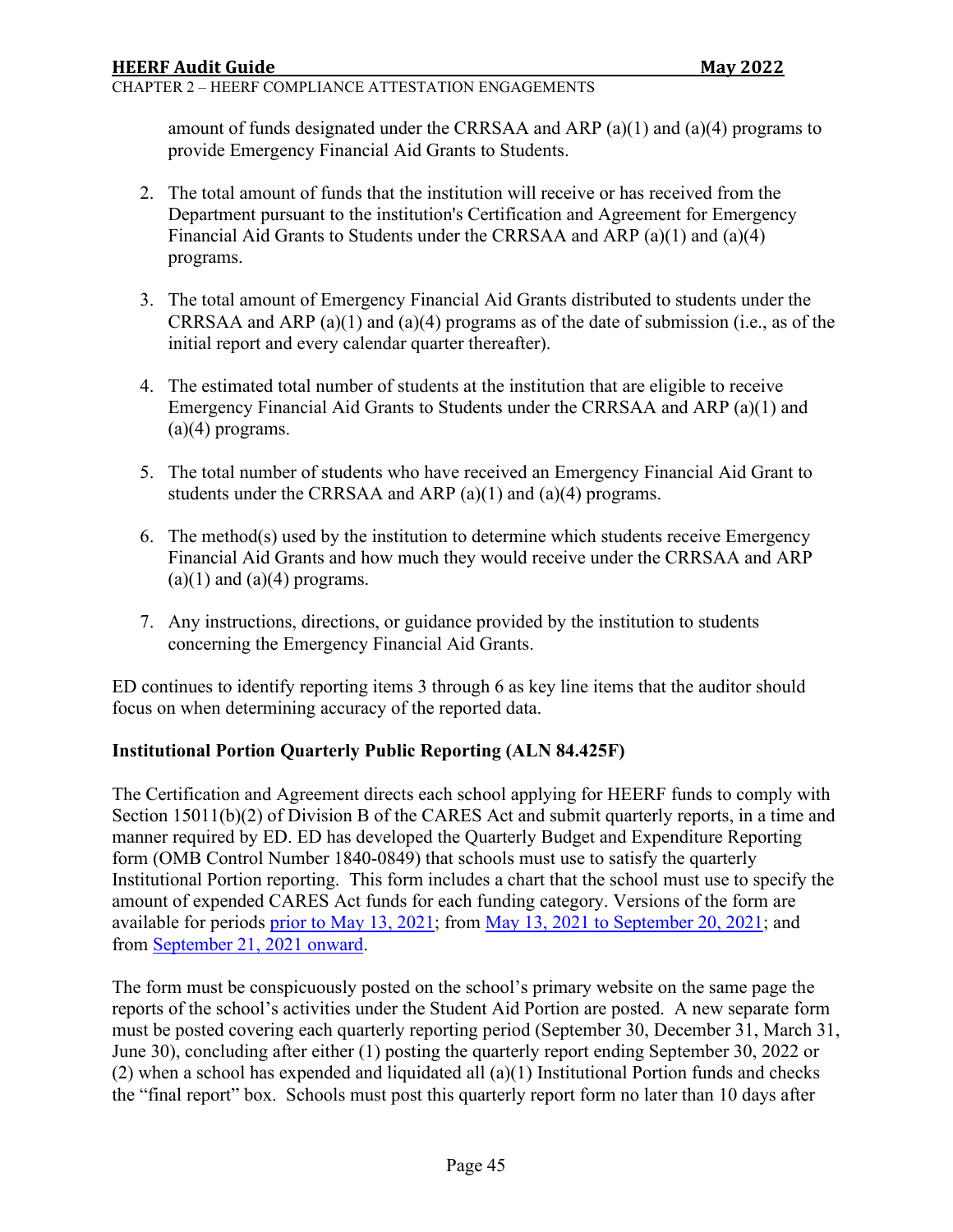### **HEERF Audit Guide Communist State Communist State Communist State Communist State Communist State Communist State Communist State Communist State Communist State Communist State Communist State Communist State Communist S**

#### CHAPTER 2 – HEERF COMPLIANCE ATTESTATION ENGAGEMENTS

the end of each calendar quarter (October 10, January 10, April 10, July 10) apart from the first report, which was due October 30, 2020.

The form instructions (located on page 3 of the form) provide for more detailed information on completing and posting the form.

#### **Annual HEERF Reporting**

For the first annual report, ED developed the HEERF Data Collection Form (OMB Control Number 1840-0850) that schools were required to use to satisfy the annual reporting requirement. This form, available for reference only [here,](https://www2.ed.gov/about/offices/list/ope/heerf-data-collection.pdf) collected information about how the proprietary school used its Section 18004(a)(1) Student Aid Portion and Institutional Portion of HEERF funds. The form was required to be submitted to ED via the [Annual Report Data](https://covid-relief-data.ed.gov/grantee-help)  [Collection System.](https://covid-relief-data.ed.gov/grantee-help) The first Annual Report was due on February 8, 2021 and applied to the reporting period from March 13, 2020 through December 31, 2020. From April 11, 2022 to May 6, 2022 schools were allowed to make changes to data reported in their first HEERF annual report through the Annual Report Data Collection System. It is important to note that the data collection form for first annual reporting differs from the data collection form for the second annual report.

As of publication of this Guide, the second Annual Report is due on May 6, 2022 and applies to the reporting period from January 1, 2021 through December 31, 2021. ED will share more information regarding this annual report, which will require schools to report on their uses of HEERF I CARES Act funds, HEERF II CRRSAA funds, and HEERF III ARP funds, in advance of the ARP annual reporting deadline. The reporting [data elements, user guide,](https://covid-relief-data.ed.gov/grantee-help/heerf) and other resources are provided on the ESF Grantee Help pages.

The third Annual Report will apply to the reporting period from January 1, 2022 through December 31, 2022. ED will share more information regarding this annual report in advance of the deadline.

| Criteria: | CARES Act $\S$ 18004(e)                                                             |
|-----------|-------------------------------------------------------------------------------------|
|           | CARES Act § 15011(b)(2) of Division B                                               |
|           | CRRSAA $\S$ 314(e)                                                                  |
|           | $(a)(1)$ Institutional Portion Certification and Agreement                          |
|           | (a)(1) Student Aid Portion Certification and Agreement                              |
|           | (a)(4) Proprietary Institution Grant Funds for Students Certification and Agreement |
|           | and Supplemental Agreement                                                          |
|           | Notice of Public Posting Requirement of rant Information for Higher Education       |
|           | Emergency Relief Fund Grantees (August 31, 2020)                                    |
|           | Notice of Public Posting Requirement of Grant Information for Higher Education      |
|           | Emergency Relief Fund Grantees (May 13, 2021)                                       |
| Guidance: | <b>HEERF Reporting and Data Collection Webpage</b>                                  |
|           | <b>HEERF Quarterly Reporting Webinar PowerPoint Presentation and Tips</b>           |
|           | (November 16, 2021)                                                                 |
|           | <b>ARP HEERF III FAQS</b>                                                           |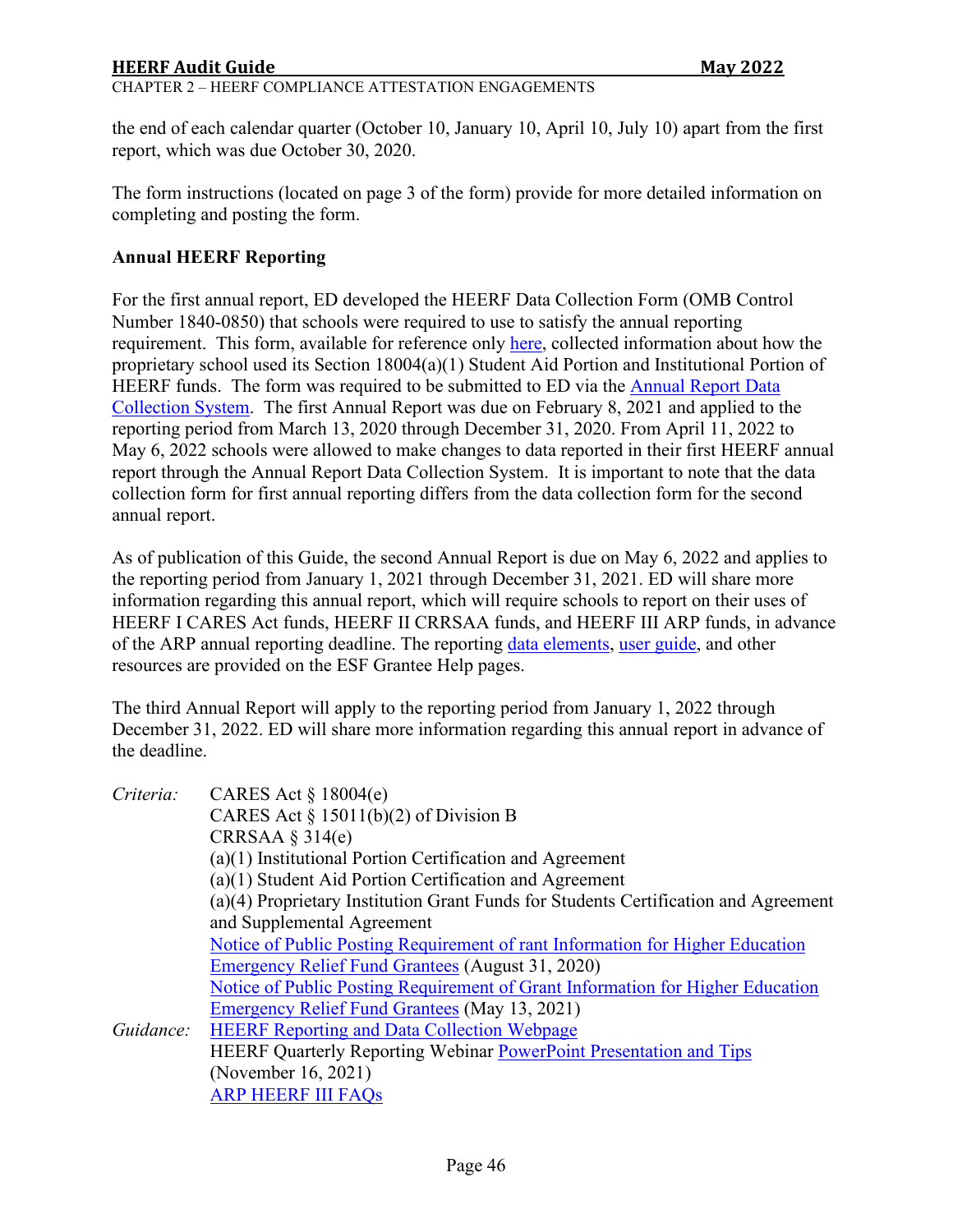CHAPTER 2 – HEERF COMPLIANCE ATTESTATION ENGAGEMENTS

#### [HEERF FAQ Rollup Document](https://www2.ed.gov/about/offices/list/ope/heerffaqsoct2020rollup.pdf)

Electronic announcement dated May 6, 2020; subject: [Higher Education Emergency](https://ifap.ed.gov/electronic-announcements/050620HigherEdEmergencyReliefFundRptg)  [Relief Fund Reporting – Emergency Financial Aid Grants to Students](https://ifap.ed.gov/electronic-announcements/050620HigherEdEmergencyReliefFundRptg)  Email from September 23, 2020, [Email to grantees regarding HEERF Reporting](https://www2.ed.gov/about/offices/list/ope/heerf-reporting-email.pdf)  **[Requirements](https://www2.ed.gov/about/offices/list/ope/heerf-reporting-email.pdf)** HEERF Reporting Requirements & Lost Revenue Discussion Webinar (October 14, 2020): [Webinar Recording](https://mediasite.ed.gov/webcast/Play/e125773d112c4ae5bf8580236cd6efe91d) [&Slides used in the Presentation](https://www2.ed.gov/about/offices/list/ope/heerfreportingwebinar10142020.pdf) Email from October 20, 2020, [Post-October 14, 2020 webinar email to grantees](https://www2.ed.gov/about/offices/list/ope/heerf-postwebinar-email.pdf) [Annual Reporting Form Data Elements](https://www2.ed.gov/about/offices/list/ope/heerf-data-collection.pdf) [Email to grantees successfully submitting portal access information](https://www2.ed.gov/about/offices/list/ope/portalaccessemail12182020.pdf) [Letter from Acting Assistant Secretary Extending Reporting Deadline](https://www2.ed.gov/about/offices/list/ope/heerfgranteeltr12921.pdf) [\(a\)\(4\) Frequently Asked Questions](https://www2.ed.gov/about/offices/list/ope/updatedheerfiia4crrsaafaqs.pdf) [HEERF Grant Program Auditing Requirements](https://www2.ed.gov/about/offices/list/ope/heerfauditletter.pdf) (March 18, 2021) [HEERF Reporting and Expectations Letter](https://www.federalregister.gov/documents/2021/05/13/2021-10196/notice-of-public-posting-requirement-of-grant-information-for-higher-education-emergency-relief-fund) (March 16, 2022) [Higher Education Emergency Relief Fund \(HEERF\) Support - Year 2 Reporting](https://covid-relief-data.ed.gov/grantee-help/heerf/faq)  [FAQs](https://covid-relief-data.ed.gov/grantee-help/heerf/faq)

#### *Required Procedures:*

- C.7.a. Select the annual report and a sample of the quarterly public reporting on the (a)(1) and (a)(4) Student Aid Portion/Emergency Financial Aid Grants to Students and the (a)(1) Institutional Portion, and test for accuracy and completeness:
	- C.7.a.i. Review the supporting records and ascertain if all applicable data elements were included in the annual and sampled quarterly reports. Trace the reported data to records that accumulate and summarize data.
	- C.7.a.ii. Perform tests of the underlying data to verify that the data were accumulated and summarized in accordance with the required or stated criteria and methodology, including the accuracy and completeness of the reports.
	- C.7.a.iii. Test mathematical accuracy of reports and supporting worksheets.
	- C.7.a.iv. Perform appropriate analytical procedures and ascertain the reason for any unexpected differences. Examples of analytical procedures include (a) comparing current period reports to prior period reports and (b) comparing anticipated results to the data included in the reports.
	- C.7.a.v. For the quarterly public reporting on the  $(a)(1)$  and  $(a)(4)$  Student Aid Portion/Emergency Financial Aid Grants to Students, determine whether the method(s) of distribution in reporting item 6 (described in "Background") is consistent with the method(s) that were actually employed by the school to distribute emergency financial aid grants to students.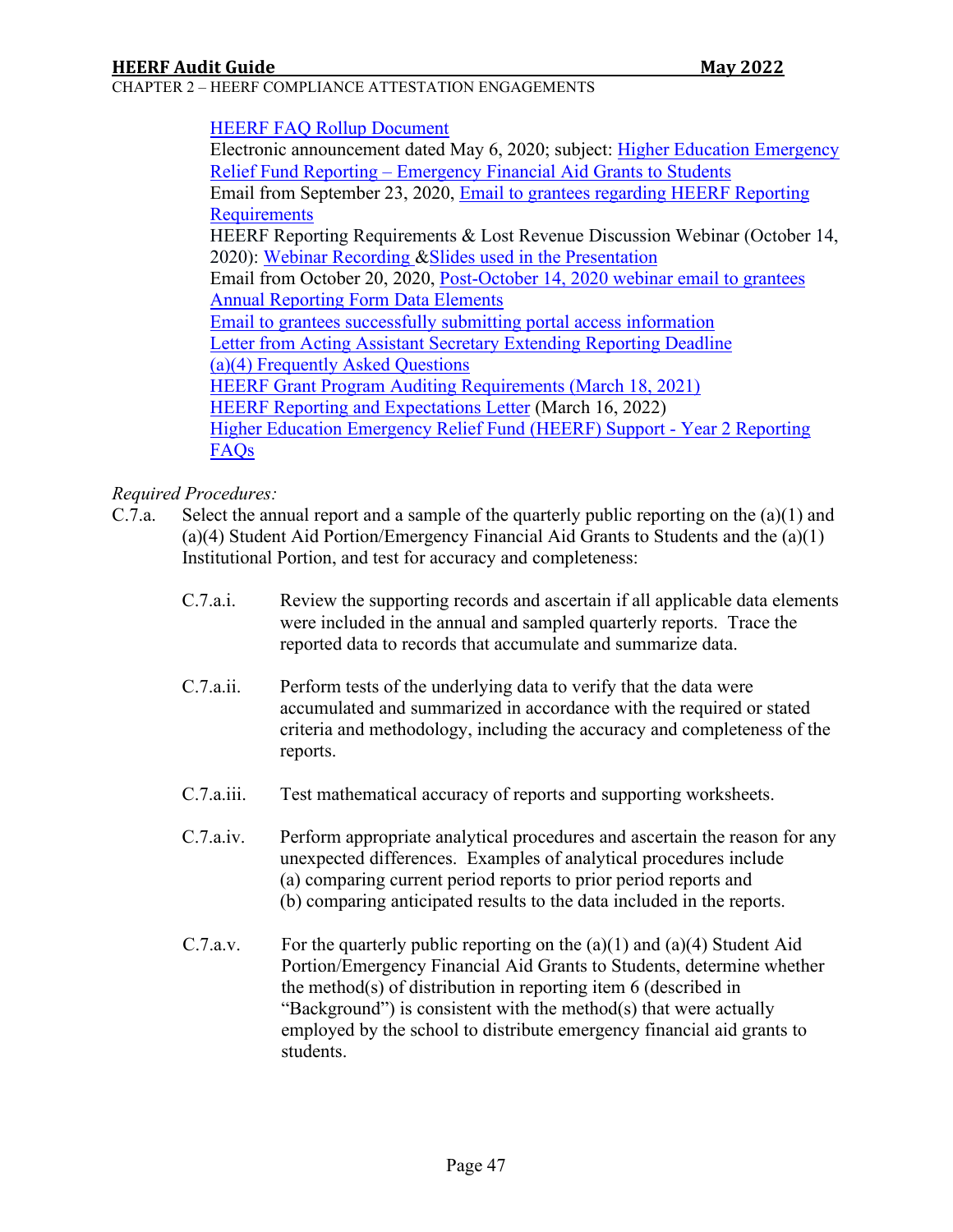# **HEERF Audit Guide Communist State Communist State Communist State Communist State Communist State Communist State Communist State Communist State Communist State Communist State Communist State Communist State Communist S**

CHAPTER 2 – HEERF COMPLIANCE ATTESTATION ENGAGEMENTS

- C.7.b. Examine the quarterly public postings on the (a)(1) and (a)(4) Student Aid Portion/Emergency Financial Aid Grants to Students and review evidence of compliance with the requirements for schools to post quarterly reports no later than 10 days after the end of each calendar quarter. *Evidence of compliance may include contemporarily produced emails, webmaster logs, or other relevant documentation establishing a good-faith indication that the school posted the required information at approximately the timelines established by ED's public reporting requirements [\(HEERF Grant Program Auditing Requirements\)](https://www2.ed.gov/about/offices/list/ope/heerfauditletter.pdf).*
- C.7.c. Examine the number of quarterly public postings on the (a)(1) Institutional Portion and review evidence of compliance with the requirements to post quarterly reports no later than 10 days after the end of each calendar quarter. *Evidence of compliance may include contemporarily produced emails, webmaster logs, or other relevant documentation establishing a good-faith indication that the school posted the required information at approximately the timelines established by ED's public reporting requirements [\(HEERF Grant Program Auditing Requirements\)](https://www2.ed.gov/about/offices/list/ope/heerfauditletter.pdf).*
- C.7.d. Obtain written representation from management that the reports provided to the auditor are true copies of the reports submitted to ED or posted publicly on the school's website.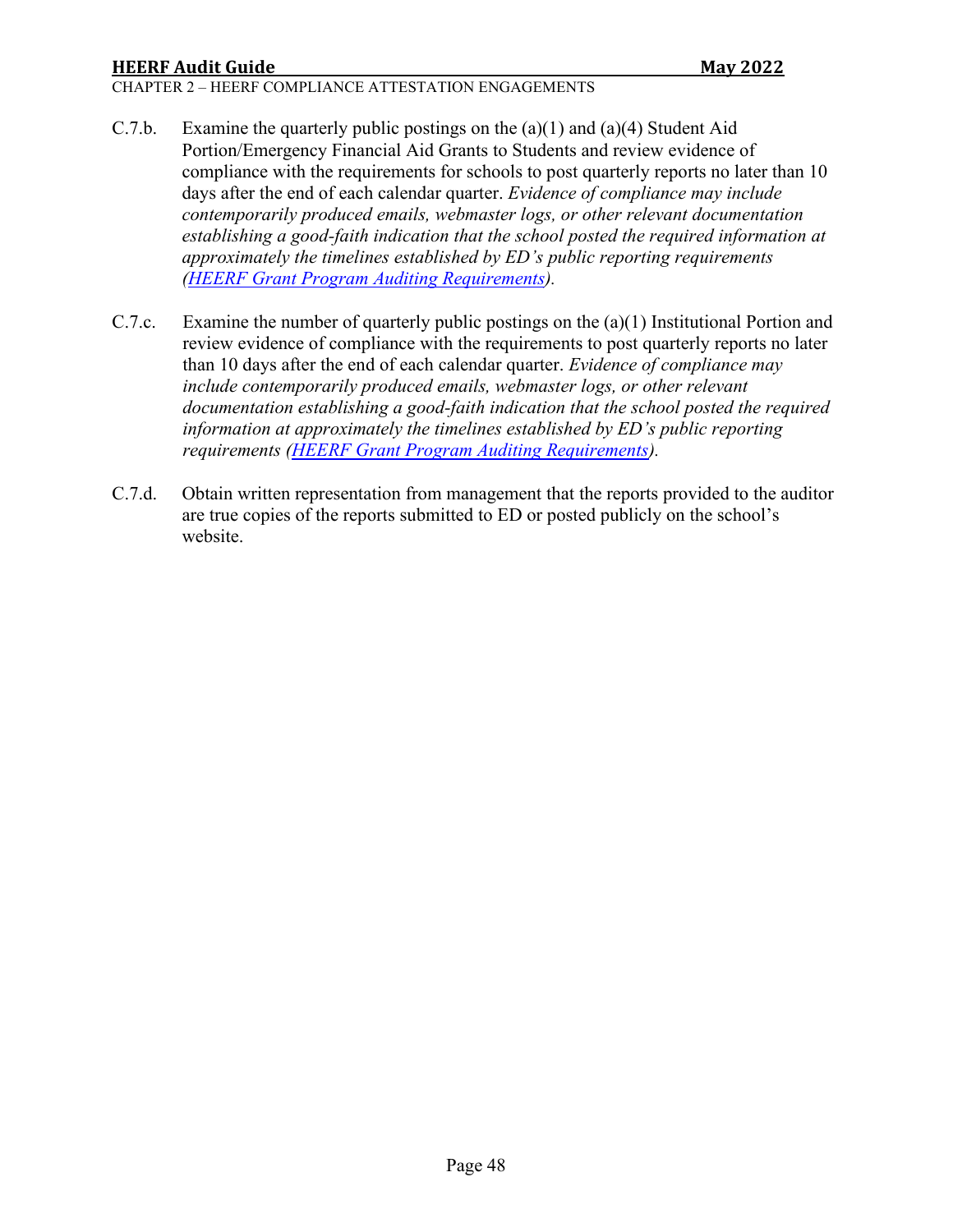CHAPTER 2 – HEERF COMPLIANCE ATTESTATION ENGAGEMENTS

# <span id="page-48-0"></span>**D. COMPLIANCE ATTESTATION ENGAGEMENT REPORT CONTENTS**

The HEERF audit package consists of the below components. The format and content of these components are illustrated in the examples provided in Section D.6 of this chapter. Schools may be subject to administrative proceedings that could lead to sanctions if an acceptable reporting package is not submitted.

#### <span id="page-48-1"></span>**D.1. INFORMATION SHEET**

The Information Sheet provides information about the school and the auditor. The form and required content of the Information Sheet are shown in Section D.6-1.

#### <span id="page-48-2"></span>**D.2. REPORT ON MANAGEMENT'S ASSERTIONS ON COMPLIANCE**

This is your report on the school's assertion about compliance with the specified requirements of the HEERF grant program. You must report findings of noncompliance, significant deficiencies, and material weaknesses. This report should be on formal letterhead representing the independent auditor(s) firm. The form and required content of the report are shown in Section D.6-2. Examples D.6-2a through D.6-2c are intended to provide illustrations for various situations. Auditors, using professional judgment, may adapt these examples to other situations not specifically addressed within the illustrations.

#### <span id="page-48-3"></span>**D.3. SCHEDULE OF FINDINGS AND QUESTIONED COSTS**

A Schedule of Findings and Questioned Costs must be included as part of every HEERF audit package. The Schedule of Findings and Questioned Costs includes information about the amount of HEERF grant funds expended during the fiscal year for each grant award number. A grant award number is a unique, 11-character identifier for each grant award issued by a specific program office to a specific grantee. All funds are requested using the grant award number. The grant award number, also called the "PR Award Number," can be found in Box 2 of the Grant Award Notification. Grant award numbers applicable to HEERF grants for proprietary schools will include the following prefixes, which identify the program office, Assistance Listing Number suffix, and alphabetic subprogram identifier:

- P425E Student Aid Portion
- P425F Institutional Portion
- P425Q Proprietary Institutions Grant Funds for Students

The Schedule of Findings and Questioned Costs also identifies all your findings of noncompliance, significant deficiencies, and material weaknesses identified during the compliance attestation engagement. If there were no findings, the schedule should include a statement to that effect.

You can use your judgment in determining the format of this schedule, but at a minimum each finding in the compliance attestation engagement should include the information in GAGAS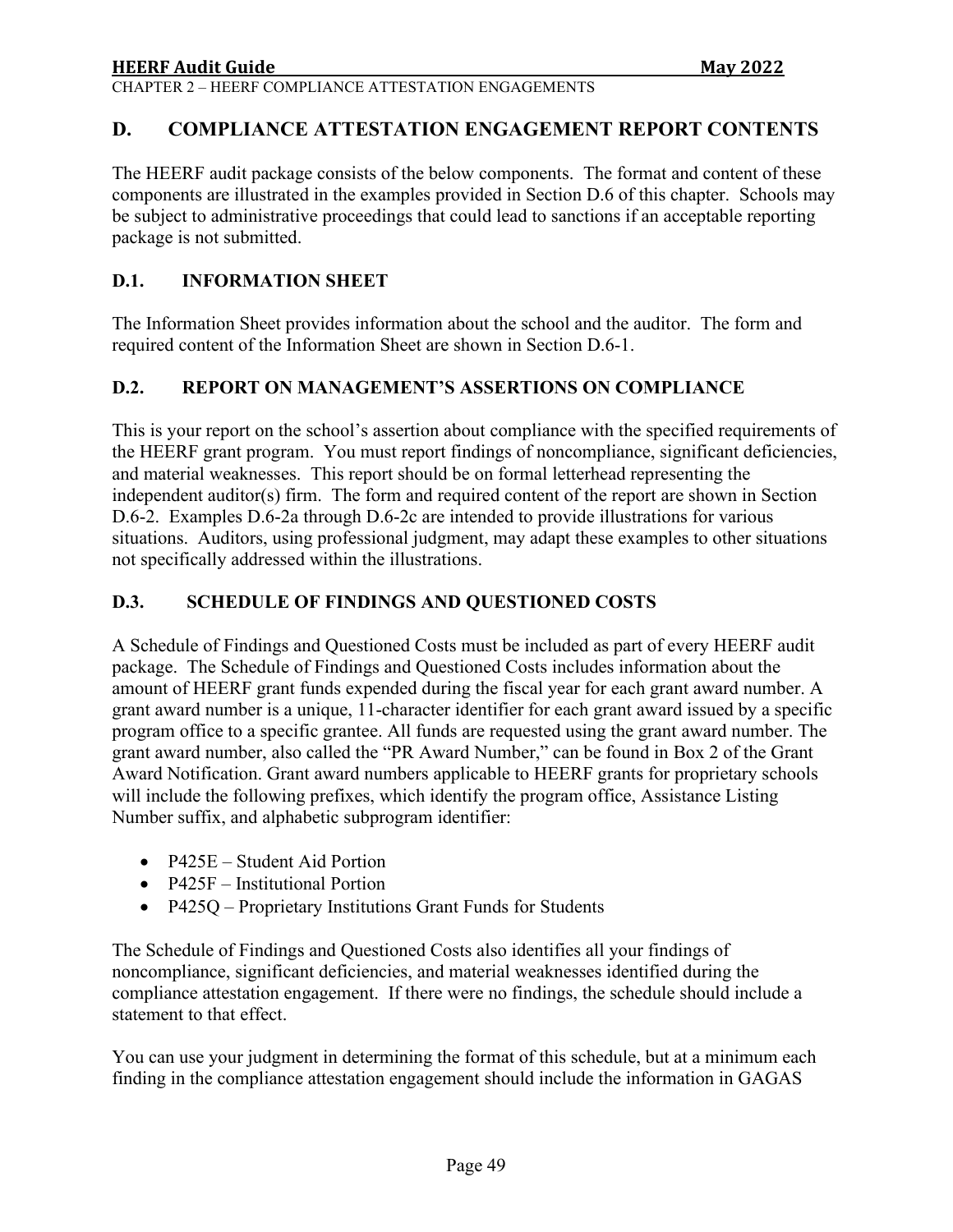#### CHAPTER 2 – HEERF COMPLIANCE ATTESTATION ENGAGEMENTS

sections on Presenting Findings in the Report (GAGAS 7.48-.49) and Obtaining and Reporting the Views of Responsible Officials (GAGAS 7.55-.58).

For each finding of noncompliance in the compliance attestation engagement, GAGAS 7.19 explains that you should plan and perform procedures to develop the criteria, condition, cause, and effect of the finding to the extent that these elements are relevant and necessary to achieve the engagement objectives. In addition, GAGAS 7.48 explains that when presenting findings, you should develop the elements of the findings to the extent necessary to assist management or oversight officials of the audited entity in understanding the need for taking corrective action. This Guide requires that your finding include the criteria or specific requirement upon which the finding is based, including the Federal statutes, regulations, or the terms and conditions of the Federal awards. You must also make recommendations for corrective action to the school, unless corrective action is not necessary. In such cases, you should provide the reason(s) why corrective action was not necessary.

If the noncompliance causes any expenditure of Federal funds to be questioned, you should identify the dollars involved as questioned costs, and include a recommendation that the school confer with ED officials about whether refunds or adjustments are required. Questioned cost is a cost that is questioned by the auditor because of an audit/attestation finding, including (a) a cost that resulted from a violation or possible violation of a statute, regulation, or the terms and conditions of a Federal award, including for funds used to match Federal funds; (b) costs that at the time of the audit/attestation, are not supported by adequate documentation; or (c) costs that appear unreasonable and do not reflect the actions a prudent person would take in the circumstances.

ED uses these compliance attestation engagements to determine if the school complied with ED requirements and to identify and address any noncompliance and internal control deficiencies. Therefore, it is important that your findings contain adequate information to provide perspective on any matters that will allow ED to identify areas of concern and take necessary corrective action. Findings should be placed in perspective by describing the nature and extent of the issues being reported and the extent of the work performed that resulted in the finding, in accordance with GAGAS 7.49. With this information, ED management can put proper perspective on the finding for resolution. For each finding, you should include the following information to place the finding in perspective:

- The number of units affected by the noncompliance and the associated monetary value.
- The number of units and monetary value of the universe and sample size of the attribute(s) tested that relate to the noncompliance. If the sample was expanded to evaluate the projected error rate statistically, the report should also include information about the sampling methodology, confidence level, precision, expected rate of occurrence, and estimated disallowance to the population, including the point estimate and lower and upper limits (Chapter 2, Section B.10).
- Your definition of material noncompliance for the type of compliance requirement under which the instances of noncompliance were found, as discussed in Chapter 2, Section B.6.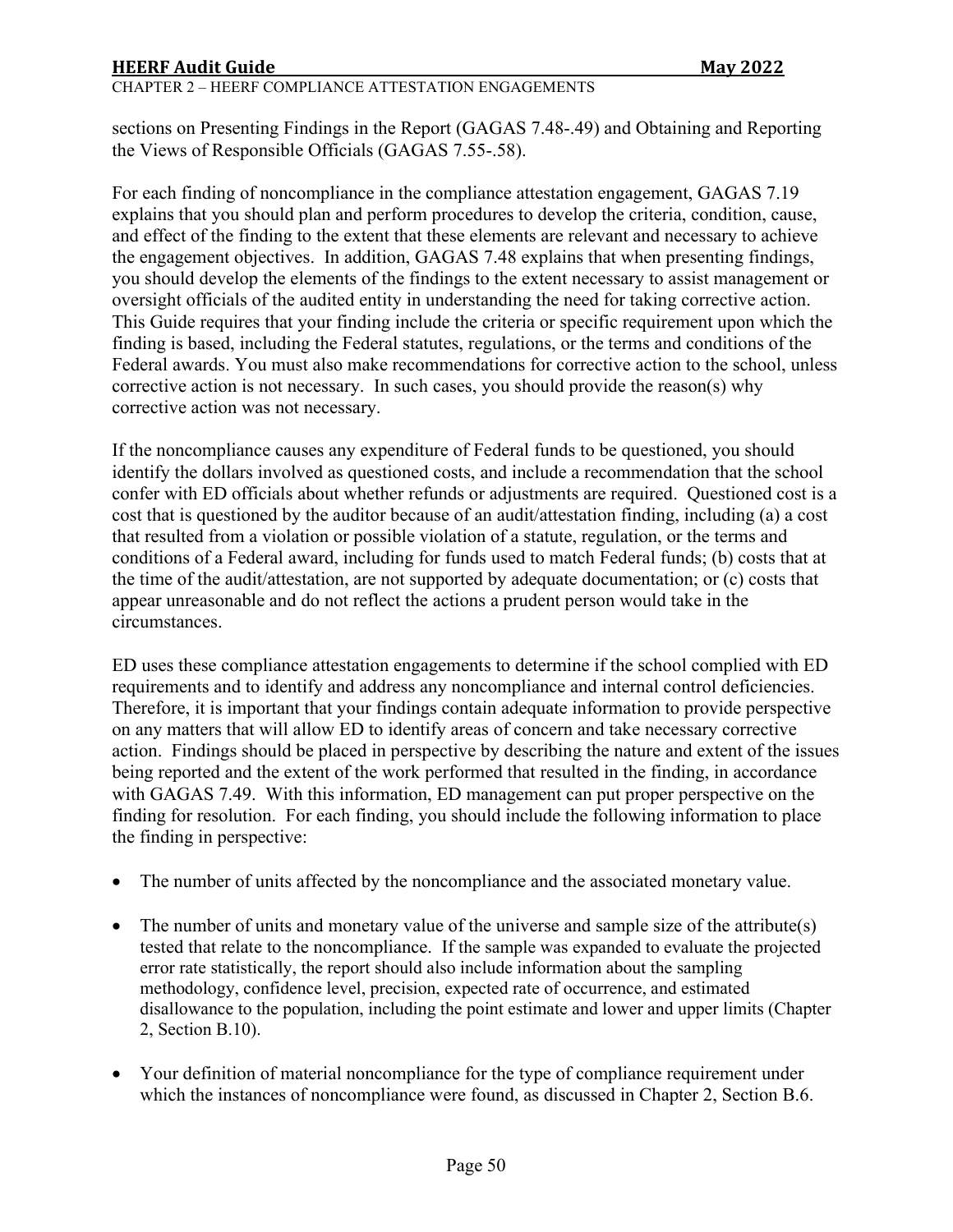CHAPTER 2 – HEERF COMPLIANCE ATTESTATION ENGAGEMENTS

In accordance with GAGAS 7.55, you should obtain and report the views of responsible officials concerning the findings, conclusions, and recommendations, as well as planned corrective actions. In your Schedule of Findings and Questioned Costs, you should include or describe the auditee's comments (concurrence or non-concurrence with the finding), and describe your consideration of the auditee's comments, if the auditee does not concur with the finding. The school must develop and submit a *separate* Corrective Action Plan (Chapter 2, Section D.5 and D.6-5.) for each finding and recommendation in one document and this Corrective Action Plan must be included when submitting the reporting package.

Each finding in the schedule should be numbered so that the findings may be referenced easily during resolution and follow-up. The first digits of the finding number are the fiscal year being audited, and a hyphen is used to separate these digits from a number indicating the sequence of the finding. For example, the reference numbers for the third, fourth, and fifth findings for fiscal year 202X would be 202X-003, 202X-004, and 202X-005.

# <span id="page-50-0"></span>**D.4. SUMMARY SCHEDULE OF PRIOR FINDINGS**

The school must prepare a Summary Schedule of Prior Findings to be submitted with the HEERF audit package. In the schedule, the school should report the status of –

- Findings reported in audits, attestation engagements, program reviews, or other studies that directly relate to the school's compliance with HEERF grant program requirements in this Guide or the prior version of this Guide that were issued in the prior fiscal year or during or after the audit/attestation period but before the date of your report.
- Findings reported in the prior year's Summary Schedule of Prior Findings as unresolved.

When findings were fully corrected, the summary schedule need only list the findings and state that corrective action was taken. When findings were not corrected or were only partially corrected, the summary schedule must describe the reasons for the findings recurrence and planned corrective action, and any partial corrective action taken. When corrective action taken is significantly different from corrective action previously reported in a corrective action plan or in ED's management decision, the summary schedule must provide an explanation.

The school should refer to the findings using the numbers that were assigned in the prior report. If the findings in the prior report were not numbered, the school should identify prior findings in an appropriate manner (e.g., page number, caption, etc.). The school should clearly state if –

- There were no prior findings in the immediate prior compliance attestation engagement report issued in accordance with this Guide and other pertinent audits/attestation engagements or reviews, or
- There were no other pertinent audits/attestation engagements or reviews that directly relate to the school's compliance with HEERF grant program requirements in this Guide that were issued in the prior fiscal year or during or after the audit/attestation period but before the date of the auditor's report.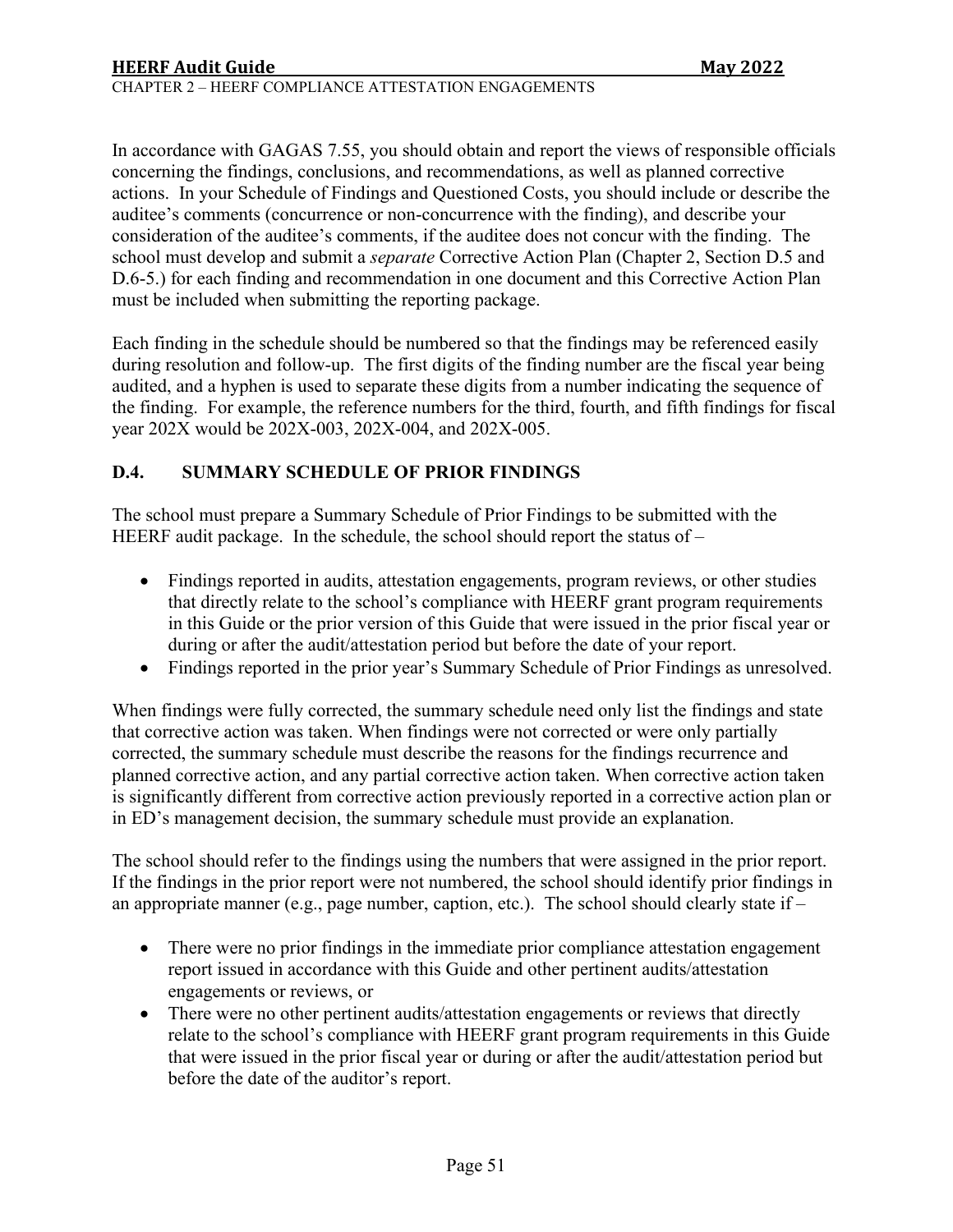# **HEERF Audit Guide Communist Communist Communist Communist Communist Communist Communist Communist Communist Communist Communist Communist Communist Communist Communist Communist Communist Communist Communist Communist Com** CHAPTER 2 – HEERF COMPLIANCE ATTESTATION ENGAGEMENTS

You must follow-up on prior findings as described in Chapter 2, Section B.7, and perform procedures to assess the reasonableness of the Summary Schedule of Prior Findings prepared by the school. If you conclude that the schedule materially misrepresents the status of any prior finding, you must report a current-year finding.

# <span id="page-51-0"></span>**D.5. CORRECTIVE ACTION PLAN**

When the compliance attestation engagement contains findings, the school must prepare, and submit with the reporting package, a corrective action plan to address each finding included in the Schedule of Findings and Questioned Costs.

The corrective action plan should be submitted on the school's letterhead. It should identify each finding, using the number the auditor assigned to it in the audit report, and should be signed by the school's official (signing official) who was responsible for its preparation. That official should also provide his or her title, telephone number, and e-mail address. The corrective action plan should include the school's comments on findings and recommendations and actions taken or planned, as discussed below and illustrated in D.6-5.

- Comments on Findings and Recommendations. The signing official should provide a statement of concurrence or non-concurrence with the findings and recommendations. If the signing official does not agree with a finding, he or she must explain why, and provide specific reasons.
- Actions Taken or Planned. The signing official should describe the actions the school has taken, or plans to take, to correct the deficiencies identified in the compliance attestation engagement report. For a planned action, the corrective action plan should include an anticipated completion date. If the signing official does not believe a corrective action is required, he or she must state so and include an explanation.

HEERF audit packages containing findings that are submitted without a corrective action plan are incomplete and will not be accepted.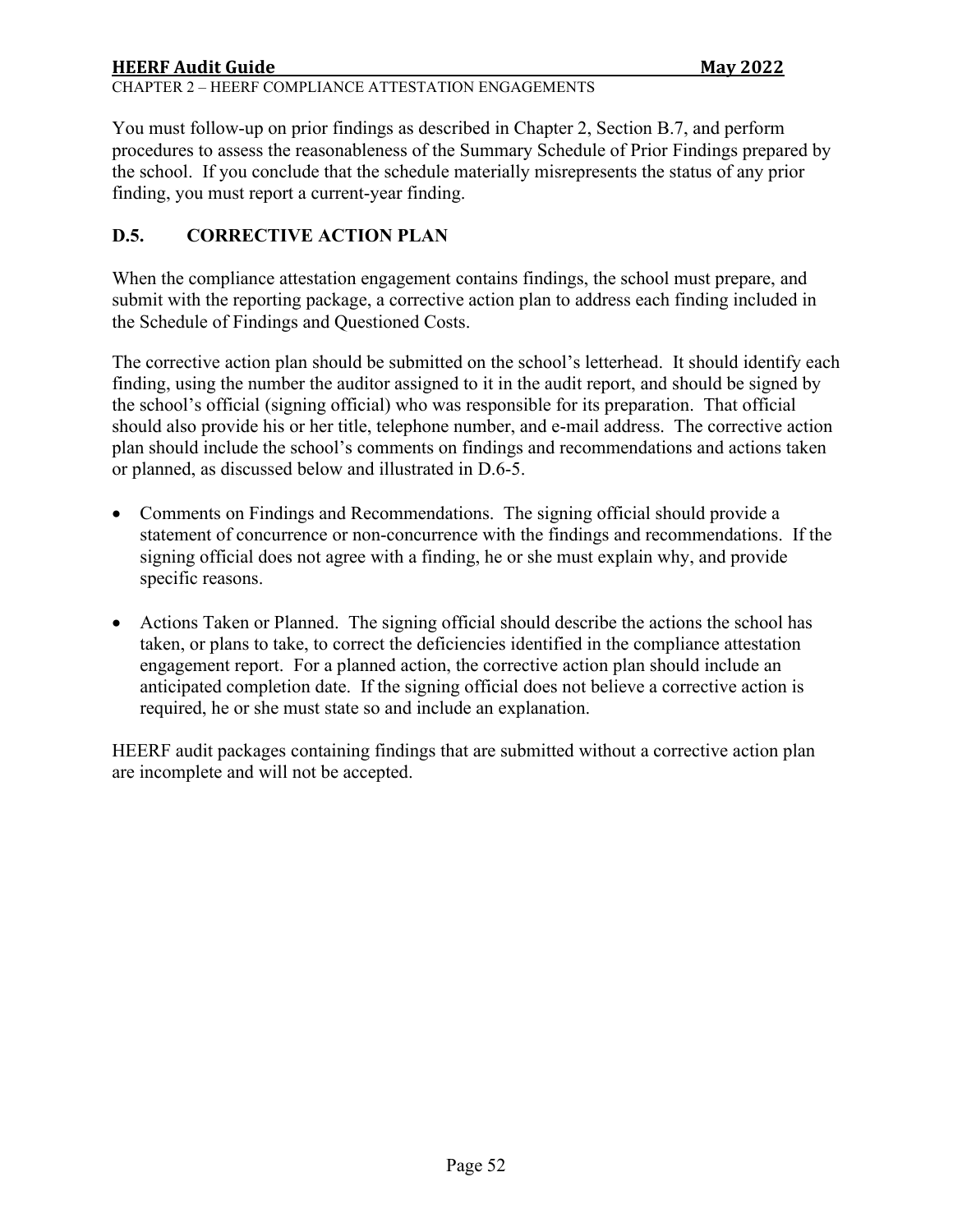CHAPTER 2 – HEERF COMPLIANCE ATTESTATION ENGAGEMENTS

# <span id="page-52-0"></span>**D.6. ILLUSTRATIVE COMPLIANCE ATTESTATION ENGAGEMENT REPORTS, SCHEDULES, AND FORMS**

This section contains examples and provides further guidance on the contents of the reports, schedules, and forms that comprise the HEERF audit package.

| <b>Example Number</b> | Title                                                           |  |  |
|-----------------------|-----------------------------------------------------------------|--|--|
| $D.6-1.$              | <b>Information Sheet</b>                                        |  |  |
| $D.6-2a.$             | Report on Management's Assertions on Compliance for the Higher  |  |  |
|                       | Education Emergency Relief Fund Grant Program Required by the   |  |  |
|                       | Guide for Compliance Attestation Engagements of Proprietary     |  |  |
|                       | Schools Expending Higher Education Emergency Relief Fund Grants |  |  |
|                       | (Unmodified Opinion, No Reportable Findings)                    |  |  |
| $D.6-2b.$             | Report on Management's Assertions on Compliance for the Higher  |  |  |
|                       | Education Emergency Relief Fund Grant Program Required by the   |  |  |
|                       | Guide for Compliance Attestation Engagements of Proprietary     |  |  |
|                       | Schools Expending Higher Education Emergency Relief Fund Grants |  |  |
|                       | (Unmodified Opinion, Reportable Findings)                       |  |  |
| $D.6-2c.$             | Report on Compliance for the Higher Education Emergency Relief  |  |  |
|                       | Fund Grant Program Required by the Guide for Compliance         |  |  |
|                       | Attestation Engagements of Proprietary Schools Expending Higher |  |  |
|                       | <b>Education Emergency Relief Fund Grants</b>                   |  |  |
|                       | (Qualified Opinion, Reportable Findings)                        |  |  |
| $D.6-3.$              | Schedule of Findings and Questioned Costs                       |  |  |
| D.6-4.                | Summary Schedule of Prior Findings                              |  |  |
| $D.6-5.$              | Corrective Action Plan                                          |  |  |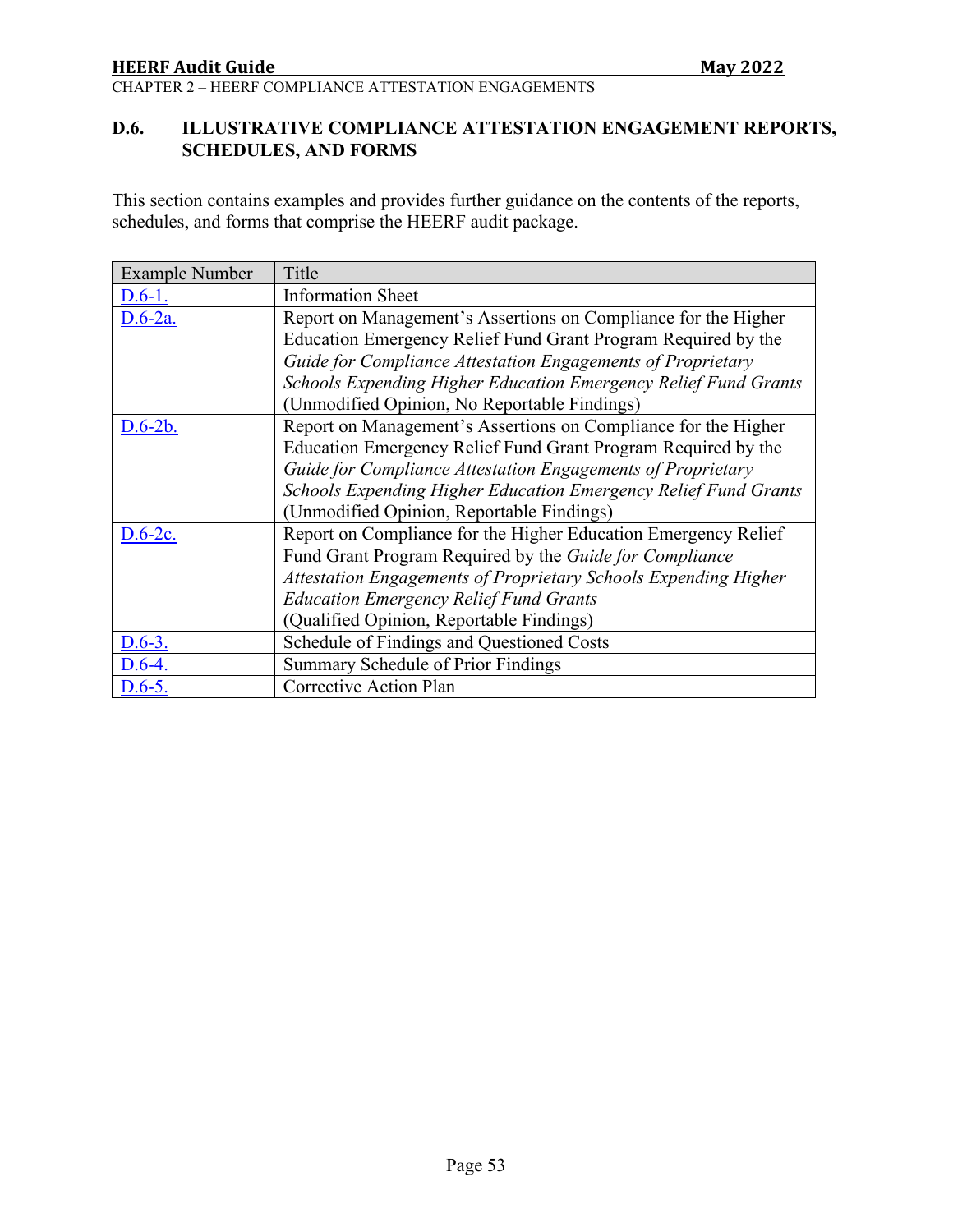CHAPTER 2 – HEERF COMPLIANCE ATTESTATION ENGAGEMENTS

#### <span id="page-53-0"></span>**D.6-1 Information Sheet**

# **Information Sheet**

Fiscal Period Start Date: Fiscal Period End Date:

#### **Part I: School Information**

| School Name (including dba name):          |  |
|--------------------------------------------|--|
| School Address:                            |  |
| $TIN$ Number(s):                           |  |
| $OPEID$ Number $(s)$ :                     |  |
| DUNS Number(s):                            |  |
| School President:                          |  |
| HEERF Contact Person(s) Name and Title:    |  |
|                                            |  |
| <b>Contact Telephone:</b>                  |  |
| <b>Contact Email:</b>                      |  |
| Has the school expended and liquidated all |  |
| HEERF funds as of the Fiscal Period End    |  |
| Date? $(Y/N)$                              |  |

#### **Part II: Auditor Information**

| <b>Audit Firm Name:</b>        |  |
|--------------------------------|--|
| Address:                       |  |
| Contact Person Name and Title: |  |
| Contact Telephone:             |  |
| Contact Email:                 |  |
| Firm License Number:           |  |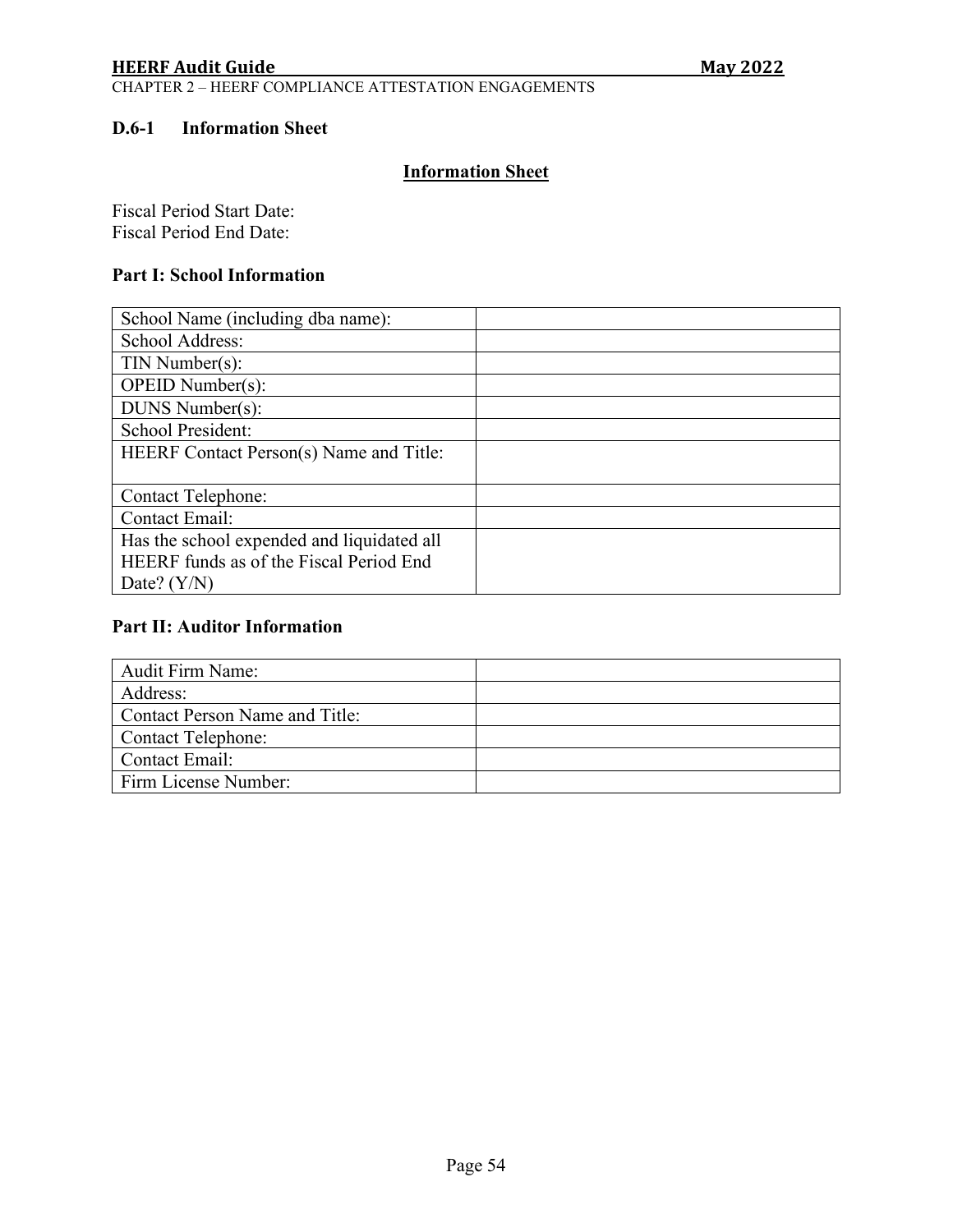CHAPTER 2 – HEERF COMPLIANCE ATTESTATION ENGAGEMENTS

#### <span id="page-54-0"></span>**D.6-2a Report on Management's Assertions on Compliance for the Higher Education Emergency Relief Fund Grant Program Required by the** *Guide for Compliance Attestation Engagements of Proprietary Schools Expending Higher Education Emergency Relief Fund Grants* **(Unmodified Opinion, No Reportable Findings)**

#### Independent Accountant's Report

### [*Appropriate Addressee*]

We have examined management of [Entity's] assertions that [Entity] complied with the compliance requirements regarding Activities Allowed or Unallowed, Allowable Costs and Cost Principles, Cash Management, Earmarking, Period of Performance, Procurement Suspension and Debarment, and Reporting described in Chapter 2 of the May 2022 edition of the U. S. Department of Education's *Guide for Compliance Attestation Engagements of Proprietary Schools Expending Higher Education Emergency Relief Fund Grants* (Guide) relative to [Entity's] participation in the Higher Education Emergency Relief Fund grant program, for the year ended [Date].<sup>[2](#page-54-1)</sup> [Entity's] management is responsible for its assertions. Our responsibility is to express an opinion on management's assertions about [Entity's] compliance with the compliance requirements referred to above, based on our examination.

Our examination was conducted in accordance with attestation standards established by the American Institute of Certified Public Accountants; the standards applicable to attestation engagements contained in *Government Auditing Standards*, issued by the Comptroller General of the United States; and the Guide. Those standards and the Guide require that we plan and perform the examination to obtain reasonable assurance about whether management's assertions about compliance with the compliance requirements referred to above are fairly stated, in all material respects. An examination involves performing procedures to obtain evidence about management's assertions. The nature, timing, and extent of the procedures selected depend on our judgment, including an assessment of the risks of material misstatement of management's assertions, whether due to fraud or error. We believe that the evidence we obtained is sufficient and appropriate to provide a reasonable basis for our opinion.

We are required to be independent and to meet our other ethical responsibilities in accordance with relevant ethical requirements relating to the engagement.

Our examination does not provide a legal determination on the [Entity]'s compliance with the specified requirements.

In our opinion, management's assertions that [Entity] complied with the compliance requirements referred to above for the year ended [Date], are fairly stated, in all material respects.[3](#page-54-2)

The purpose of this report is to examine management's assertions about compliance with the compliance requirements referred to above relative to [Entity's] participation in the Higher

<span id="page-54-1"></span><sup>&</sup>lt;sup>2</sup> Only those compliance requirements which are applicable to the school during the examination period, and therefore examined as part of the compliance attestation engagement, should be listed in this paragraph.

<span id="page-54-2"></span><sup>&</sup>lt;sup>3</sup> The opinion should be modified, as appropriate, depending on the specific circumstances of the engagement.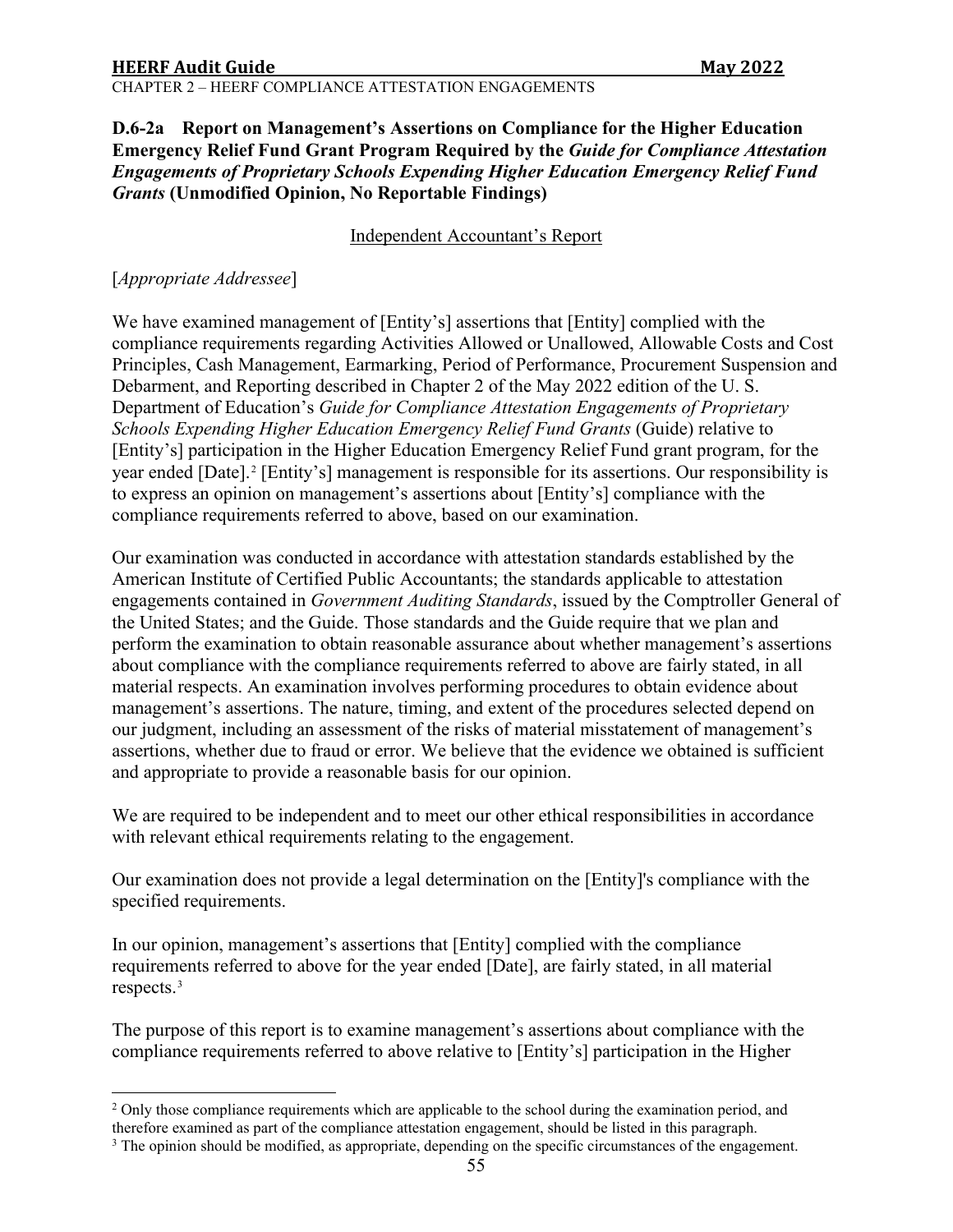# CHAPTER 2 – HEERF COMPLIANCE ATTESTATION ENGAGEMENTS

Education Emergency Relief Fund grant program, for the year ended [Date]. The report is not suitable for any other purpose.

[*Practitioner's signature*]

[*Practitioner's City and State*]

[*Date of practitioner's report*]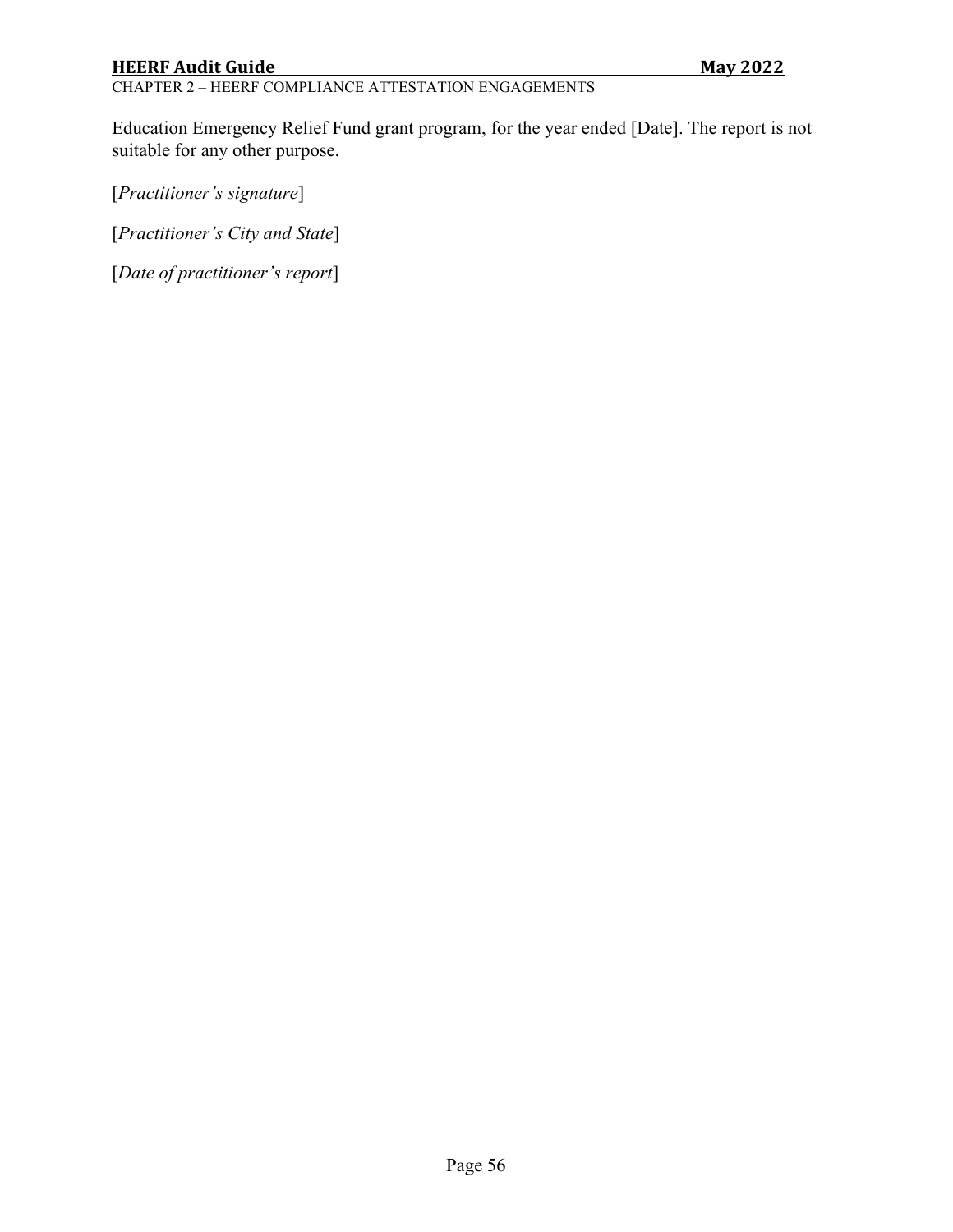CHAPTER 2 – HEERF COMPLIANCE ATTESTATION ENGAGEMENTS

#### <span id="page-56-0"></span>**D.6-2b Report on Management's Assertions on Compliance for the Higher Education Emergency Relief Fund Grant Program Required by the** *Guide for Compliance Attestation Engagements of Proprietary Schools Expending Higher Education Emergency Relief Fund Grants* **(Unmodified Opinion, Reportable Findings)**

#### Independent Accountant's Report

### [*Appropriate Addressee*]

We have examined management of [Entity's] assertions that [Entity] complied with the compliance requirements regarding Activities Allowed or Unallowed, Allowable Costs and Cost Principles, Cash Management, Earmarking, Period of Performance, Procurement Suspension and Debarment, and Reporting described in Chapter 2 of the May 2022 edition of the U. S. Department of Education's *Guide for Compliance Attestation Engagements of Proprietary Schools Expending Higher Education Emergency Relief Fund Grants* (Guide) relative to [Entity's] participation in the Higher Education Emergency Relief Fund grant program, for the year ended [Date].<sup>[4](#page-56-1)</sup> [Entity's] management is responsible for its assertions. Our responsibility is to express an opinion on management's assertions about [Entity's] compliance with the compliance requirements referred to above, based on our examination.

Our examination was conducted in accordance with attestation standards established by the American Institute of Certified Public Accountants; the standards applicable to attestation engagements contained in *Government Auditing Standards*, issued by the Comptroller General of the United States; and the Guide. Those standards and the Guide require that we plan and perform the examination to obtain reasonable assurance about whether management's assertions about compliance with the compliance requirements referred to above are fairly stated, in all material respects. An examination involves performing procedures to obtain evidence about management's assertions. The nature, timing, and extent of the procedures selected depend on our judgment, including an assessment of the risks of material misstatement of management's assertions, whether due to fraud or error. We believe that the evidence we obtained is sufficient and appropriate to provide a reasonable basis for our opinion.

We are required to be independent and to meet our other ethical responsibilities in accordance with relevant ethical requirements relating to the engagement.

Our examination does not provide a legal determination on the [Entity]'s compliance with the specified requirements.

In our opinion, management's assertions that [Entity] complied with the compliance requirements referred to above for the year ended [Date], are fairly stated, in all material respects.[5](#page-56-2)

In accordance with *Government Auditing Standards* and this Guide, we are required to report all deficiencies that are considered to be significant deficiencies or material weaknesses in internal

<span id="page-56-1"></span><sup>4</sup> Only those compliance requirements which are applicable to the school during the examination period, and therefore examined as part of the compliance attestation engagement, should be listed in this paragraph.

<span id="page-56-2"></span><sup>5</sup> The opinion should be modified, as appropriate, depending on the specific circumstances of the engagement.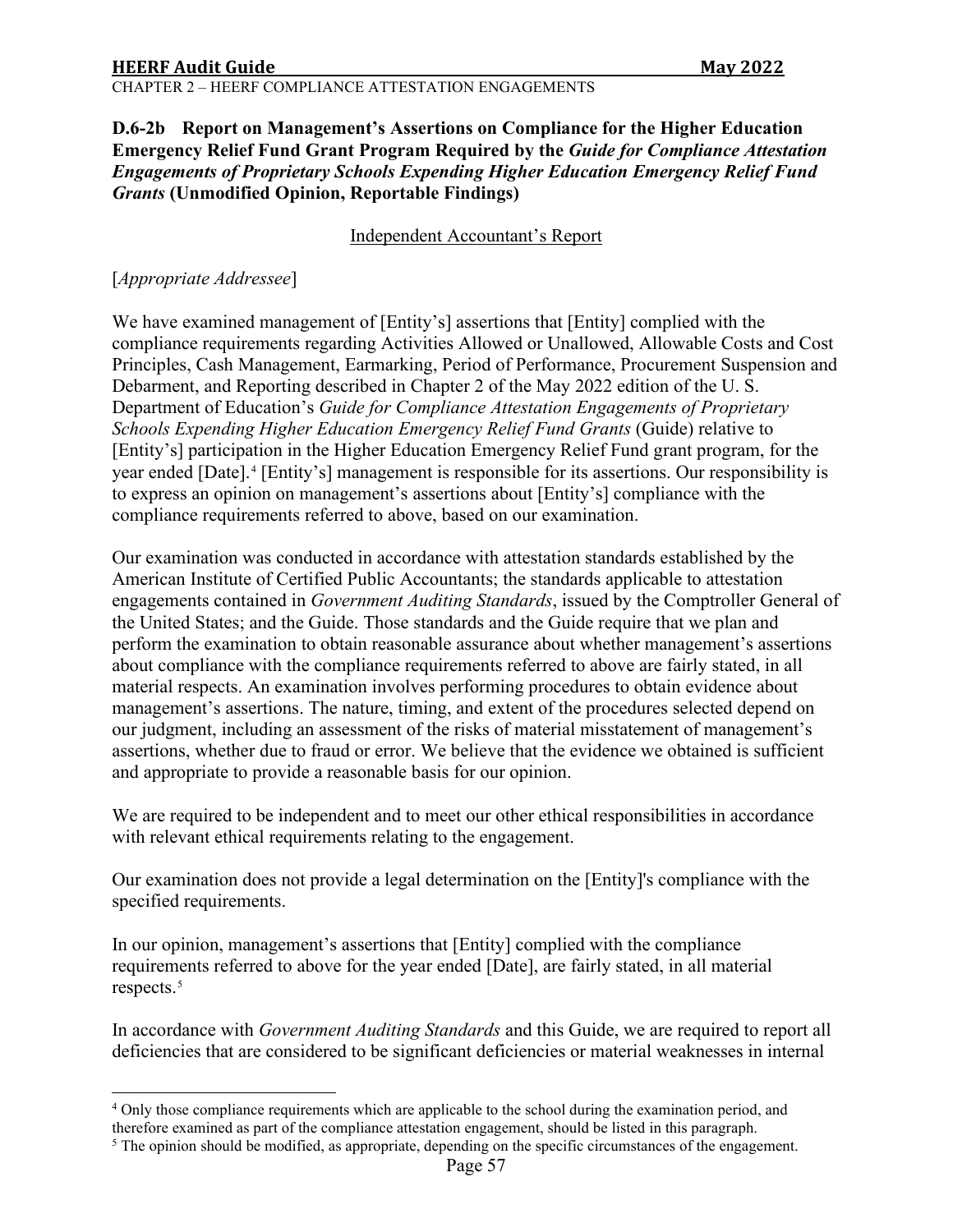#### CHAPTER 2 – HEERF COMPLIANCE ATTESTATION ENGAGEMENTS

control over compliance and noncompliance with provisions of laws, regulations, contracts or grant agreements and instances of fraud that are material to management's assertions about [Entity's] compliance with the compliance requirements referred to above. We are also required to obtain and report the views of responsible officials concerning the findings, conclusions, and recommendations, as well as any planned corrective actions. We performed our examination to express an opinion on whether management's assertions about compliance with the compliance requirements referred to above are fairly stated, in all material respects, and not for the purpose of expressing an opinion on the internal control over compliance or on compliance and other matters; accordingly, we express no such opinions. Our examination disclosed certain findings that are required to be reported under *Government Auditing Standards* and this Guide, and those findings, along with the views of responsible officials, are described in the attached Schedule of Findings and Questioned Costs.

The purpose of this report is to examine management's assertions about compliance with the compliance requirements referred to above relative to [Entity's] participation in the Higher Education Emergency Relief Fund grant program, for the year ended [Date]. The report is not suitable for any other purpose

[*Practitioner's signature*]

[*Practitioner's City and State*]

[*Date of practitioner's report*]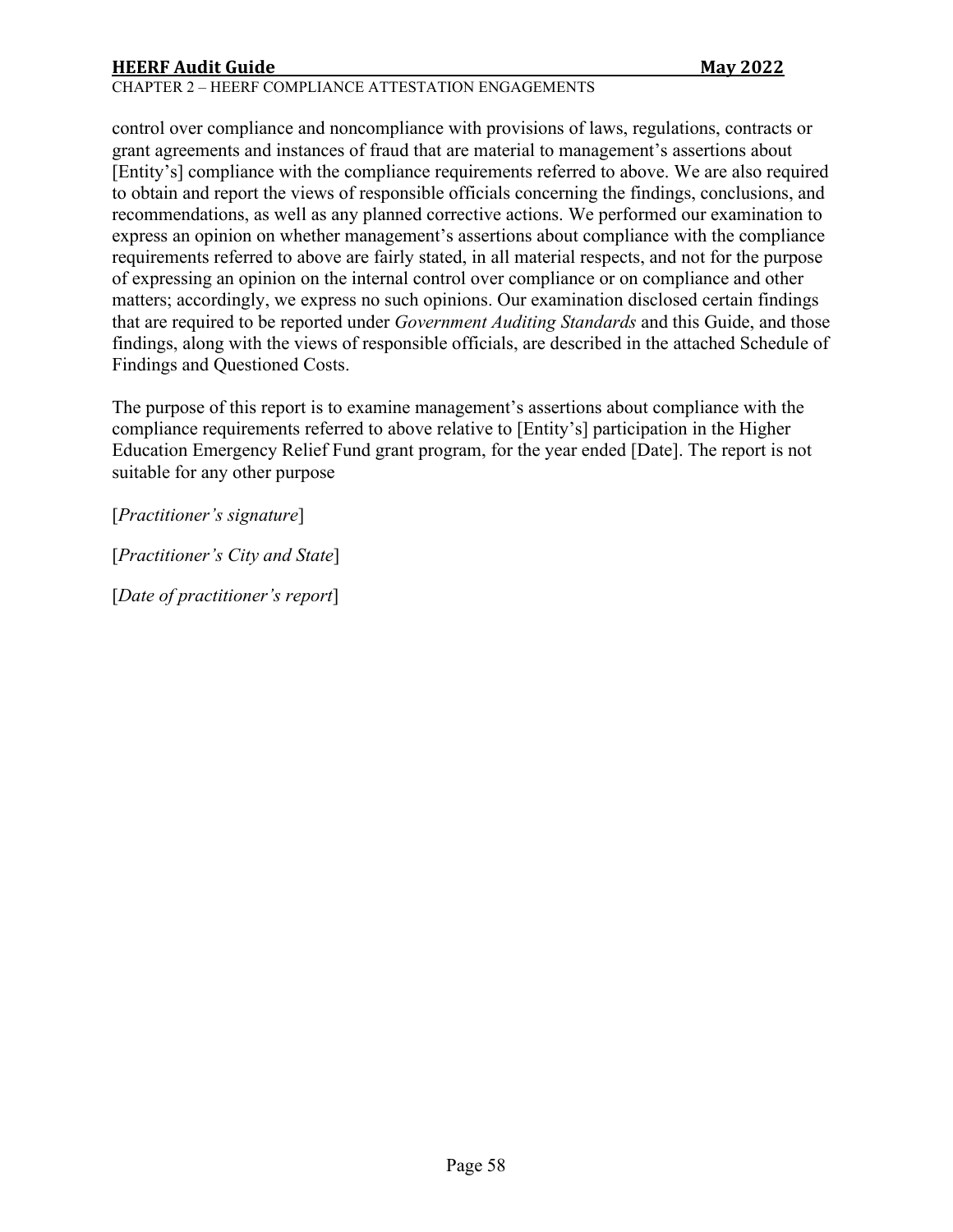#### <span id="page-58-0"></span>**D.6-2c Report on Compliance for the Higher Education Emergency Relief Fund Grant Program Required by the** *Guide for Compliance Attestation Engagements of Proprietary Schools Expending Higher Education Emergency Relief Fund Grants* **(Qualified Opinion, Reportable Findings)[6](#page-58-1)**

#### Independent Accountant's Report

#### [*Appropriate Addressee*]

We have examined [Entity's] compliance with the compliance requirements regarding Activities Allowed or Unallowed, Allowable Costs and Cost Principles, Cash Management, Earmarking, Period of Performance, Procurement Suspension and Debarment, and Reporting described in Chapter 2 of the May 2022 edition of the U. S. Department of Education's *Guide for Compliance Attestation Engagements of Proprietary Schools Expending Higher Education Emergency Relief Fund Grants* (Guide) relative to [Entity's] participation in the Higher Education Emergency Relief Fund grant program, for the year ended [Date].<sup>[7](#page-58-2)</sup> [Entity's] management is responsible for [Entity's] compliance with the compliance requirements referred to above. Our responsibility is to express an opinion on [Entity's] compliance with the compliance requirements referred to above, based on our examination.

Our examination was conducted in accordance with attestation standards established by the American Institute of Certified Public Accountants; the standards applicable to attestation engagements contained in *Government Auditing Standards*, issued by the Comptroller General of the United States; and the Guide. Those standards and the Guide require that we plan and perform the examination to obtain reasonable assurance about whether [Entity] complied with the compliance requirements referred to above, in all material respects.

An examination involves performing procedures to obtain evidence about [Entity's] compliance with those requirements. The nature, timing, and extent of the procedures selected depend on our judgment, including an assessment of the risks of material noncompliance whether due to fraud or error. We believe that the evidence we obtained is sufficient and appropriate to provide a reasonable basis for our qualified opinion.

We are required to be independent and to meet our other ethical responsibilities in accordance with relevant ethical requirements relating to the engagement.

Our examination does not provide a legal determination on the [Entity]'s compliance with the specified requirements.

As described in the accompanying Schedule of Findings and Questioned Costs, our examination disclosed [*describe condition(s) that, individually or in the aggregate, resulted in noncompliance material to the compliance requirements*].

<span id="page-58-1"></span><sup>6</sup> In accordance with AT-C 205A.79, when engaged to report on an assertion and you identify material noncompliance, you should report directly on the subject matter, as illustrated in this report, rather than on the assertions.<br><sup>7</sup> Only those compliance requirements which are applicable to the school during the examination period, and

<span id="page-58-2"></span>therefore examined as part of the compliance attestation engagement, should be listed in this paragraph.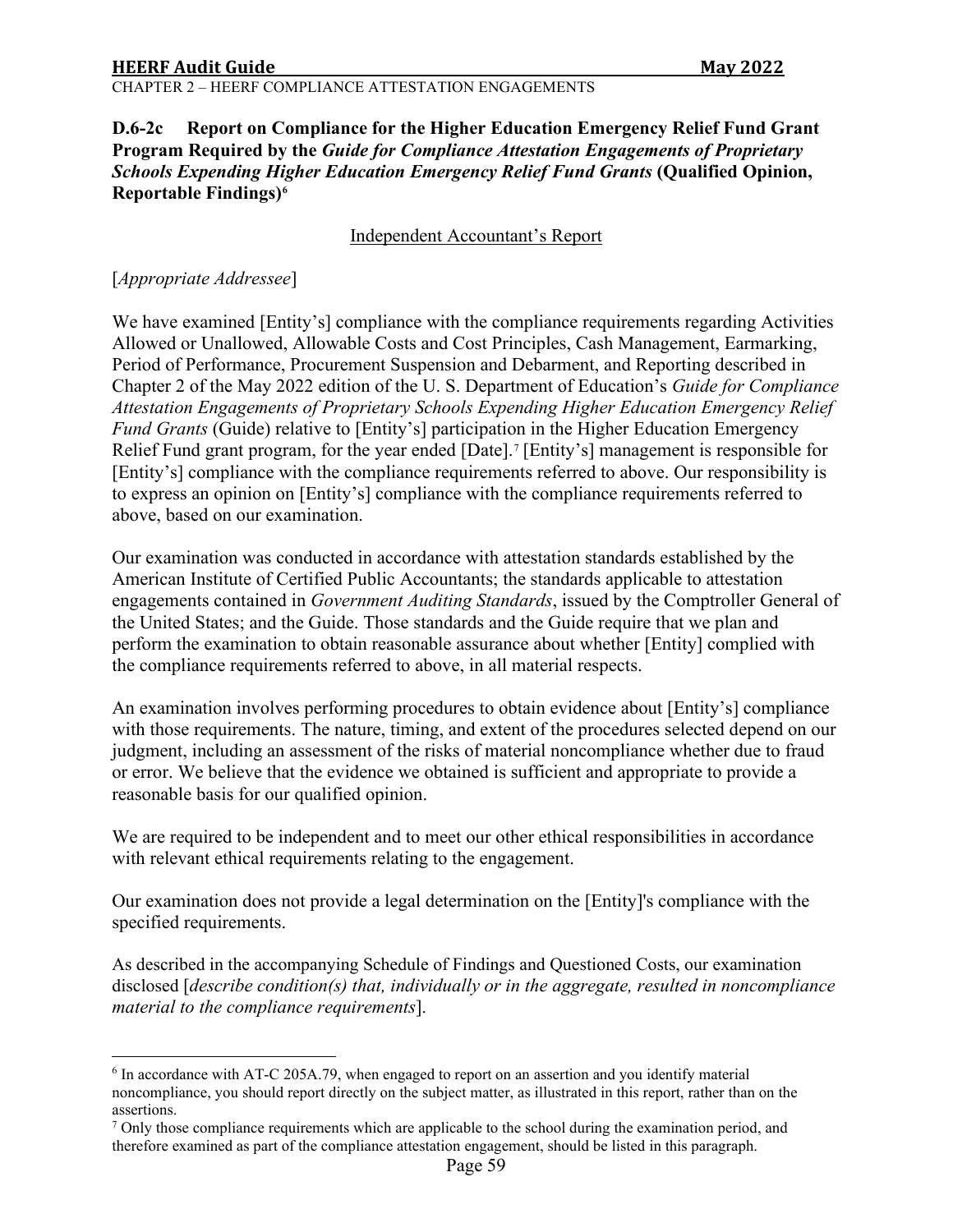#### CHAPTER 2 – HEERF COMPLIANCE ATTESTATION ENGAGEMENTS

In our opinion, except for the effects of the material noncompliance described in the preceding paragraph, [School] complied with the compliance requirements referred to above for the year ended [Date], in all material respects. 9

In accordance with *Government Auditing Standards* and this Guide, we are required to report all deficiencies that are considered to be significant deficiencies or material weaknesses in internal control over compliance and noncompliance with provisions of laws, regulations, contracts or grant agreements and instances of fraud that are material to the [Entity's] compliance with the compliance requirements referred to above. We are also required to obtain and report the views of responsible officials concerning the findings, conclusions, and recommendations, as well as any planned corrective actions. We performed our examination to express an opinion on whether [School] complied, in all material respects, and not for the purpose of expressing an opinion on the internal control over compliance; accordingly, we express no such opinions. Our examination disclosed certain findings that are required to be reported under *Government Auditing Standards* and this Guide, and those findings, along with the views of responsible officials, are described in the attached Schedule of Findings and Questioned Costs.

The purpose of this report is to evaluate compliance with the compliance requirements referred to above relative to [Entity's] participation in the Higher Education Emergency Relief Fund grant program, for the year ended [Date]. The report is not suitable for any other purpose

[*Practitioner's signature*]

[*Practitioner's City and State*]

[*Date of practitioner's report*]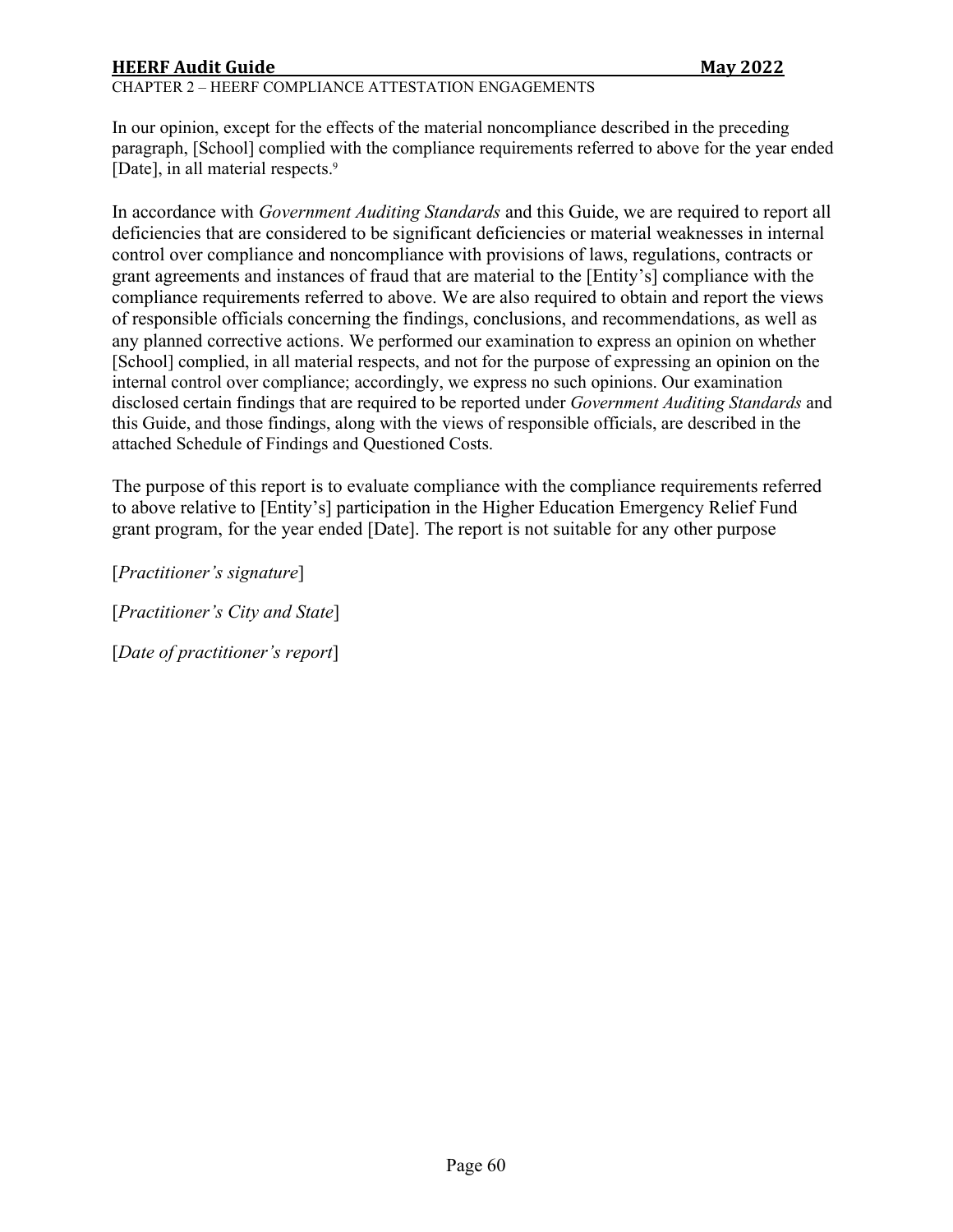CHAPTER 2 – HEERF COMPLIANCE ATTESTATION ENGAGEMENTS

#### <span id="page-60-0"></span>**D.6-3 Schedule of Findings and Questioned Costs**

*You should refer to Chapter 2, Section D.3 regarding the content of the findings and the information necessary to place the findings in perspective, including information on the universe(s) and sample(s), the noncompliance identified, and the definition of material noncompliance for the applicable compliance requirement.* 

#### **Schedule of Findings and Questioned Costs**

| <b>Grant Award</b> | <b>HEERF Program Name</b>                | <b>Expenditures for Fiscal</b>   |
|--------------------|------------------------------------------|----------------------------------|
| <b>Number</b>      |                                          | <b>Year Ending [Date]</b>        |
| P425EXXXXXX        | <b>Student Aid Portion</b>               | <b>SXXX</b>                      |
| P425FXXXXXX        | <b>Institutional Portion</b>             | $\left[\frac{\$XXX}{\ } \right]$ |
| P425QXXXXXX        | Proprietary Institutions Grant Funds for | [ <b>SXXX</b> ]                  |
|                    | <b>Students</b>                          |                                  |

#### Part A – Information About HEERF Grant Expenditures

#### Part B – Attestation Findings

#### **Finding 202X-001**

Criteria:

Condition:

Cause:

Effect or Potential Effect:

Questioned Costs (if applicable):

Recommendation:

Views of Responsible Officials: